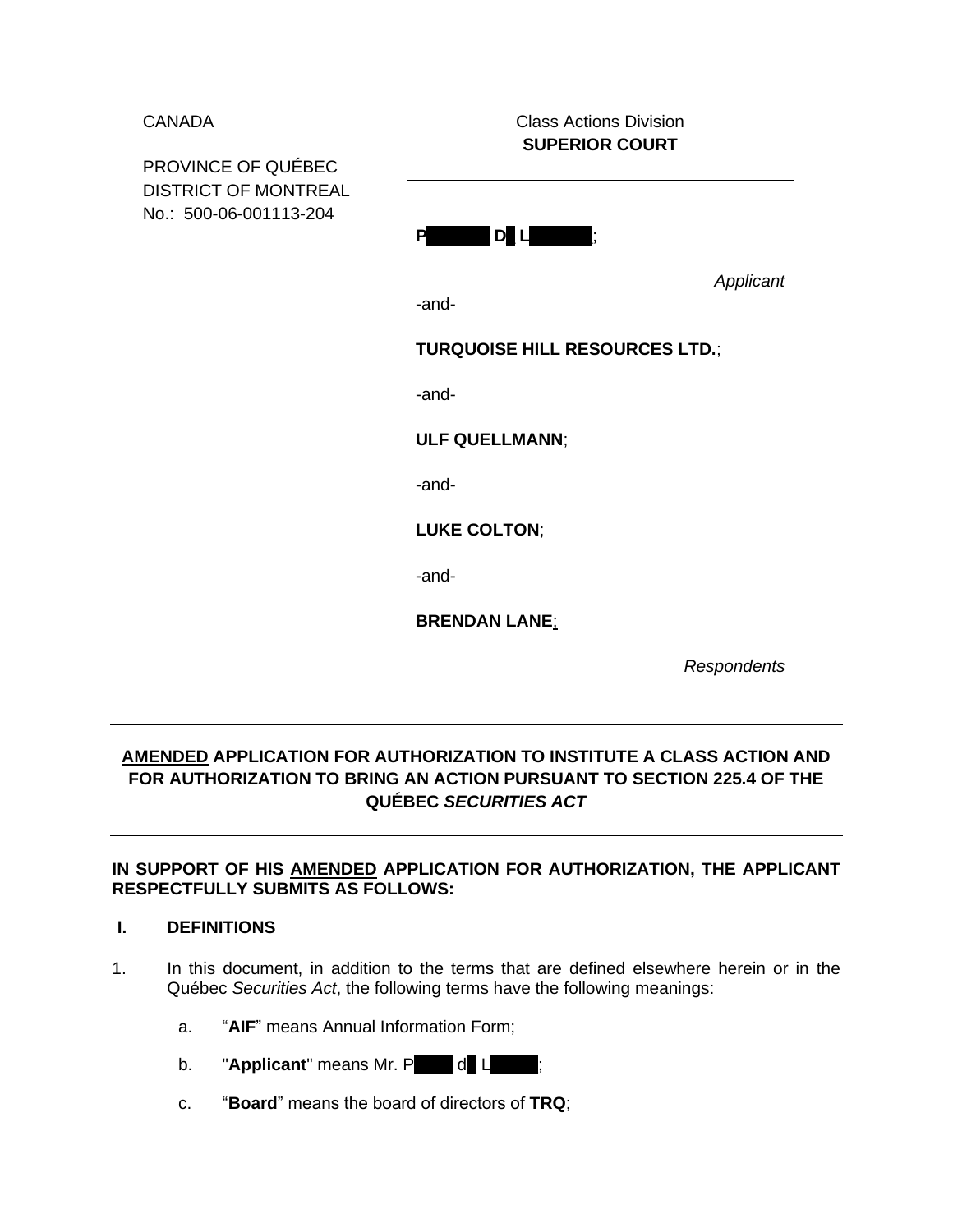- d. "**Bowley**" means whistleblower Richard Bowley;
- d.1. "**Brinkmann**" means Grant Brinkmann, who was **Rio Tinto's** Senior Area Manager of Shafts at **Oyu Tolgoi** from June 2016 through May 2018 and the senior-most manager with direct responsibility for **Shaft 2**;
- e. "*CCP*" means the *Code of Civil Procedure*, CQLR c C-25.01;
- f. "*CCQ*" means the *Civil Code of Quebec*;
- f.1. "**CDO**" means Chief Development Officer;
- g. "**CEO**" means Chief Executive Officer;
- h. "**CFO**" means Chief Financial Officer;
- i. "**Class**" and "**Class Members**" refer to the following group, other than the **Excluded Persons**:

all persons and entities, wherever they may reside or may be domiciled who, during the **Class Period**, purchased **TRQ's** securities in the secondary market and held all or some of those securities until after one or both of the **Corrective Disclosure**, and who:

- − are residents in Canada or were residents in Canada at the time of such acquisitions regardless of the location of the exchange on which they acquired **TRQ's** securities; or
- − acquired **TRQ's** securities in the secondary market in Canada or elsewhere, other than in the United States;
- j. "**Class Period**" means the period from July 31, 2018 to July 31, 2019, inclusive;
- k. "**Company**" means **TRQ**;
- l. "**Corporate Disclosure Policy**" means **TRQ's** Corporate Disclosure, Confidentiality and Securities Trading Policy;
- m. "**Corrective Disclosures**" (each set being a **"Corrective Disclosure"**) means collectively: (1) the news release released by TRQ on July 15, 2019 and corresponding Material Change Report released by **TRQ** on July 24, 2019 communicated herewith as **Exhibits P-1 and P-2** respectively; and (2) the interim financial statements, **MD&A** and corresponding news release released by **TRQ** on July 31, 2019 communicated herewith as **Exhibits P-3, P-4, and P-5** respectively;
- n. "**CSA**" means the Canadian Securities Administrators;
- o. "**DC&P**" means Disclosure Controls and Procedures;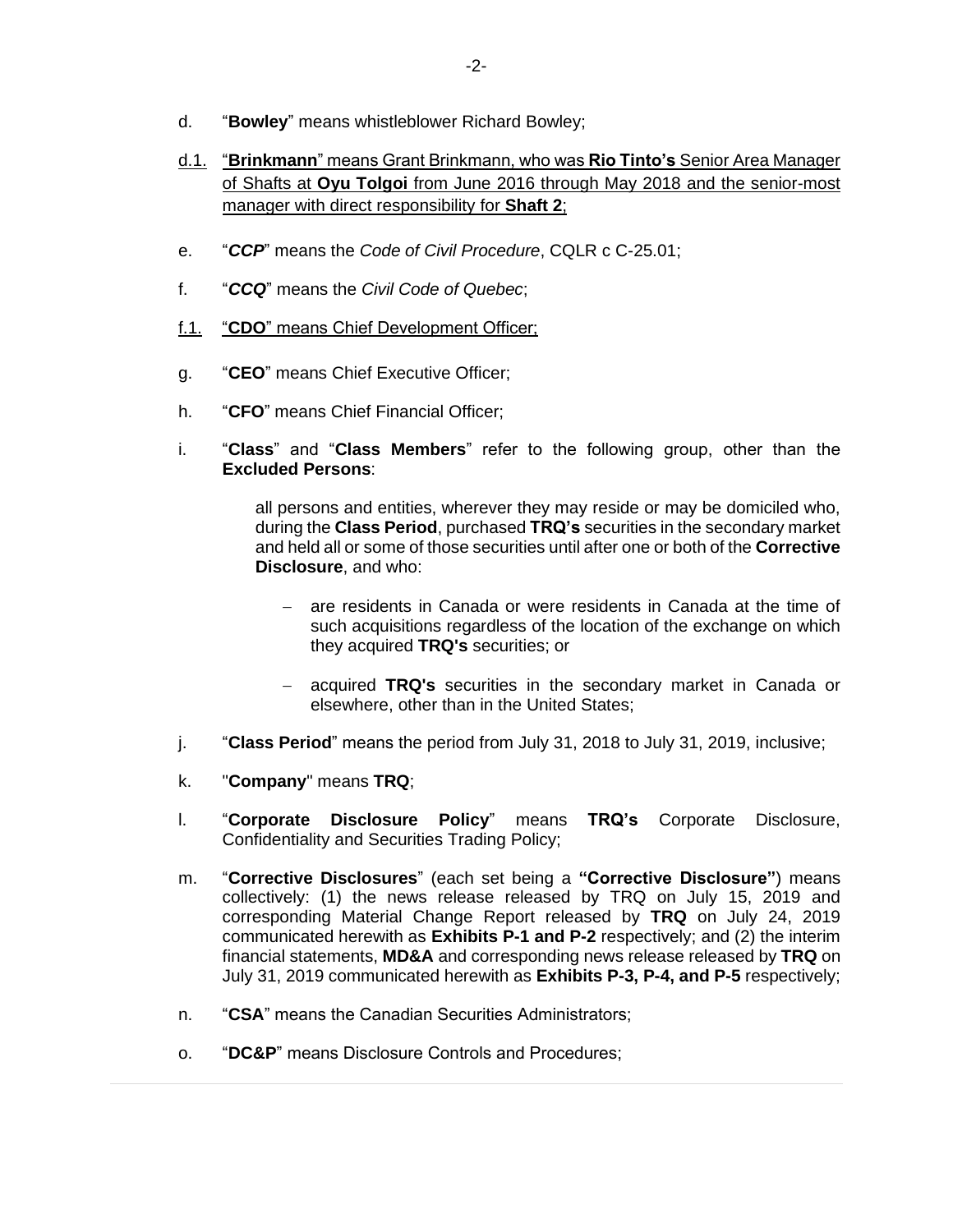- p. "**Disclosure Committee**" means the committee comprised of certain members of **TRQ's** management that was responsible for overseeing **TRQ's** disclosure practices;
- q. "**Drawbells**" or "**Draw Bells**" (each being a **"Drawbell"** or **"Draw Bell"**) means the large rock funnels underneath the undercut that are created by blasting upwards from the upward sloping tunnels or "raises" leading to the haulage level underneath the main ore body, and which catch the crushed ore which is returned to the surface to be processed. The blasting of drawbells commences initial production at the underground **Mine**;
- r. "**Duffy**" means whistleblower Dr. Maurice Duffy;
- s. "**Equivalent Securities Acts**" means, collectively, the *Securities Act*, R.S.A. 2000, c. S-4, as amended; the *Securities Act*, R.S.B.C. 1996, c 418, as amended; *The Securities Act*, C.C.S.M. c. S50, as amended; the *Securities Act*, S.N.B. 2004, c. S-5.5, as amended; the *Securities Act*, R.S.N.L. 1990, c S-13, as amended; the *Securities Act*, S.N.W.T. 2008, c. 10, as amended; the *Securities Act*, R.S.N.S. 1989, c. 418, as amended; the *Securities Act*, S Nu 2008, c. 12, as amended; the *Securities Act*, R.S.P.E.I. 1988, c S-3.1, as amended; *Securities Act*, R.S.O. 1990, c. S.5, as amended; *The Securities Act, 1988*, S.S. 1988-89, c. S-42.2, as amended; and the *Securities Act*, S.Y. 2007, c. 16, as amended;
- t. "**Excluded Persons**" means the **Respondents**, members of the immediate families of the **Individual Respondents**, any entity in which the **Individual Respondents** hold a controlling interest, the directors, officers, subsidiaries, affiliates of **TRQ** and its subsidiaries, and **Rio Tinto** and its directors, officers, subsidiaries and affiliates and entity in which **Rio Tinto's** directors or officers held a controlling interest;
- t.1. "**Fields**" means Greg Fields, who served as both **Rio Tinto's** General Manager of Underground at **Oyu Tolgoi** from May 2015 to December 2018 and General Manager of Project Execution from May 2013 to December 2018, and who was Grant **Brinkmann's** direct superior;
- u. "**ICFR**" means internal control over financial reporting;
- v. "**Impugned Documents**" (each being an "**Impugned Document**") means the documents published by **TRQ** at the following times:
	- i. on July 31, 2018 on **SEDAR**, the interim financial statements for the three and six-month period ended June 30, 2018, communicated herewith as **Exhibit P-6**;
	- ii. on July 31, 2018 on **SEDAR**, the **MD&A** for the three and six-month period ended June 30, 2018, communicated herewith as **Exhibit P-7**;
	- iii. on July 31, 2018 on **SEDAR**, the **CEO** and **CFO** certifications on Form 52- 109F2, communicated herewith as **Exhibits P-8** and **P-9** respectively;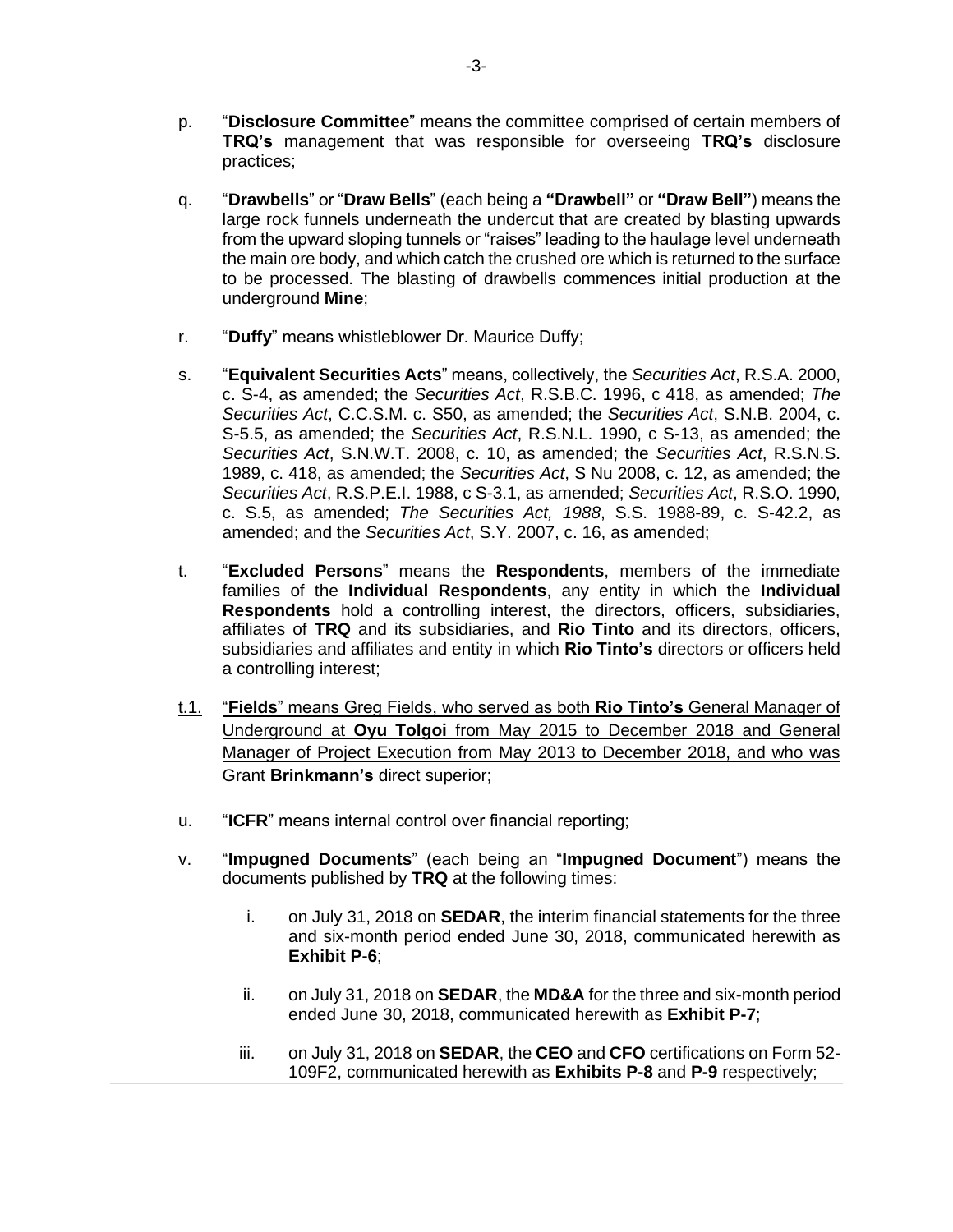- iv. on July 31, 2018 on **SEDAR**, the news released titled "Turquoise Hill announces financial results and review of operations for the second quarter of 2018", communicated herewith as **Exhibit P-10**;
- v. on October 15, 2018 on **SEDAR**, the news released titled "Turquoise Hill announces third quarter 2018 production and provides underground development update", communicated herewith as **Exhibit P-11**;
- vi. on November 1, 2018 on **SEDAR**, the interim financial statements for the three and nine-month period ended September 30, 2018, communicated herewith as **Exhibit P-12**;
- vii. on November 1, 2018 on **SEDAR**, the **MD&A** for the three and nine-month period ended September 30, 2018, communicated herewith as **Exhibit P-13**;
- viii. on November 1, 2018 on **SEDAR**, the **CEO** and **CFO** certifications on Form 52-109F2, communicated herewith as **Exhibits P-14** and **P-15** respectively;
- ix. on November 1, 2018 on **SEDAR**, the news released titled "Turquoise Hill announces financial results and review of operations for the third quarter of 2018", communicated herewith as **Exhibit P-16**;
- x. on or about November 2, 2018 on **TRQ's** website, the presentation titled "Turquoise Hill: A Compelling Value Proposition", communicated herewith as **Exhibit P-17**;
- xi. on January 17, 2019 on **SEDAR**, the news released titled "Turquoise Hill announces fourth quarter 2018 production and 2019 operational guidance", communicated herewith as **Exhibit P-18**;
- xii. on or about January 17, 2019 on **TRQ's** website, the presentation titled "A Leading Copper and Gold Producer, Developing the Next Tier-1 Copper Asset" given at the TD Securities Mining Conference held on January 16 to 17, 2019 by Ulf Quellmann, communicated herewith as **Exhibit P-19**;
- xiii. on February 27, 2019 on **SEDAR**, the news release dated February 26, 2019 titled "Turquoise Hill announces 2019 financial guidance and provides underground development update", communicated herewith as **Exhibit P-20**;
- xiv. on March 14, 2019 on **SEDAR**, the **AIF** for the year ended December 31, 2018, communicated herewith as **Exhibit P-21**;
- xv. on March 14, 2019, on **SEDAR**, the audited annual financial statements for the three and twelve-month period ended December 31, 2018, communicated herewith as **Exhibit P-22**;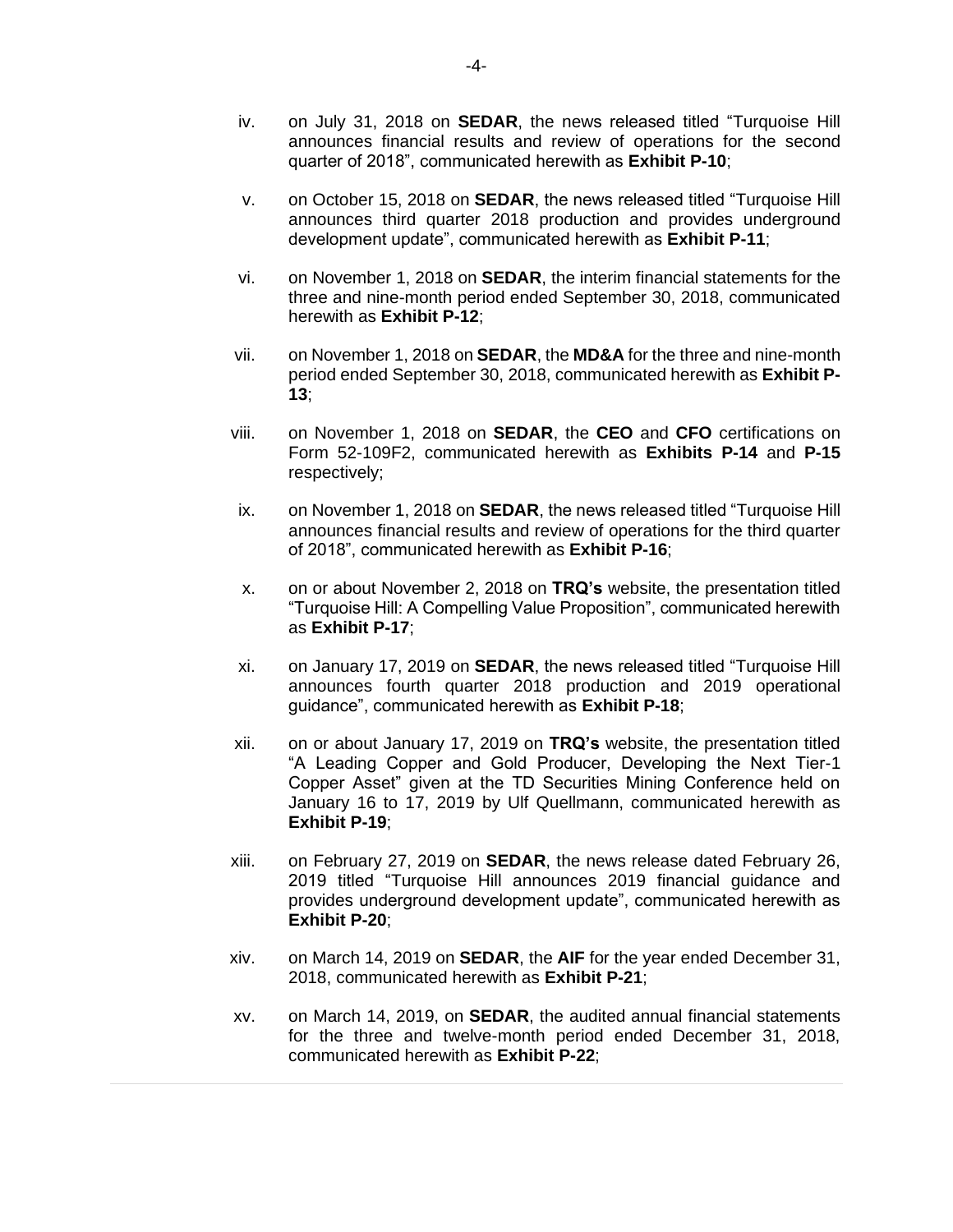- xvi. on March 14, 2019 on **SEDAR**, the **MD&A** for the three and twelve-month period ended December 31, 2018, communicated herewith as **Exhibit P-23**;
- xvii. on March 14, 2019 on **SEDAR**, the **CEO** certifications pursuant to 18 U.S.C. Section 1350 and the *Securities Exchange Act of 1934*, communicated herewith as **Exhibits P-24** and **P-25** respectively;
- xviii. on March 14, 2019 on **SEDAR**, the **CFO** certifications pursuant to 18 U.S.C. Section 1350 and the *Securities Exchange Act of 1934*, communicated herewith as **Exhibits P-26 and P-27** respectively;
- xix. on March 14, 2019 on **SEDAR**, the news released titled "Turquoise Hill announces financial results and review of operations for 2018", communicated herewith as **Exhibit P-28**;
- xx. on March 14, 2019 on **SEDAR**, the management information circular dated March 13, 2019, communicated herewith as **Exhibit P-29**; and
- xxi. on April 15, 2019 on **SEDAR**, the news release titled "Turquoise Hill announces first quarter 2019 production and provides underground development update", communicated herewith as **Exhibit P-30**.
- w. "**Impugned Statements**" (each being an "**Impugned Statement**") means collectively:
	- i. the **TRQ** conference call conducted on August 1, 2018, a transcript of which is communicated herewith as **Exhibit P-31**;
	- ii. the **TRQ** conference call conducted on November 2, 2018, a transcript of which is communicated herewith as **Exhibit P-32**; and
	- iii. the **TRQ** conference call conducted on March 15, 2019, a transcript of which is communicated herewith as **Exhibit P-33**;
- x. "**Individual Respondents**" (each being an "**Individual Respondent**") means collectively Ulf Quellmann (individually, "**Quellmann**"), Luke Colton (individually, "**Colton**"), and Brendan Lane (individually, "**Lane**");
- x.1. "**Jacques**" means Jean-Sébastien Jacques, who was the **CEO** of **Rio Tinto** from July 1, 2016 to January 1, 2021;
- x.2. "**Jacobs**" means Jacobs Engineering Group Inc., which was **Rio Tinto's** main contractor that was given the principal engineering, procurement and construction management contract for the underground expansion project at **Oyu Tolgoi**;
- x.3. "**Kinnell**" means Craig Kinnell, who was simultaneously a member on **Oyu Tolgoi LLC's** board of directors as well as the **CDO** of Rio Tinto's Copper & Diamonds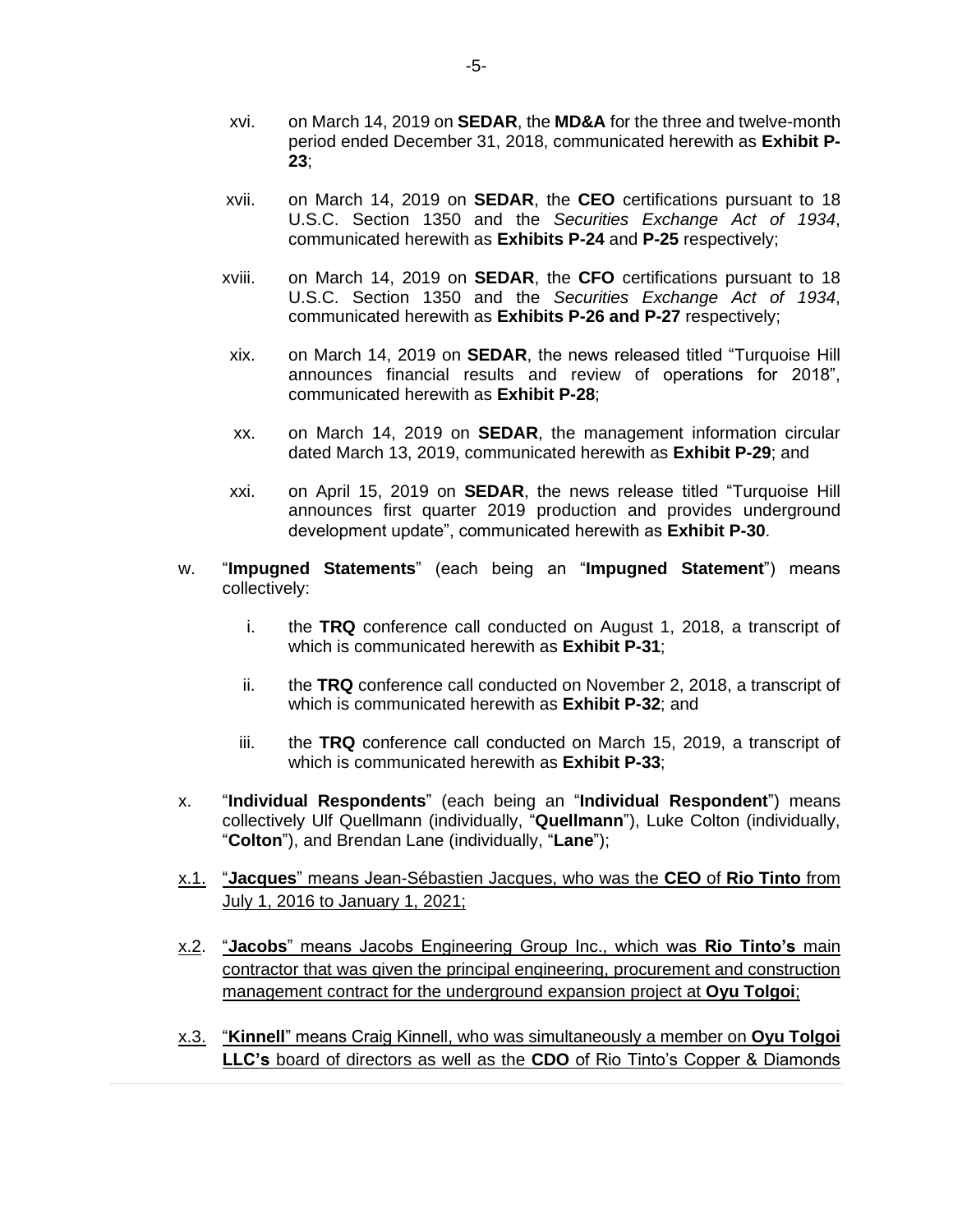- y. "**MD&A**" means Management's Discussion and Analysis;
- z. "**Mine**" means **Oyu Tolgoi**;
- aa. "**NEO**" means named executive officer;
- bb. "**NI 43-101**" means the CSA's National Instrument 43-101—*Standards of Disclosure for Mineral Projects,* as amended;
- cc. "**NI 51-102**" means the CSA's National Instrument 51-102—*Continuous Disclosure Obligations,* as amended;
- dd. "**NI 52-109**" means the CSA's National Instrument 52-109—*Certification of Disclosure in Issuers' Annual and Interim Filings,* as amended;
- ee. "**NYSE**" means the New York Stock Exchange;
- ff. "**Operating Committee**" means the joint committee established by **Rio Tinto** and **TRQ** which gives the three directors each company nominates to the board of **Oyu Tolgoi LLC** their voting instructions. The **Operating Committee** is comprised of two nominees from each of **TRQ** and **Rio Tinto**, with a **Rio Tinto** nominee serving as chairperson of the **Operating Committee** and casting a vote in the case of a tie (effectively giving **Rio Tinto** final say over the decisions of the **Operating Committee**);
- gg. "**Oyu Tolgoi**" means the copper-gold mine in the South Gobi region of Mongolia in which **TRQ** indirectly holds a majority interest through its ownership of **Oyu Tolgoi LLC**, and which is managed by **Rio Tinto** on behalf of **Oyu Tolgoi LLC**;
- hh. "**Oyu Tolgoi LLC**" means the Mongolian company that owns and manages the **Oyu Tolgoi Mine**, which is a joint venture that is 66% owned by **TRQ** and 34% owned by a Mongolian state-owned company on behalf of the Government of Mongolia;
- ii. "**Project Finance Facility**" means the \$4.4 billion credit facility entered into by **Oyu Tolgoi LLC** to fund the underground development of the **Oyu Tolgoi Mine**;
- jj. "**Q1**", "**Q2**", "**Q3**" and "**Q4**" means the three-month interim period ended March 31, June 30, September 30, and December 31, respectively;
- kk. "*QSA*" means the Québec *Securities Act*, CQLR C V-1.1, as amended;
- ll. "**Respondents**" (each being a "**Respondent**") refers to all defending parties collectively;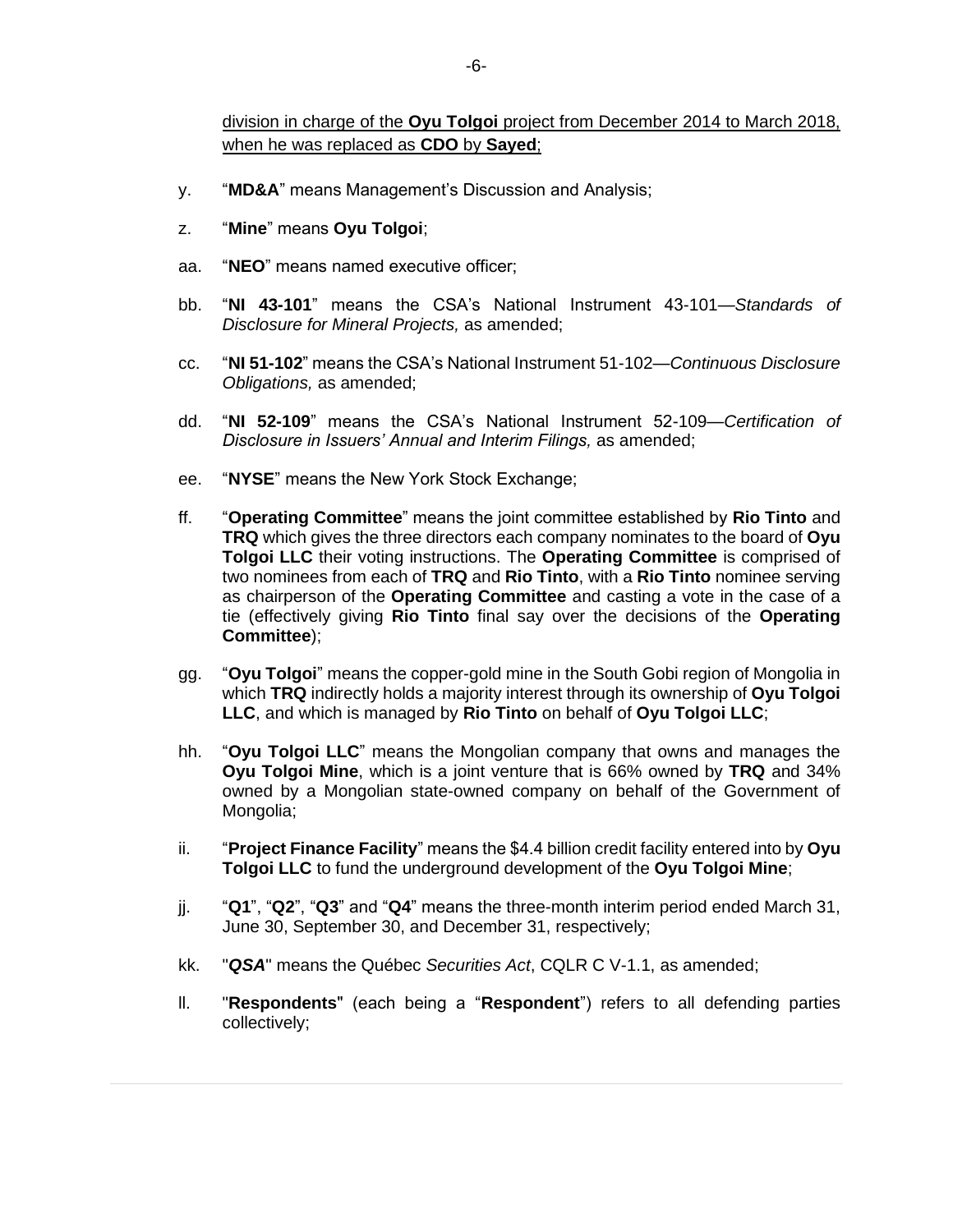- mm. "**Rio Tinto**" means collectively, Rio Tinto Plc and Rio Tinto Limited, which are two companies managed as a single economic unit, and which are collectively **TRQ's** largest shareholder, holding a 50.8% ownership interest in the **Company**;
- nn. "**SailingStone**" means SailingStone Capital Partners, a significant **TRQ** shareholder that repeatedly raised concerns about **TRQ's** corporate governance and the lack of independence of **TRQ's** Board and senior management from **Rio Tinto**;

# nn.1. "**Sayed**" means Arshad Sayed, who replaced **Kinnell** as the **CDO** for **Rio Tinto's**  Copper & Diamonds division in March 2018;

- oo. "**SEC**" means the United States Securities and Exchange Commission, the agency of the U.S. federal government tasked with *inter alia* regulating U.S. capital markets and protecting investors;
- pp. "**SEDAR**" means the system for electronic document analysis and retrieval of the **CSA**;
- qq. "**Shaft 2**" means the 10m diameter shaft sunk to a depth of nearly 1.3km under the surface of the ground at **Oyu Tolgoi** to accelerate the underground development project at the **Mine**, which was partly attributable for the delays with the project;
- rr. "**Soirat**" means Arnaud Soirat, the **CEO** of **Rio Tinto's** Copper & Diamonds Division during the Class Period, and a member of the board of directors of **Oyu Tolgoi LLC** alongside **Quellmann** and **Colton**;
- ss. "**Technical Committee**" means the joint committee established by **Rio Tinto** and **TRQ** to oversee and approve the underground development, operation and management of **Oyu Tolgoi**. Each of **Rio Tino** and **TRQ** appoint two members to the **Technical Committee**, with the chair (who gets a casting vote only in case of a tie) being appointed by **Rio Tinto**, effectively giving **Rio Tinto** final say over the decisions of the **Technical Committee**;
- tt. "**TRQ**" refers to Turquoise Hill Resources Ltd.; and
- uu. "**TSX**" means the Toronto Stock Exchange.

# **II. INTRODUCTION**

# **1) Overview of Proposed Action**

2. This securities class proceeding concerns reporting issuer TRQ and its management publishing documents (the "Impugned Documents") and making public oral statements (the "Impugned Statements") containing misrepresentations and omissions of material facts, as well as failing to make timely disclosure of material changes, all pertaining to the underground development project at TRQ's Oyu Tolgoi Mine;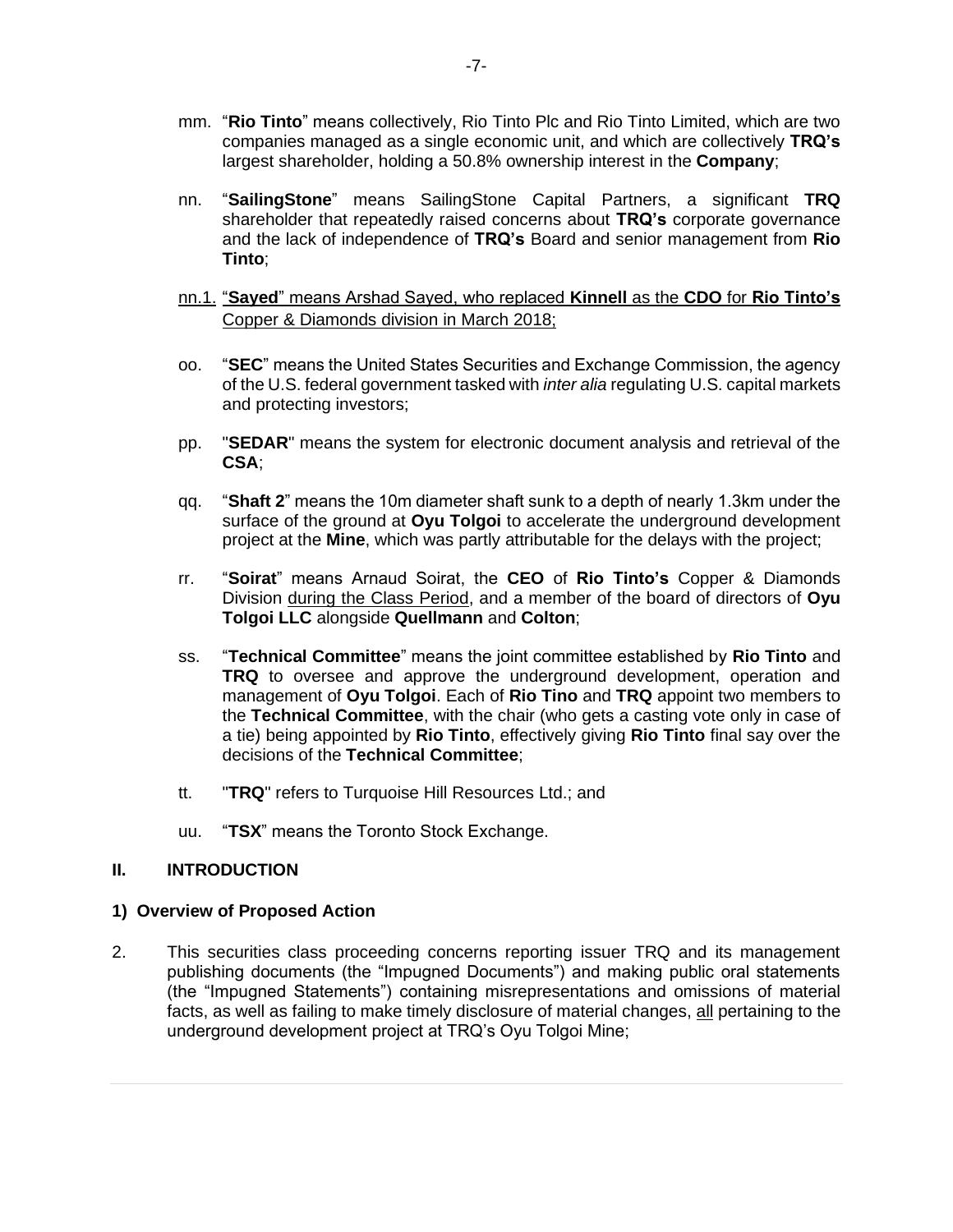- 3. Specifically, the Respondents misrepresented and failed to make timely disclosure that the underground development project at Oyu Tolgoi would take years longer and cost over a billion dollars more than represented, and thus the net present value of the Mine was overstated and required an impairment. The Respondents further misrepresented that TRQ and its board of directors (the "Board") and senior management were committed to the interests of TRQ and to transparency and robust corporate governance that mitigated any conflicts with TRQ's majority shareholder, Rio Tinto;
- 4. TRQ is a Canadian mining company focused on the operation and development of the Oyu Tolgoi copper-gold mine in Southern Mongolia, which at all relevant times was (and remains) the Company's principal and only material mineral resource property;
- 5. The Oyu Tolgoi Mine was initially developed as an open-pit mining operation (…). Over 80% of the Mine's reserve value however, is located deep underground and accessible only by underground mining methods. Work on drilling the underground mine began in 2010, but was suspended in 2013 due to ongoing disputes between Rio Tinto and the Government of Mongolia (which is 34% owner of the Mine);
- 5.1 As part of the agreement process with the Government of Mongolia to resume work on the underground expansion, feasibility studies were presented to the Mongolian Government which would greatly increase the annual production at Oyu Tolgoi;
- 6. At all times during the Class Period, TRQ represented that the expansion and development of the underground mine at Oyu Tolgoi was the Company's main focus and "the key to unlocking Oyu Tolgoi's full value";
- 7. TRQ's controlling shareholder is Rio Tinto, which owns roughly 51% of the Company. Accordingly, Rio Tinto appoints 3 of the 7 members of TRQ's Board (including appointing TRQ's CEO) and hires all of TRQ's named executive officers ("NEOs") apart from the Company's CEO. Furthermore, Rio Tinto is also the manager of the Oyu Tolgoi Mine as well as the contractor for the underground construction, and as such is responsible for the day-to-day operational management and development of Oyu Tolgoi);
- 8. This relationship between TRQ and its controlling shareholder has consistently given other (…) significant shareholders of TRQ cause for concern, as TRQ is wholly reliant on Rio Tinto for up-to-date technical information about the Oyu Tolgoi expansion, which is material to TRQ's other shareholders. To assuage the concerns of these minority shareholders, TRQ repeatedly represented that it was committed to transparency and had effective corporate governance, and that TRQ's (…) Board and management had timely and adequate access to all technical information about the Oyu Tolgoi expansion and were providing accurate and complete disclosure about the project;
- 9. In 2016, TRQ publicly released a feasibility study, and subsequently a technical report study pursuant to NI 43-101 for the Oyu Tolgoi Project (the "2016 Technical Report"), communicated herewith as **Exhibit P-34**. In these documents the Company represented to the investing public that:
	- a. the total cost to complete development of the underground project at Oyu Tolgoi would be USD \$5.3 billion;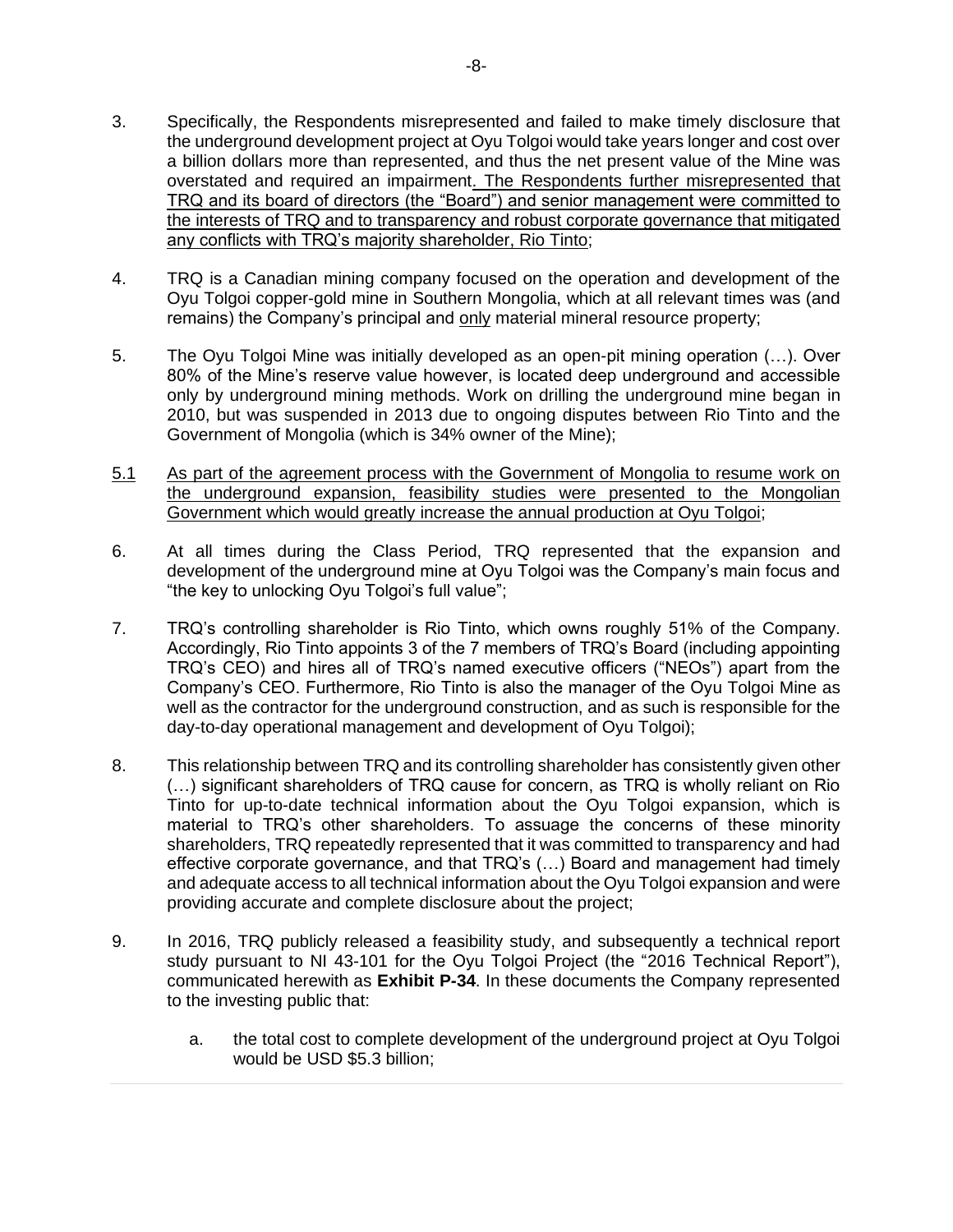- b. initial production from the underground Mine would occur in mid-2020;
- c. sustainable production would be achieved in the first quarter of 2021;
- d. production ramp up would commence in early-2021;
- e. construction of the underground development project would be completed by early-2022;
- f. full production would be achieved in early-2027;
- g. the net present value of Oyu Tolgoi, after taxes, using a discount rate of 8% for all years was U.S \$6.94 billion; and
- h. the payback period for the mine would take until January 2025;
- 10. TRQ and Rio Tinto continued to make these same representations for the next three years, including throughout the Class Period;
- 11. However unbeknownst to the Class and the general investing public, as (….) soon as work on the underground expansion resumed in 2016, there were significant problems, including with the most critical mine shaft at Oyu Tolgoi, Shaft 2;
- 11.1 Work on Shaft 2 had begun in 2007 and further work had been conducted in 2010-2013 when the shaft was sunk to a depth of 1,167 metres, but as described by numerous former Oyu Tolgoi managers, the initial construction work on Shaft 2 was so deficient and dangerous that in 2016 when work on the underground expansion resumed, all work was stopped on the sinking of Shaft 2 until it could be fixed;
- 11.2 As reported in the *Australian Financial Review* on March 5, 2021 (communicated herewith as **Exhibit P-64**), Oyu Tolgoi managers were effectively forced to rebuild much of Shaft 2 from scratch—a project that required workers to replace more than 40,000 bolts and approximately 95% of the steel in the shaft's headframe—and predictably caused costs and schedule delays to greatly exceed what the Respondents were publicly representing. Rio Tinto's "Senior Area Manager of Shafts" at Oyu Tolgoi from June 2016 through May 2018 stated that by May 2018 (before the Class Period began), Shaft 2 was 14 months behind schedule and that Rio Tinto's senior management knew about the delays and cost overruns before the Class Period had even commenced;
- 11.3 As recounted by whistleblower Dr. Maurice Duffy, as of 2017, Rio Tinto's top management, including its CEO, Jean-Sébastien Jacques, "knew without a doubt" that there were serious problems and setbacks with the Oyu Tolgoi underground expansion that would make achieving the above representations impossible. Nonetheless the Respondents continued to repeat these misrepresentations until 2019;
- 11.4 In fact, Dr. Duffy set up a meeting with the head of human resources for Rio Tinto, who served as the intermediary for Jacques, on September 6, 2017 (nearly 11 months prior to the start of the Class Period), where he reported the problems he knew about Oyu Tolgoi.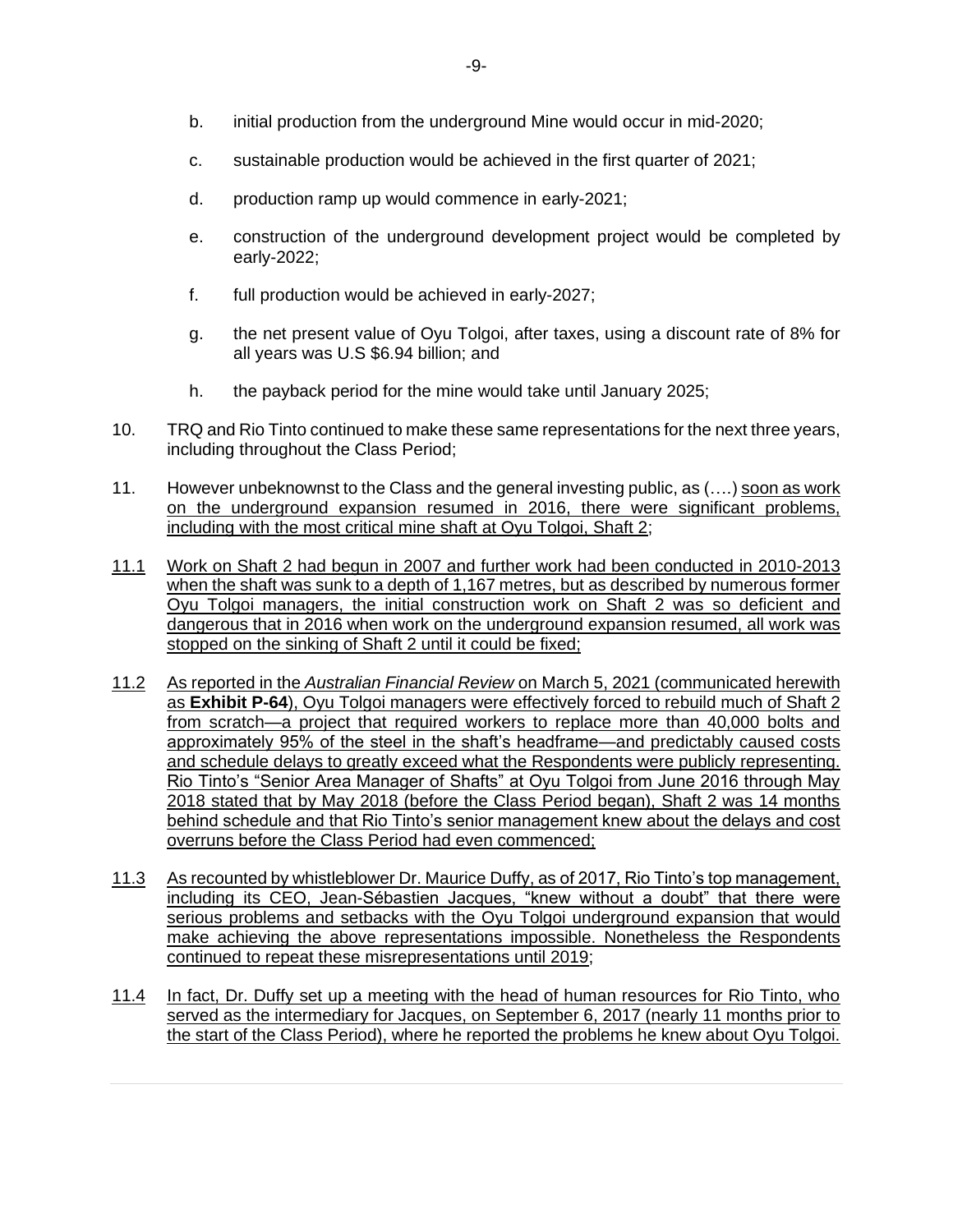According to Dr. Duffy, when Jacques made a surprise visit to Oyu Tolgoi in January 2018, it was because by that time, he knew the "wheels were coming off" of the project;

- 11.5 Clearly recognizing that there were major problems with the expansion, in late 2017 Rio Tinto hired a veteran contractor who had years of prior experience with the Oyu Tolgoi expansion, Richard Bowley, to examine the problems with the project and come up with a plan to address them;
- 11.6 The problems were so prevalent at Oyu Tolgoi that Mr. Bowley immediately identified hundreds of millions of dollars in cost overruns, and it was obvious to him the expansion was already months behind schedule. As of February 2018, Mr. Bowley began repeatedly alerting senior executives of Rio Tinto, including the Chief Development Officer ("CDO") as well as the VP for Human Resources of Rio Tinto's Copper & Diamonds Division, about the significant cost overruns and expected delays on the underground expansion of the Mine (as reported in the *Financial Times* on March 23, 2020, communicated herewith as **Exhibit P-35**);
- 12. On July 19, 2018, Mr. Bowley wrote to Rio Tinto's VP of Human Resources (Copper & Diamonds) warning that the project was USD \$300 million over budget and twelve months behind schedule, and notifying her to "[e]xpect this to rapidly escalate" (as reported in the *Australian Financial Review* on November 12, 2019, communicated herewith as **Exhibit P-36**). At the time, (…) Ulf Quellmann, who was even then a director on TRQ's Board, was also simultaneously VP, Strategic Projects (Copper & Diamonds) for Rio Tinto (i.e. the same business division of Rio Tinto as the VP and the CDO who Mr. Bowley contacted about the problems at Oyu Tolgoi);
- 13. Not only did TRQ not release a material change report disclosing this material change to its principal and only significant resource property as it was required to, instead on July 31, 2018, TRQ publicly doubled down on its misleading disclosure, stating to the investing public that June 2018 had achieved a "record level" of underground development at Oyu Tolgoi and representing that:
	- a. initial production remained planned for mid-2020;
	- b. sustainable production remained planned for 2021;
	- c. construction at Oyu Tolgoi was expected to complete in 2022;
	- d. full production would be achieved by 2027;
	- e. the net book value of Oyu Tolgoi as at June 30, 2018 was USD \$8.05 billion;
- 14. Possibly most egregious, despite the very specific warnings about delays and cost overruns with the underground expansion at Oyu Tolgoi being conveyed to Rio Tinto by Bowley just days prior, in this July 31, 2018 Impugned Document (communicated herewith as Exhibit P-7), TRQ explicitly stated that during the fourth quarter of 2017, Rio Tinto had undertaken a schedule and cost review and provided TRQ "with a high-level overview of the review's outcomes, in which Rio Tinto concluded there were no material changes in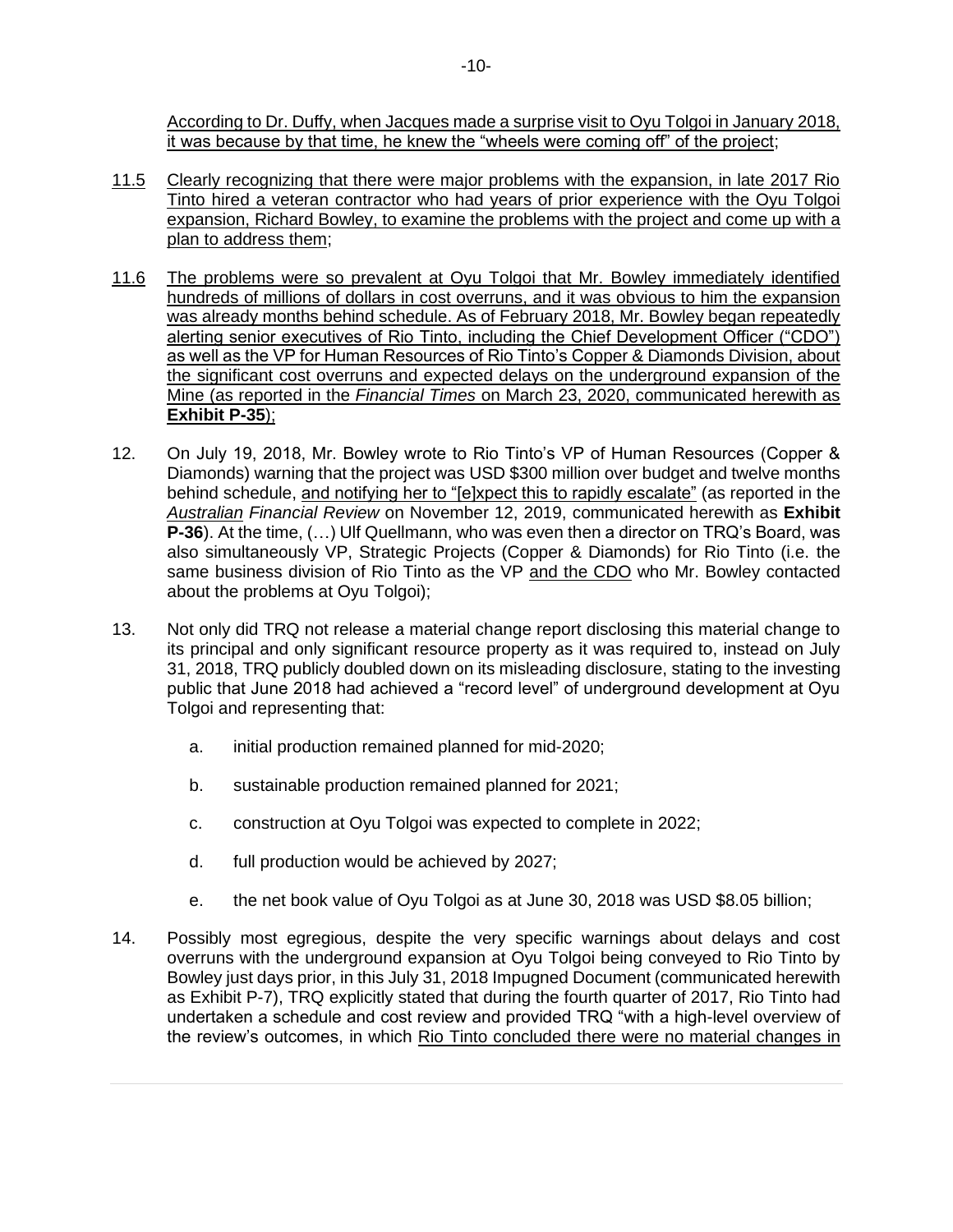project scope, cost or schedule. Following analysis of [Rio Tinto's] review's conclusions, Turquoise Hill is in agreement with the findings." [emphasis added];

- 15. Mr. Bowley continued to express concerns about the development and cost of the Oyu Tolgoi Project, sending (…) another email in (…) October 2018 to Rio Tinto's VP of Human Resources (Copper and Diamonds) who forwarded his (…) email to the CEO of the division, that that there would be a "12-18 month delay in the underground project, with substantial cost implications" [emphasis added] (as reported in the *Financial Times* on February 16, 2020, communicated herewith as **Exhibit P-37**). He also outlined these concerns to the board of directors of Rio Tinto, who appoints TRQ's CEO and nearly half of TRQ's Board, and which employs all of TRQ's NEOs apart from its CEO (including Respondents Colton and Lane).
- 16. Despite the repeated and very specific warnings from Mr. Bowley, throughout the Class Period the Respondents continued to represent that the projections made in the 2016 Technical Report remained accurate. The Respondents did not at any point during the Class Period disclose that they knew or should have known that their repeated representations about the cost and schedule for the Oyu Tolgoi underground expansion were false and the project would cost over a billion dollars more and take years longer than the Respondents were publicly representing;
- 17. Specifically, at all relevant times during the Class Period, the Respondents made misrepresentations of material facts through affirmative false and/or misleading statements and omissions, as well as failed to make timely disclosure that could be broken down into three categories: (1) Misrepresentations about the status and timing for completion of the underground expansion project; (2) Misrepresentations about the cost of the underground expansion project; and (3) Misrepresentations about corporate governance, transparency and serving the interests of all TRQ shareholders, as explicated below:

 $(\ldots)$ 

- a.1 Misrepresentations about the status and timing for completion of the underground expansion project included:
	- i. misrepresentations about the status of progress and completion of the underground development project, including specifically but not limited to updates about "Shaft 2";
	- ii. misrepresentations about the Mine design and that the key risks facing the underground development at Oyu Tolgoi were well understood and managed:
	- iii. misrepresentations that initial production at Oyu Tolgoi would occur in mid-2020;
	- iv. misrepresentations that sustainable production at Oyu Tolgoi would occur by the end of March 2021 (which was subsequently delayed in the middle of the Class Period to by the end of September 2021);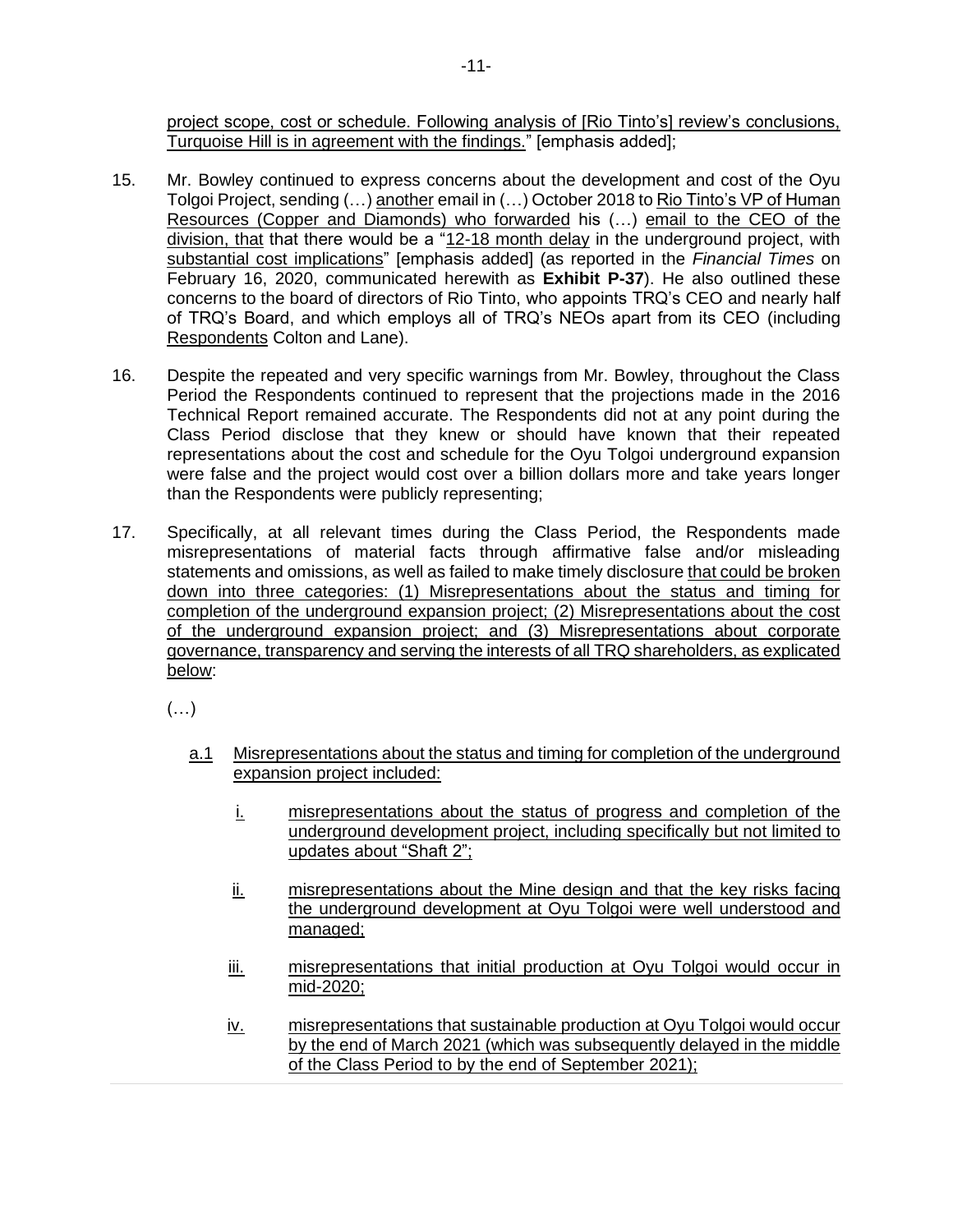- v. misrepresentations that construction of the underground development project would be completed by 2022; and
- vi. misrepresentations that full production at the Mine would be achieved in 2027;
- b.1 Misrepresentations about the cost of the underground expansion project included:
	- i. misrepresentations that the cost for the underground development project would be USD \$5.3 billion;
	- ii. misrepresentations about how much the net present value of the Oyu Tolgoi Mine was, and that the net present value was based on management's best estimates of expected future revenues and costs and no impairment was required;
	- iii. misrepresentations that the payback period for the underground expansion of the Mine would be achieved by January 2025;
	- iv. misrepresentations that TRQ would fund the development and financing of the underground project using the funds drawn down from the Project Finance Facility and would not need additional/incremental financing to sustain its underground development program; and
	- v. misrepresentations that the management of TRQ had increased direct participation in matters pertaining to Oyu Tolgoi underground expansion cost and scheduling, and had adequate technical information and updates about the underground expansion project of the Oyu Tolgoi Mine, including Board members periodically visiting the Mine;
- c.1 Misrepresentations about corporate governance, transparency and serving the interests of all TRQ shareholders included:
	- i. Misrepresentations that TRQ had effective corporate governance and that the Board and senior management of TRQ (much of whom were employees of Rio Tinto who were "seconded" to TRQ) were committed to transparency and robust corporate governance that mitigated any conflicts between TRQ and Rio Tinto, and were committed to serve the interests of TRQ and its shareholders (as opposed to the interests of Rio Tinto and its shareholders); and
	- ii. that TRQ had a *Corporate Disclosure, Confidentiality and Securities Trading Policy* which contained measures to avoid selective disclosure, as well a *Code of Business Conduct* that was applicable to all employees, officers and directors and that required them to uphold their commitment to a culture of honesty, integrity, accountability, and the highest standards of professional and ethical conduct.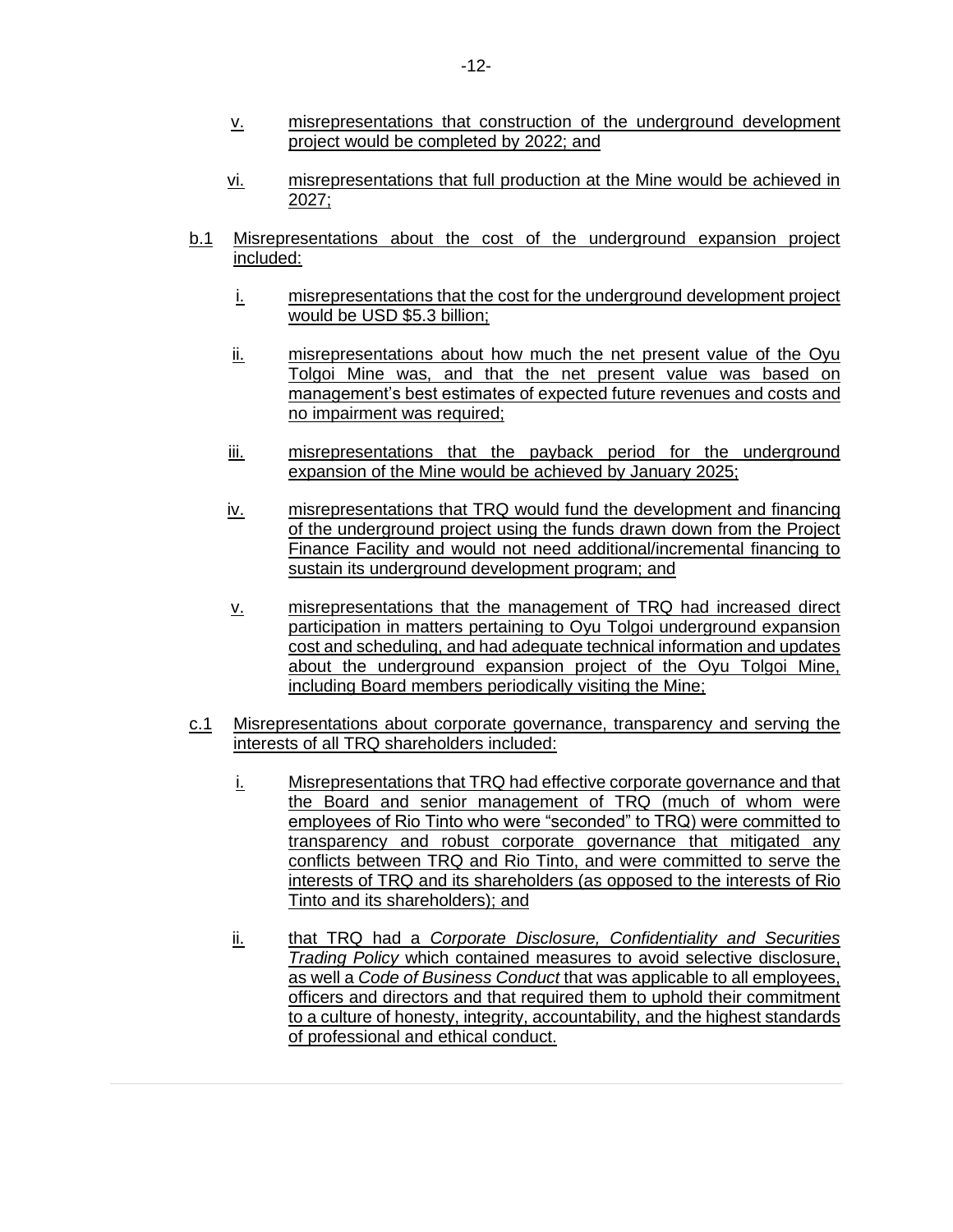- 18. Mr. Bowley (…) continued to warn senior executives of Rio Tinto of problems at the Project and that Rio Tinto's public statements (echoed by TRQ) "watered down the truth", were "inconsistent with the truth (a lie)", and "suicidal", until January 2019, at which point Rio Tinto retained independent counsel Baker McKenzie to investigate his concerns. (…).
- 18.1 In February 2019, two days after Rio Tinto finished an internal compliance investigation into Bowley's whistleblowing, the Respondents began to admit that the Oyu Tolgoi underground expansion was in trouble. A month later, Mr. Bowley's employment contract with Rio Tinto was terminated with "immediate effect", and Mr. Bowley filed an "unfair dismissal" claim against Rio Tinto with the UK Employment Tribunal.
- 18.2 Once Dr. Duffy learned of Baker McKenzie's investigation into Bowley's claims, he attempted to get Rio Tinto's board to reconsider its findings as the investigation "excluded information" reported to Rio Tinto by his firm since 2017, but to no avail. Instead, Baker McKenzie sought the destruction of the data that Dr. Duffy's firm had collected, and was successful at doing so after the end of the Class Period.
- 19. After roughly sixteen months of misrepresenting the development schedule and cost of the Oyu Tolgoi underground development while its controlling shareholder and the entity it paid to manage Oyu Tolgoi was in actual knowledge to the contrary, on July 15, 2019 TRQ publicly issued a news release, communicated herewith as Exhibit P-1, that announced *inter alia* that:
	- a. there were stability risks with the existing Mine design and the Mine design would need to be changed;
	- b. sustainable production would be delayed by 16 to 30 months and was now expected between May 2022 and June 2023 (rather than March 2021 as previously represented);
	- c. the reasons for the delay were the unexpected and challenging geotechnical issues and complexities in the construction of Shaft 2 (despite the Company's past repeated representation that "[k]ey risks [of Oyu Tolgoi] were well understood and managed", despite the Company explicitly acknowledging it was aware of the "challenging ground conditions" in its press release of October 15, 2018 and despite Shaft 2 being largely excavated at the beginning of the Class Period);
	- d. the cost for the underground development project was expected to be USD \$1.2 to \$1.9 billion more than the USD \$5.3 billion that had been represented since 2016 (an increase in cost of between 23% to 36%);
	- e. the issues with the Mine design were so uncertain that that it would take until the second half of 2020 to develop a revised design for the Mine; and
	- f. although further work was necessary to reach definitive conclusions, TRQ was assessing the net book value of its investment in Oyu Tolgoi and would announce any changes, along with any adjustments to deferred tax in its results for Q2 2020 released at the end of July, 2019;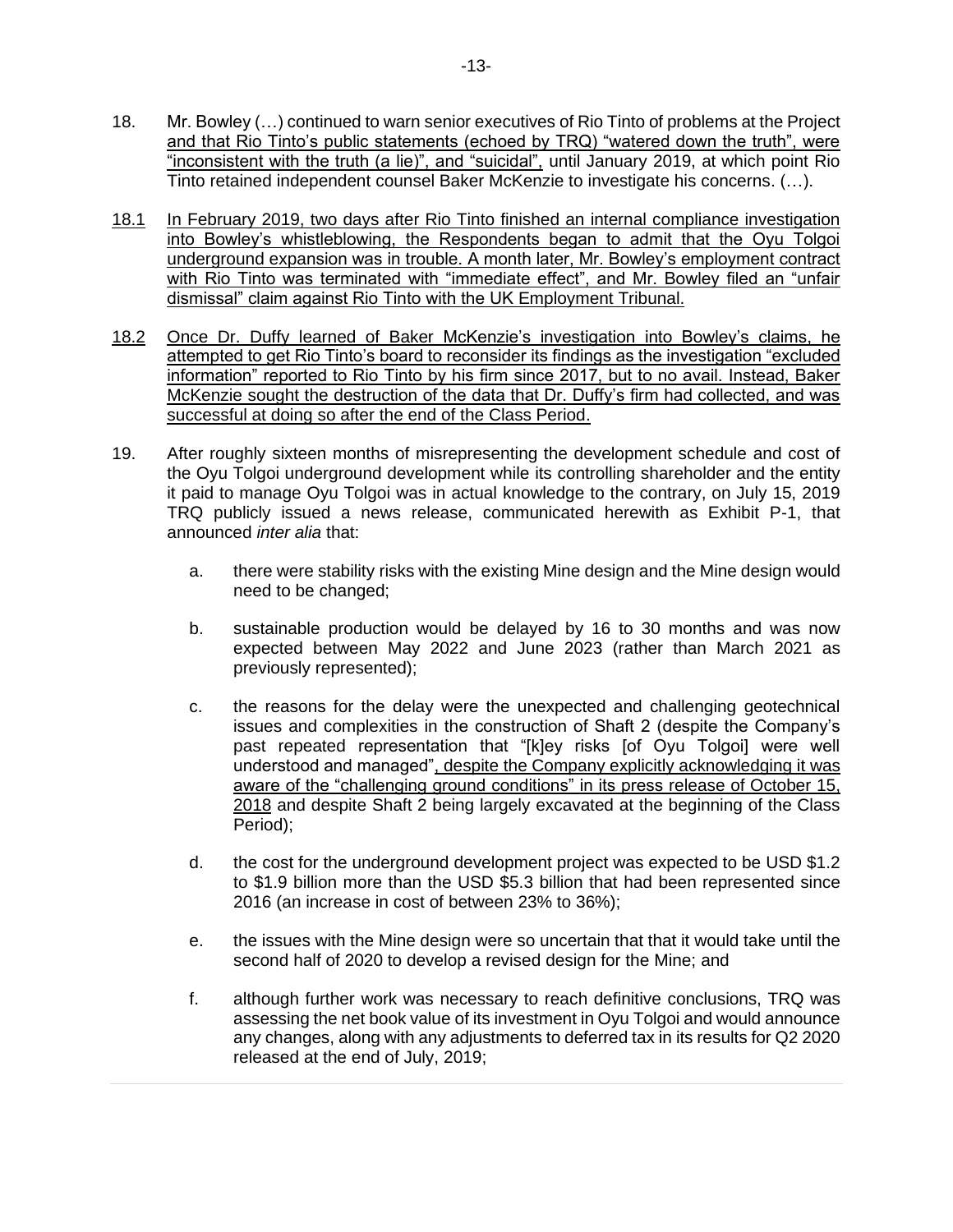- 20. The next day after the release of this partial Corrective Disclosure, the price of TRQ's common shares on the TSX dropped 43.2%, going from CAD \$1.39 to \$0.79 per share in one single day on more than 32-times the trading-volume of the prior day;
- 21. Then a couple weeks later on July 31, 2019, TRQ released its financial statements, MD&A and a corresponding news release for Q2 2019 (i.e. collectively, the final Corrective Disclosure), which are communicated herewith as Exhibits P-3, P-4 and P-5 respectively. This Corrective Disclosure repeated the corrections released on July 15, 2019 as well as making further disclosure about the status of the project, including that:
	- a. initial production was now expected between October 2021 and September 2022 (as opposed to mid-2020 as previously represented – a delay of 16 to 30 months);
	- b. although not expressly disclosed, the aforementioned delays made it apparent that construction at Oyu Tolgoi would not be completed in 2022 nor would full production be achieved by 2027 as previously represented;
	- c. TRQ was taking a USD \$600 million impairment charge and a USD \$400 million difference in deferred tax asset recognition (relative to the same quarter a year prior) due to the delays and increased costs with the Oyu Tolgoi underground development project;
	- d. the Net Book Value of Oyu Tolgoi was USD \$9.04 Billion (rather than the expected USD \$9.64 that it would have been absent the impairment);
	- e. the Company was recording a net loss of USD \$736.7 million in Q2 2019 compared to a net profit of \$204.4 million in Q2 2018, with the principal reason being the aforementioned \$600 million impairment charge and the other reason being the aforementioned \$400 million different in deferred tax asset recognition, both of which "were impacted by the Company's update on the Oyu Tolgoi underground project";
	- f. TRQ was taking a "deferred tax de-recognition adjustment" of \$252.8 million in the quarter, which "was primarily due to updated operating assumptions in mine planning during the period, resulting primarily from timing of sustainable first production noted above as well as the revised estimates of underground development capital"; and
	- g. given the estimated impacts of the increases to underground development costs as well as delays to first sustainable production, TRQ no longer had enough funds on hand to complete the underground expansion project expects to now need incremental financing to sustain its underground development beyond 2020.
- 22. The next day after the release of this final Corrective Disclosure, the price of TRQ's common shares on the TSX dropped another 8.0%, going from CAD \$0.75 to \$0.69 per share. Overall between July 15 to August 1, 2019, the stock price of TRQ dropped by over 50% due to the correction of the previously released misrepresentations, eliminating roughly CAD \$1.41 billion of market capitalization for TRQ's shareholders in just thirteen trading days;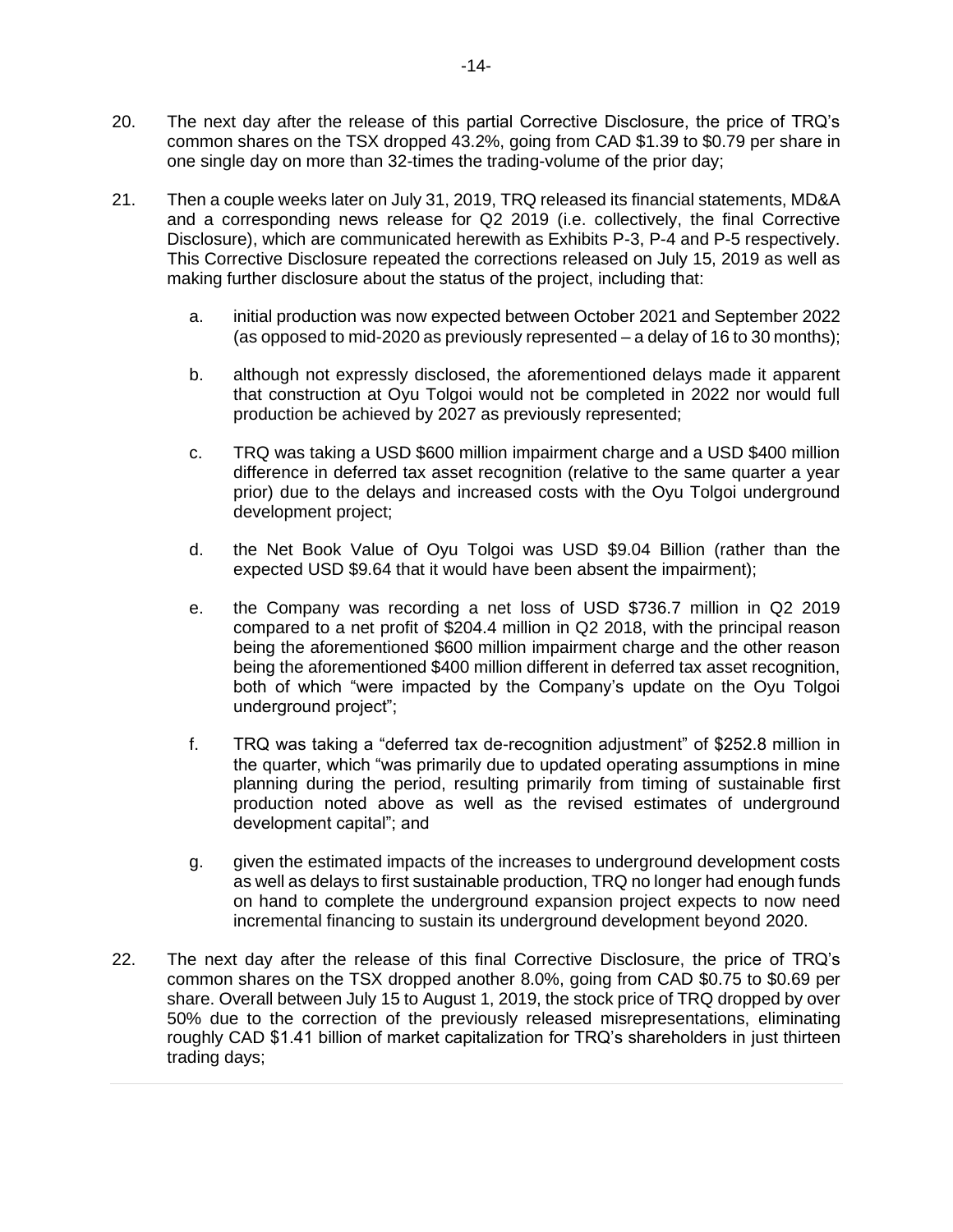- 22.1 Even at this time however, the Respondents were not fully honest. The delays and cost overruns with the Oyu Tolgoi expansion were partly blamed on "unexpected and challenging geotechnical issues" and "complexities in the construction of Shaft 2.";
- 23.  $\ldots$ ) In truth, the problems with Shaft 2 which had been worked on for years, sunk to a depth of 1,167m by 2013, and (…) largely excavated before the beginning of the Class Period  $(...)$  – (as announced by TRQ itself in January of 2018) – were internally documented, well known, and had been the subject of at least two whistleblower complaints, including from Bowley who sent numerous emails to Rio Tinto's management that Rio Tinto's public statements were false (…). Yet the Respondents did not disclose the severe mine design issues and up to USD \$1.9 billion in additional project costs until the end of the Class Period;
- 24. In fact, near the end of the Class Period on March 15, 2019 after the Respondents had just announced a minor delay to sustainable first production, Quellmann even stated that the Company had "identified some higher level of risks to the schedule" months prior, but inexplicably had simply chose to omit disclosure of those risks (as communicated herewith in Exhibit P-33);
- 25. Despite initially publicly representing that Mr. Bowley's claim with the UK Employment Tribunal was without merit and that Rio Tinto would "vigorously defend" against the claim, on September 30, 2020 Rio Tinto settled with Mr. Bowley for an undisclosed amount as reported in the *Australian Financial Review* on September 29, 2020, communicated herewith as **Exhibit P-38**);
- 26. Only (…) after the end of the Class Period (…) did it (…) come to light that (…) whistleblower (…) Dr. Maurice Duffy had also repeatedly warned the board of directors of Rio Tinto of reporting and ethical issues pertaining to the Oyu Tolgoi project, and that the the independent so-called investigation commenced in January 2019 by Rio Tinto's outside counsel Baker McKenzie into the problems raised by Mr. Bowley, "excluded information known by [Dr. Duffy's consulting firm] about Mongolia since 2017" (as reported in the *Australian Financial Review* on July 27, 2020 and in the *Financial Times* on November 10, 2020 communicated herewith as **Exhibits P-39** and **P-40** respectively). Instead of considering that information, Baker McKenzie successfully secured the destruction of Dr. Duffy's records;

# **2) The Parties**

# **a. The Applicant**

- 27. Mr. . P d L is a retiree who resides in Mission, British Columbia:
- 28. In reliance on the information contained in some or all of the Impugned Documents and/ or the Impugned Statements, as well as his belief that TRQ was making timely disclosure of all material changes in its affairs, on July 3, 2019, Mr. de Leeuw purchased 5000 TRQ securities, at an average price of CAD \$1.612 per share for a total cost of CAD \$8,0599.99 (including \$9.99 in transaction fees), the whole as appears from the record of this transaction, a copy of which is communicated herewith as **Exhibit P-60**;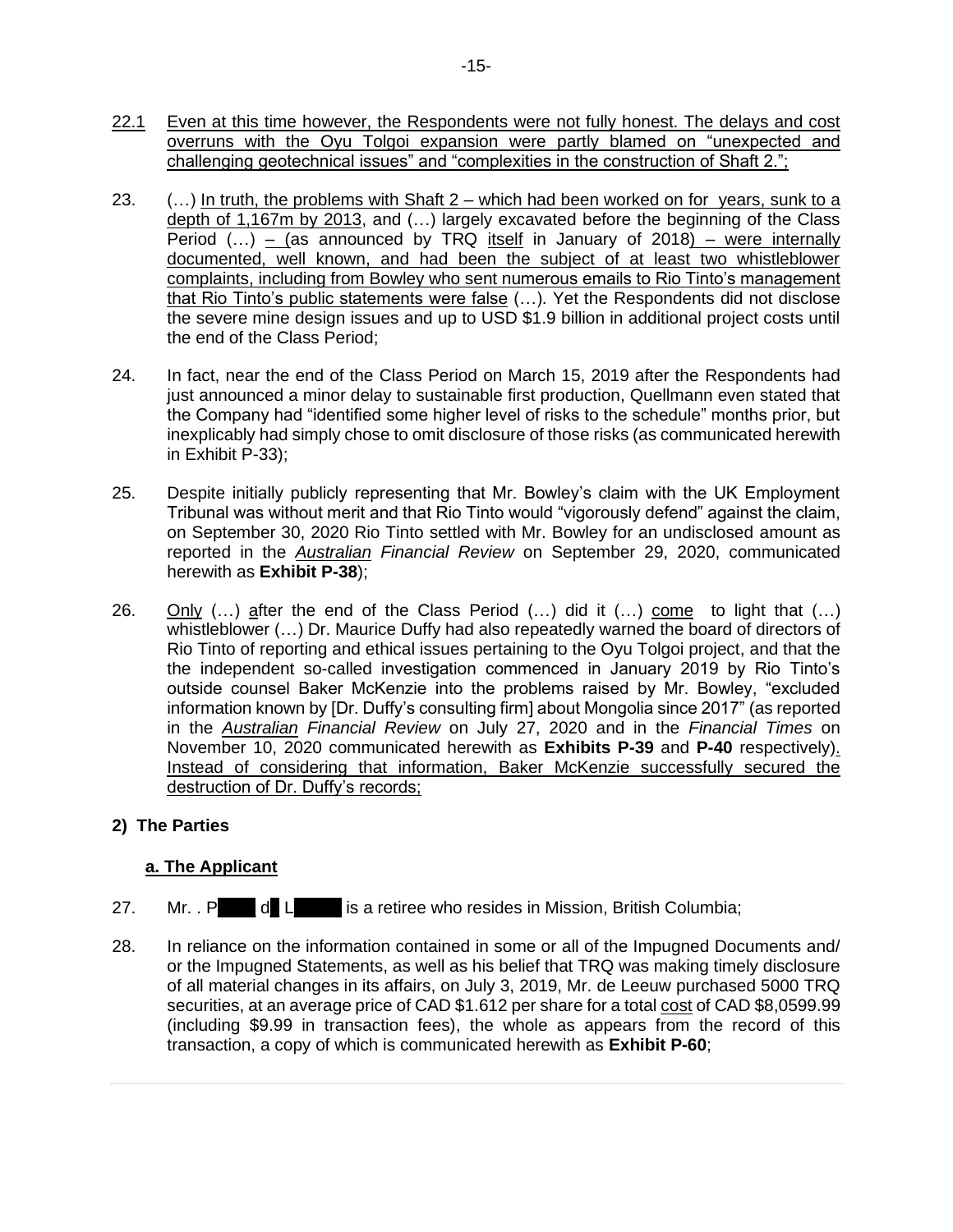29. Mr. de Leeuw continued to hold these shares until after the end of the Class Period, thereby suffering damages when the release of the Corrective Disclosures removed the artificial inflation in TRQ's stock price;

# **b. Respondent TRQ**

- 30. TRQ is a corporation formed under the laws of the Yukon Territory, which is headquartered in Montreal, Québec. TRQ is a reporting issuer in Québec and all other provinces and territories of Canada. TRQ's principal regulator is the Autorité des marchés financiers ("AMF"). At all times relevant to this action, TRQ's majority shareholder was Rio Tinto, which held (and continues to hold) a 50.8% equity ownership interest in TRQ;
- 31. TRQ's common shares are publicly-listed for trading on the TSX and the NYSE under the ticker symbol "TRQ", as well as on other secondary market trading venues elsewhere;
- 32. TRQ holds itself out as "an international mining company focused on the operation and further development of the Oyu Tolgoi copper-gold mine in southern Mongolia, which is the Corporation's principal and only material mineral resource property." At all times relevant to this action, the Oyu Tolgoi Mine was TRQ's only material asset. As such all material developments regarding the (…) Mine were material to TRQ's overall business and operations;
- 33. As a reporting issuer in Québec, TRQ was required during the Class Period to issue and file with the AMF and on SEDAR:
	- a. interim and annual financial statements;
	- b. MD&As coinciding with the financial statements explaining how the company performed during the period covered by the financial statements, and of the company's financial condition and future prospects;
	- c. AIFs, which are annual disclosure documents intended to provide material information about the Company and its business at a point in time in the context of its historical and future development and which must describe the Company, its operations and prospects, risks, and other external factors that impact the Company specifically; and
	- d. CEO and CFO certifications attesting that the aforementioned disclosure documents fairly and accurately disclosed the business and operations of the Company and were free from misrepresentations or omissions that would make the documents misleading;
- 34. TRQ is also a registrant with the United States SEC and files its disclosure documents through the SEC's filing system, "EDGAR";

# **c. Individual Respondent Quellmann**

35. Ulf Quellmann (...) was TRQ's CEO (...) from August 1, 2018 and a director on its Board (…) from May 12, 2017 (…) until he was forced by Rio Tinto to resign both of those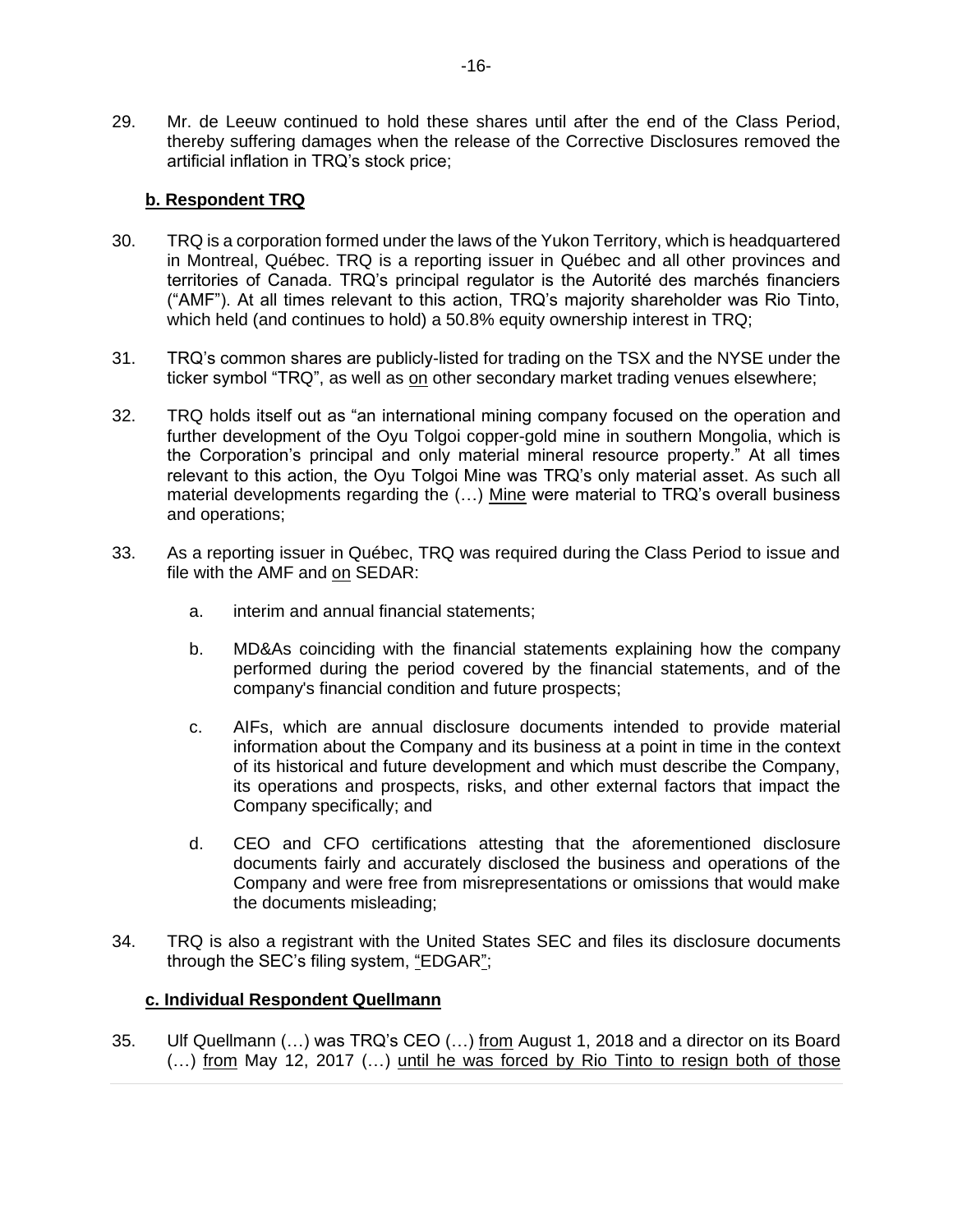positions effective March 3, 2021 (as reported in *MINING.COM* on March 4, 2021, communicated herewith as **Exhibit P-61**);

- 35.1 Quellmann was also a director of Oyu Tolgoi LLC from September 2018 through to the end of the Class period alongside the CEO of the Copper & Diamond Division at Rio Tinto, Arnauld Soirat, who also served as a director of Oyu Tolgoi LLC from September 2018 through to the end of the Class Period;
- 36. In his capacity (…) as TRQ's CEO, Quellmann certified each of the Impugned Documents that are quarterly and annual disclosures of TRQ that were released after July 31, 2018, and signed the AIF released on March 14, 2019;
- 37. Prior to being appointed CEO by Rio Tinto on August 1, 2018, Quellmann was simultaneously a director on TRQ's Board and part of the management of Rio Tinto's Copper & Diamond Division (acting as the Division's CFO from August 2016 to February 2018 and then a Vice President in the Division (…) until August 1, 2018). Rio Tinto's Copper & Diamonds division was the division responsible for overseeing Oyu Tolgoi;
- 38. Quellmann was simultaneously both a director on TRQ's Board and a VP of Rio Tinto's Copper & Diamond Division during February to July of 2018 when whistleblower Richard Bowley was notifying the management of the Copper & Diamond Division of the delays and cost overruns at Oyu Tolgoi;
- 39. As of August 1, 2018 (…) until after (...) the end of the Class Period, Quellmann was a member of TRQ's Disclosure Committee, which was responsible for overseeing TRQ's disclosure practices;
- 40. At all times relevant to this action, Quellmann was not "independent" from Rio Tinto, as defined under applicable securities regulations, due to acting as an officer of Rio Tinto;

# **d. Individual Respondent Colton**

- 41. Luke Colton has been seconded by Rio Tinto to act as TRQ's CFO since October 9, 2017 and also served as the Company's interim-CEO from July 1, 2018 until August 1, 2018 when he was replaced by Quellmann. Colton has also been a director of Oyu Tolgoi LLC since April 2018, where he was subsequently joined by Quellmann and Soirat in September 2018;
- 42. In his capacity either as CFO or interim-CEO (or both), Colton certified every single Impugned Document that was a quarterly or annual disclosure of TRQ, and signed the AIF released on March 14, 2019;
- 43. At all times relevant to this action, Colton was a member of TRQ's Disclosure Committee, which was responsible for overseeing TRQ's disclosure practices;
- 44. Prior to being seconded to TRQ, Colton was employed at Rio Tinto from 2004 until September 2017. At all times relevant to this action, Colton was not "independent" from Rio Tinto, as defined under applicable securities regulations, due to acting as an officer of Rio Tinto;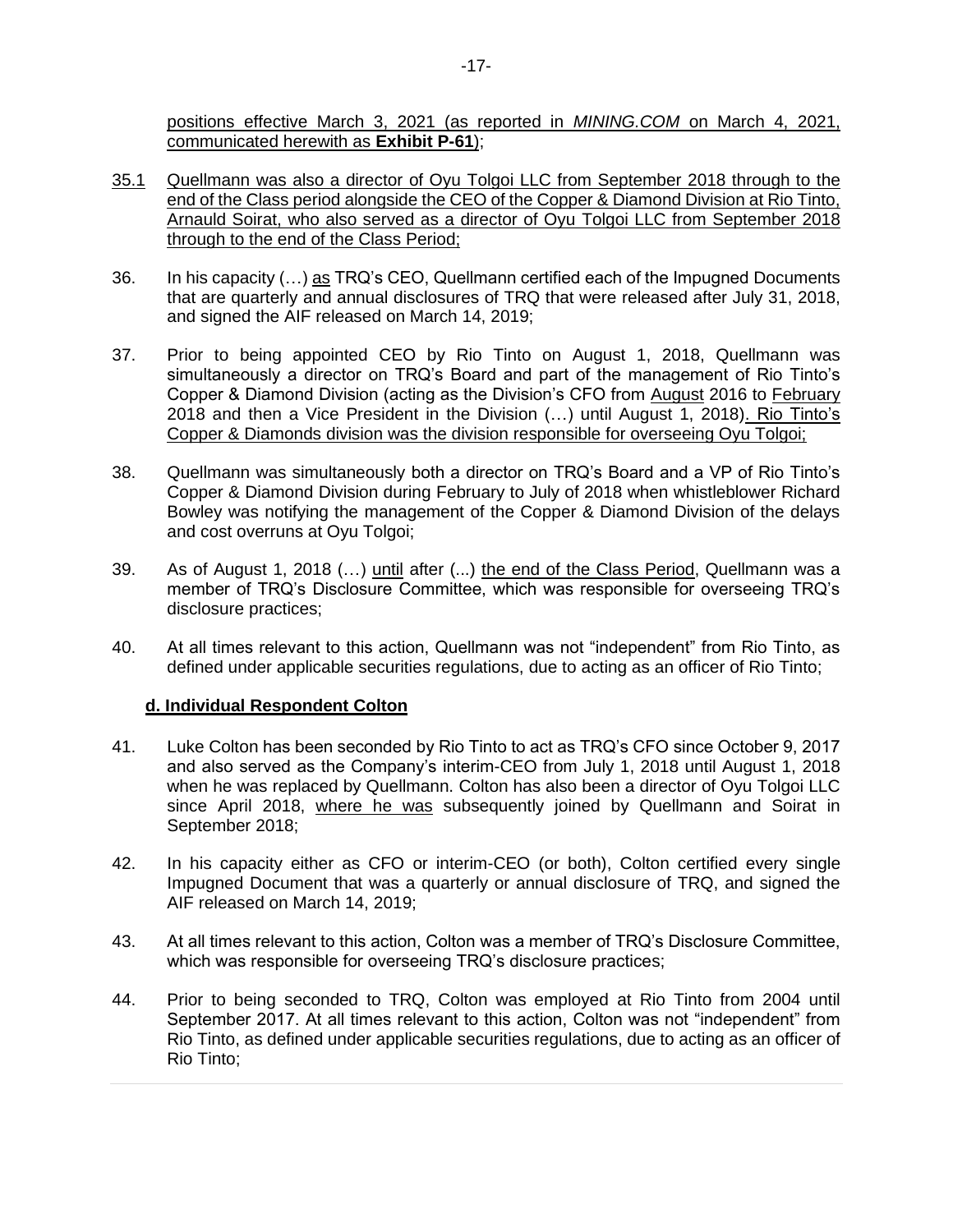#### **e. Individual Respondent Lane**

- 45. Brendan Lane was seconded by Rio Tinto to act TRQ's Vice-President, Operations and Development from February 1, 2016 until his departure in or after March of 2019. As Vice-President, Operations and Development of TRQ, Lane was responsible for monitoring and reviewing the underground development of Oyu Tolgoi. At all times relevant to this action, Lane was a NEO of TRQ;
- 46. In his capacity as Vice-President, Operations and Development, Lane made statements alleged to contain misrepresentations on TRQ's conference calls held on August 1, 2018 and November 2, 2018;
- 47. At all times relevant to this action, Lane was a member of TRQ's Disclosure Committee, which was responsible for overseeing TRQ's disclosure practices;
- 48. From 2013 to January 2017, Lane was the Minera Escondida Limiteada and Grasberg Finance Director at Rio Tinto (Copper & Diamonds), and he previously held other positions at Rio Tinto. At all times relevant to this action, Colton was not "independent" from Rio Tinto, as defined under applicable securities regulations;

# **III. THE FACTS AND EVENTS OUT OF WHICH THIS ACTION ARISES**

#### **1) The Relationship Between TRQ and Rio Tinto**

- 49. On or about July 30, 2012, Rio Tinto, which was already Ivanhoe Mines' (as TRQ's was then-named) largest shareholder and already appointed 7 of the 14 directors on Ivanhoe Mines' Board, purchased another USD \$935 million worth of Ivanhoe Mines' shares, (...) increasing its total interest in the company to roughly 51%. As part of the conditions to provide the additional funding, Rio Tinto required that Ivanhoe Mines change its name (which it did in August of 2012, to "Turquoise Hill Resources Ltd."), and its founder step down as the Company's CEO (which he did);
- 50. Rio Tinto has anti-dilution rights that permit it to acquire additional securities of TRQ so as to maintain Rio Tinto's controlling proportionate equity interest in TRQ. Consequently at all times relevant to this action, Rio Tinto beneficially owned approximately 50.8% of all of the issued and outstanding common shares of TRQ, giving it control over the Company;
- 51. As 50.8% owner of TRQ's equity, Rio Tinto has control over the selection of TRQ's Board of Directors and can block any nomination to the Board or force any resignation. At all times relevant to this Action, three out of the seven directors on TRQ's Board, including TRQ's CEOs (first Colton, then Quellmann), were not "independent" from Rio Tinto, as defined under applicable securities regulations (...);
- 52. At all relevant times, all of the NEOs of TRQ apart from Quellmann were "secondees" of Rio Tinto. This means that all NEOs aside from Quellmann were employed by Rio Tinto and then appointed by TRQ to their respective executive officer positions at TRQ. As such, the base salary, incentive award opportunities, awards based on reaching certain objectives and milestones, employee benefits, and all other renumeration of all of the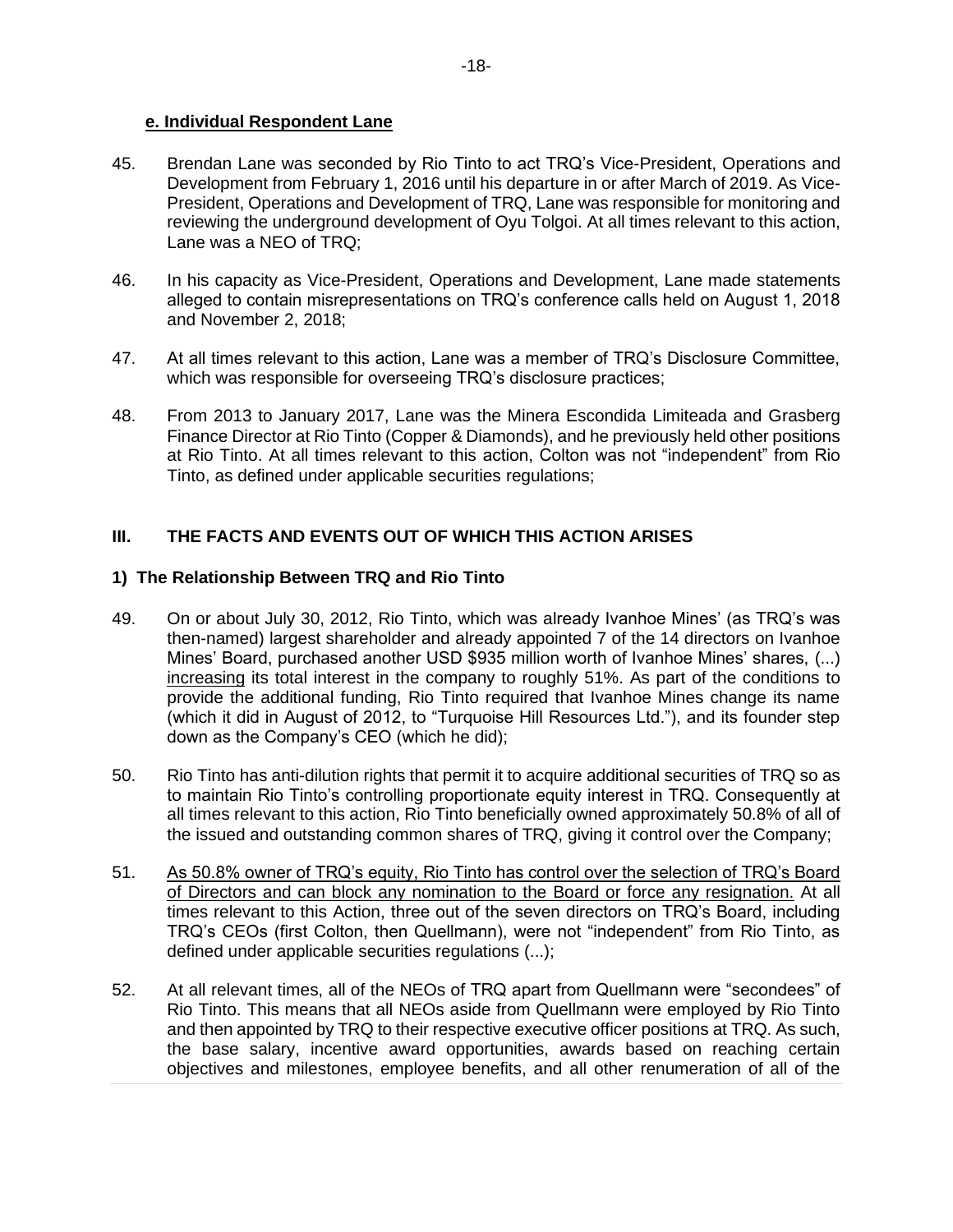NEOs of TRQ aside from Quellmann were established by Rio Tinto in "secondment agreements" reached between each NEO and Rio Tinto directly (and not TRQ). Rio Tinto would then charge the cost of such salaries and benefits back to  $TRQ$  (...);

- 52.1 Before Quellmann became CEO of TRQ on August 1, 2018, all of the NEOs of TRQ (including the interim-CEO, Colton), were seconded to TRQ by Rio Tinto (...). After the end of the Class Period, Rio Tinto intervened to force the resignation of Quellmann, who was the sole NEO who was not a Rio Tinto employee during the Class Period, after he took actions in support of TRQ's minority shareholders that were contrary to Rio Tinto's interests (as communicated herewith in Exhibit P-61);
- 53. Rio Tinto and TRQ have established a joint committee (the "Technical Committee") to oversee and approve the underground development, operation and management of Oyu Tolgoi. The Technical Committee consists of two members appointed by Rio Tinto, two members appoints by TRQ, and a chair appointed by Rio Tinto. The chair of the Technical Committee has a casting vote in the case of a tie (effectively giving Rio Tinto final say over the decisions of the Technical Committee);
- 54. Rio Tinto and TRQ have also established another joint committee (the "Operating Committee") which gives the three directors that each company nominates to the board of Oyu Tolgoi LLC their voting instructions. The Operating Committee is comprised of two nominees from each of TRQ and Rio Tinto, with a Rio Tinto nominee serving as chairperson of the Operating Committee. All decisions of the Operating Committee, other than decisions in respect of certain defined "special matters", require a majority vote of the members, with the chairperson casting a vote in the case of a tie (once again effectively giving Rio Tinto final say over the decisions of the Operating Committee);
- 54.1 In its annual MD&A for the years ended December 31, 2017 and December 31, 2018 (Exhibit P-23), TRQ described Rio Tinto's control over its operations and over the Oyu Tolgoi development project as such:

RTIH, as the holder of a majority of [TRQ's] Common Shares, as manager of Oyu Tolgoi, and as manager of a substantial portion of Turquoise Hill's receivables and liquid asset deposits, has the ability to exert a significant degree of control over [TRQ], Oyu Tolgoi LLC and Oyu Tolgoi.

RTIH, a wholly-owned subsidiary of Rio Tinto, together with other Rio Tinto affiliates, owns a majority of the outstanding [TRQ] Common Shares and can exercise its voting power to elect all of the members of the Board of Directors, subject to applicable securities legislation. RTIH can also exercise its majority voting power to unilaterally pass any ordinary resolution submitted to a vote of [TRQ]'s shareholders, except for resolutions in respect of which RTIH is an interested party and for which disinterested shareholder approval is required. In addition, under the HoA [i.e., the December 2010 Heads of Agreement between Turquoise Hill and RTIH], RTIH was appointed as manager of Oyu Tolgoi which provides RTIH with responsibility for the management of Oyu Tolgoi.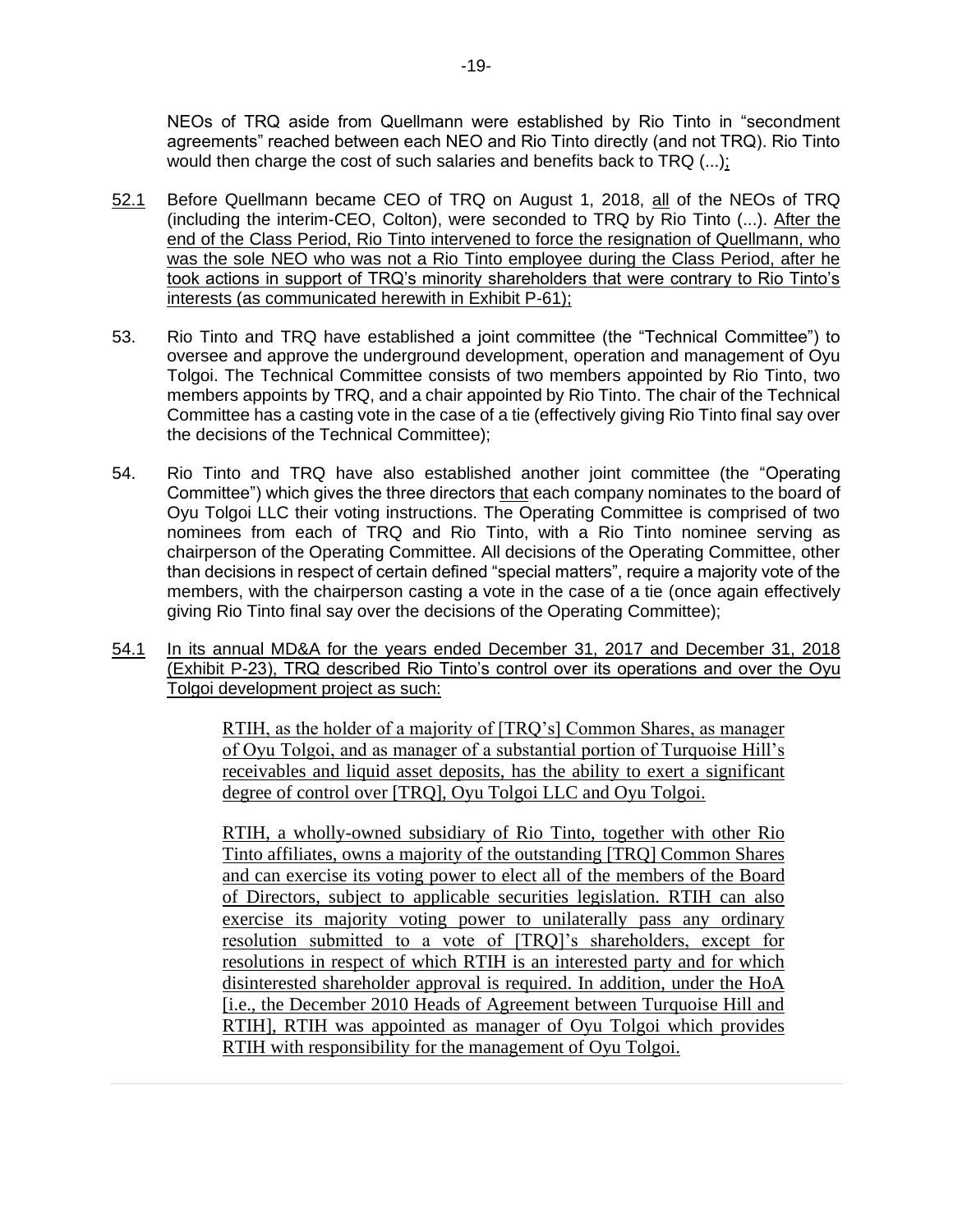RTIH is also able to exert a significant degree of control over the management, development and operation of Oyu Tolgoi, as well as [TRQ], through a series of governance mechanisms and restrictive covenants established under the Private Placement Agreement, the HoA and other agreements entered into with Rio Tinto. These include the Technical Committee established under the Private Placement Agreement and the Operating Committee established under the HoA, through which RTIH is able to control decisions respecting the business of Oyu Tolgoi LLC subject to a veto of [TRQ] in respect of certain special matters.

#### **2) The Project Finance Facility**

- 55. In December of 2015, Oyu Tolgoi LLC entered into a \$4.4 billion credit facility to fund the underground development of the Oyu Tolgoi Mine (the "Project Finance Facility"). The Project Finance Facility was provided by a syndicate of international financial institutions and export credit agencies representing the governments of Canada, the U.S. and Australia, along with fifteen commercial banks;
- 56. In order to facilitate the \$4.4 billion Project Finance Facility, Rio Tinto provided "completion support", which allocated risk based on capabilities. The sovereign risk is absorbed by the international lending syndicate, while Rio Tinto accepts the risk of Mine development;
- 57. In consideration for providing completion support, Rio Tinto is compensated an annual fee equal to 2.5% of the amounts drawn under the Project Finance Facility by TRQ. This is in addition to the hundreds of millions of dollars that Rio Tinto has charged TRQ for management service payments for managing the Oyu Tolgoi Mine;
- 58. As even further compensation for the Project Finance facility and the completion support provided by Rio Tinto, TRQ signed a financing support agreement with Rio Tinto dated December 15, 2015 (the "Financing Support Agreement", communicated herewith as **Exhibit P-41** and described in a Material Change Report communicated herewith as **Exhibit P-42**). Among other rights, this Financing Support Agreement gives Rio Tinto the right to force TRQ to engage in an equity offering (thereby diluting TRQ's other shareholders apart from Rio Tinto itself) if circumstances occur which:
	- a. affects or could reasonably be expected to affect TRQ's ability to meet its obligations under the guarantees it provided to guarantee certain debts owed by Oyu Tolgoi LLC; or
	- b. gives rise to an event of default or completion default under the agreements entered into in connection with the Project Finance Facility;
- 59. Essentially, the Financing Support Agreement gives Rio Tinto the ability to dilute and punish all TRQ shareholders for delays and cost overruns caused by its own mismanagement at the Oyu Tolgoi Mine. In such a circumstance, TRQ has the right to propose an alternative financing proposal to Rio Tinto, but that proposal (...) requires Rio Tinto's consent to implement;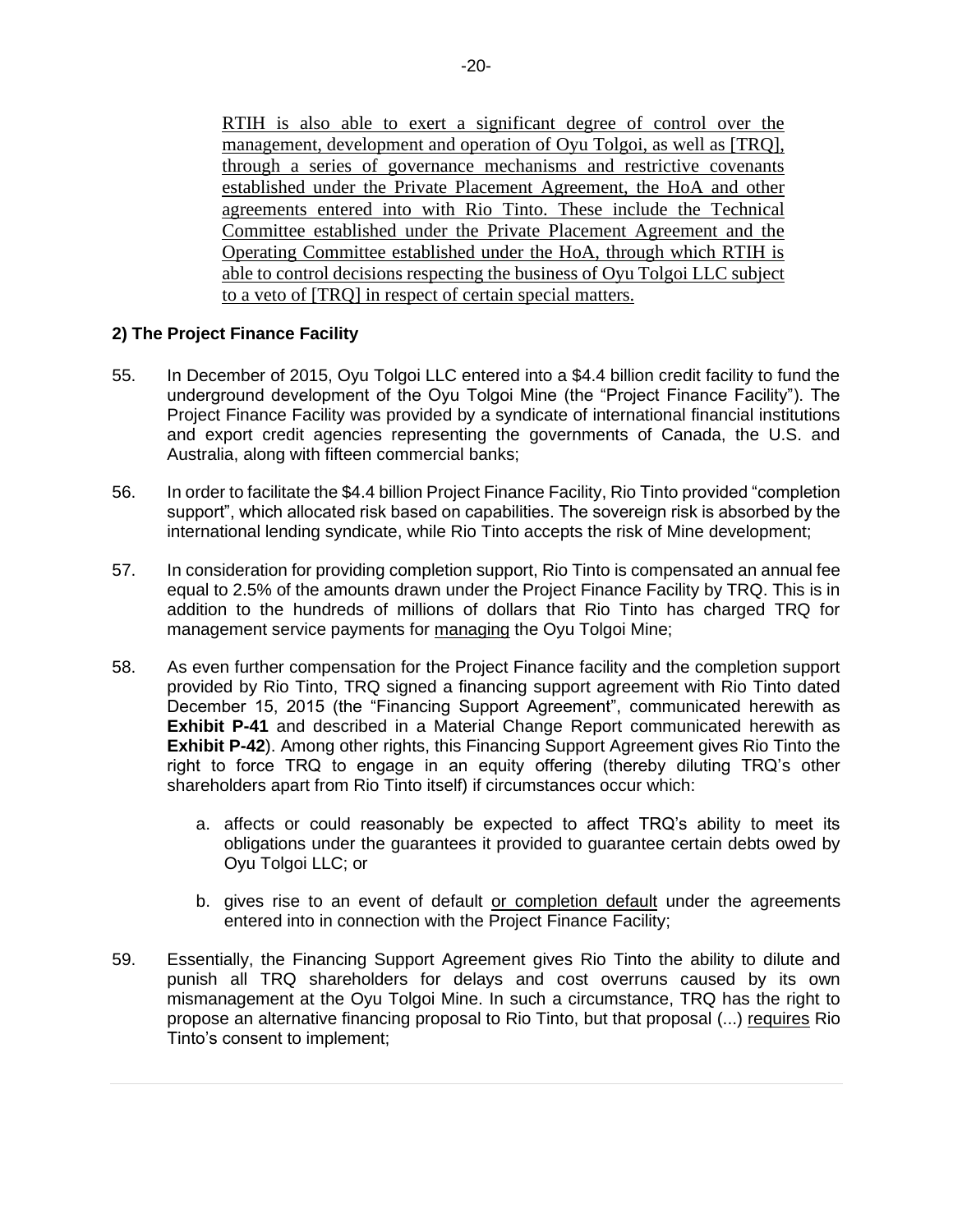# **3) The Oyu Tolgoi Mine**

- 60. Oyu Tolgoi, which means "Turquoise Hill" in Mongolian, is a copper-gold mining project in Mongolia, located roughly 50 miles north of Mongolia's border with China. Once (...) it achieves full capacity, the mine is expected to be the third largest copper mine in the (...) world, estimated to be able to produce more than 500,000 tonnes of copper (worth over CAD  $\$(...)$  5.5 billion at  $(...)$  July 2021 prices) each year;
- 61. The Oyu Tolgoi Mine is owned by Oyu Tolgoi LLC, which is a joint venture between TRQ and the Government of Mongolia. TRQ owns 66% of Oyu Tolgoi LLC (and thereby the Mine), with the other 34% owned by a Mongolian state-owned company on behalf of the Mongolian Government. TRQ has agreed to fund the (...) Mongolian Government's equity stake and pro-rata share of development capital for the Oyu Tolgoi Mine, which is to be repaid from future cash flows once the underground mine is commissioned;
- 62. Rio Tinto manages the operation at the Oyu Tolgoi Mine on behalf of TRQ and the Mine's other owner (the government of Mongolia), and is also the underground construction contractor for Oyu Tolgoi. As such, Rio Tinto has the timeliest, most "on-the-ground" details about the operations at Oyu Tolgoi, and is the party most directly responsible for the USD \$1.2 to \$1.9 billion cost overrun at Oyu Tolgoi;
- 63. Despite being the party with the greatest ownership interest in Oyu Tolgoi with a 66% stake, TRQ has only five employees and no permanent presence at the Oyu Tolgoi Mine. Rio Tinto exercises near-total control over the Oyu Tolgoi expansion, including control over TRQ's public statements about the Mine. In fact, TRQ and Rio Tinto explicitly agreed (as documented in an April 2012 memorandum of agreement) that "any and all public disclosure regarding the OT [Oyu Tolgoi] project" or "OT Disclosures", would be "consistent with the information provided by the Rio Tinto Manager" and that TRQ "would not file or issue any OT Disclosure without providing the Rio Tinto Manager with a reasonable opportunity to review and comment thereon.";
- 64. (...)
- 64.1 Rio Tinto had a contractual right to review and comment on any TRQ public disclosures concerning Oyu Tolgoi, and required TRQ's public disclosures concerning the Oyu Tolgoi mine to be consistent with information provided by Rio Tinto. Despite Respondent Quellmann's public statements at the beginning of the Class Period that TRQ had "good visibility" and was "well plugged-in" to the costs and developments at the Oyu Tolgoi expansion, TRQ admitted after the Class Period in its motion to dismiss the parallel U.S. class action about these same matters (communicated herewith as **Exhibit P-62**) that:

TRQ's disclosures consisted essentially entirely of information that the project manager [Rio Tinto] provided … With no physical presence or office in Mongolia, and no operational employees, TRQ did not have the on-site access to progress at Oyu Tolgoi and is wholly reliant on the project manager in this regard.

64.2 Work on a large-diameter concrete-lined critical mine shaft called Shaft 2 – which was by far the most important of the five planned mine shafts at Oyu Tolgoi as it was to serve as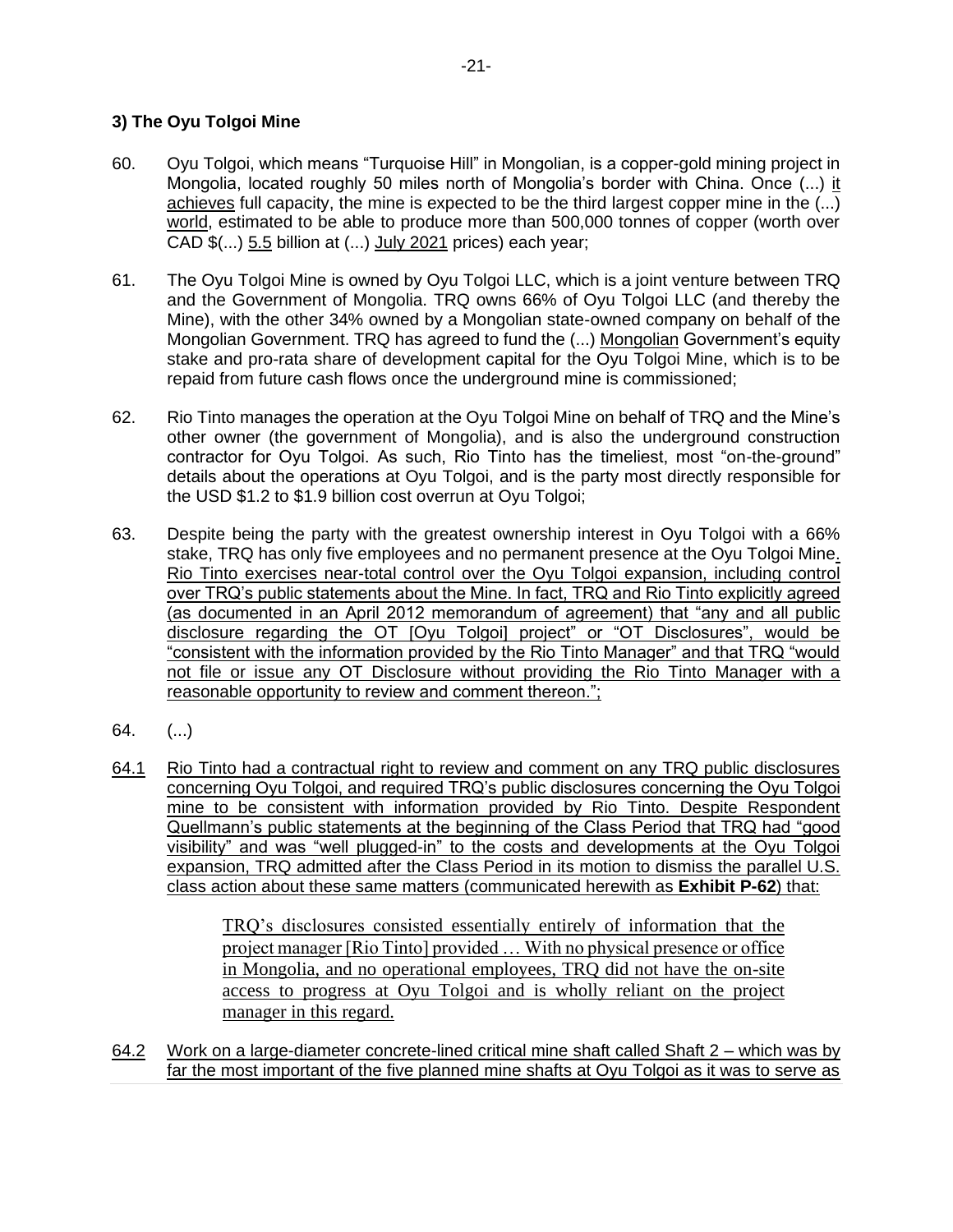the main logistics hub for the transportation of personnel and equipment to build the remaining Mine infrastructure, for ventilation underground, and to transport ore to the surface – began in 2007. Work on Shaft 2 was conducted in 2007 and again in 2010-2013, when the sinking reached a depth of 1,167 meters;

- 65. In August of 2013, development of the underground mine at Oyu Tolgoi was halted due to certain disputes between TRQ, Rio Tinto and the Government of Mongolia including approval of a feasibility study for the project by the Mongolia Minerals Council and agreement of a comprehensive funding plan for the underground development project;
- 66. By May of 2015, the significant issues between TRQ, Rio Tinto and the Government of Mongolia were largely resolved, and in May of 2016 TRQ announced that Oyu Tolgoi LLC had received formal notice of approval to proceed from the Board of TRQ, and each of the boards of Rio Tinto and Oyu Tolgoi LLC, which was the final requirement for the re-start of the underground development project, and as part of that process, the 2016 Feasibility Study had been completed;
- 67. Construction of the underground development project began in mid-2016 and was estimated to (...) result in sustainable first production (when the Mine would begin generating cash flows) in the first quarter of 2021. The key to achieving the estimated timetable for the underground expansion, and thus the profitability of the Mine, was the construction of Shaft 2;
- 67.1 As former TRQ CEO Jeff Tygesen explained on a November 2017 investor call (communicated herewith as **Exhibit P-63**), TRQ and Rio Tinto were intently focused on "Shaft 2 development including further mass excavation and final sinking before 2018 fitout" because "Shaft 2 is key to future increases in lateral development." Tygesen assured investors that the "sinking of Shafts 2 and 5 continue to move deeper" and that TRQ "maintain[ed] our expectation of first draw bell around mid-2020 and first sustainable production in early 2021";
- 67.2 Despite these assurances however, it was known to senior Rio Tinto and Oyu Tolgoi management even before construction restarted on the underground expansion in 2016 that there were numerous potentially catastrophic issues with the engineering and construction of Shaft 2 that presented "immediate safety concerns" and that caused and would contribute to substantial delays and cost overruns;
- 67.3 During the shutdown of the underground expansion project at Oyu Tolgoi from 2013-2016, inspections of the headframes for Shafts 2 and 5 identified multiple significant issues with the work that had previously been done by a Chinese contractor. Specifically, engineers found multiple potentially catastrophic problems on the Shaft 2 headframe, including structural steel not properly installed, bolts not tightened, bolts missing, extremely poor welds, missing welds, as well as significant steel fabrication issues. According to the project manager for Red Path Mining, which was the main contracting company responsible for sinking Shafts 2 and 5, the initial Shaft 2 headframe construction would have been considered "illegal" if built in North America and not addressed, and the work required to fix it was extensive. While Oyu Tolgoi managers had originally decided to fix these problems while the underground expansion was on pause from 2013-2016 due to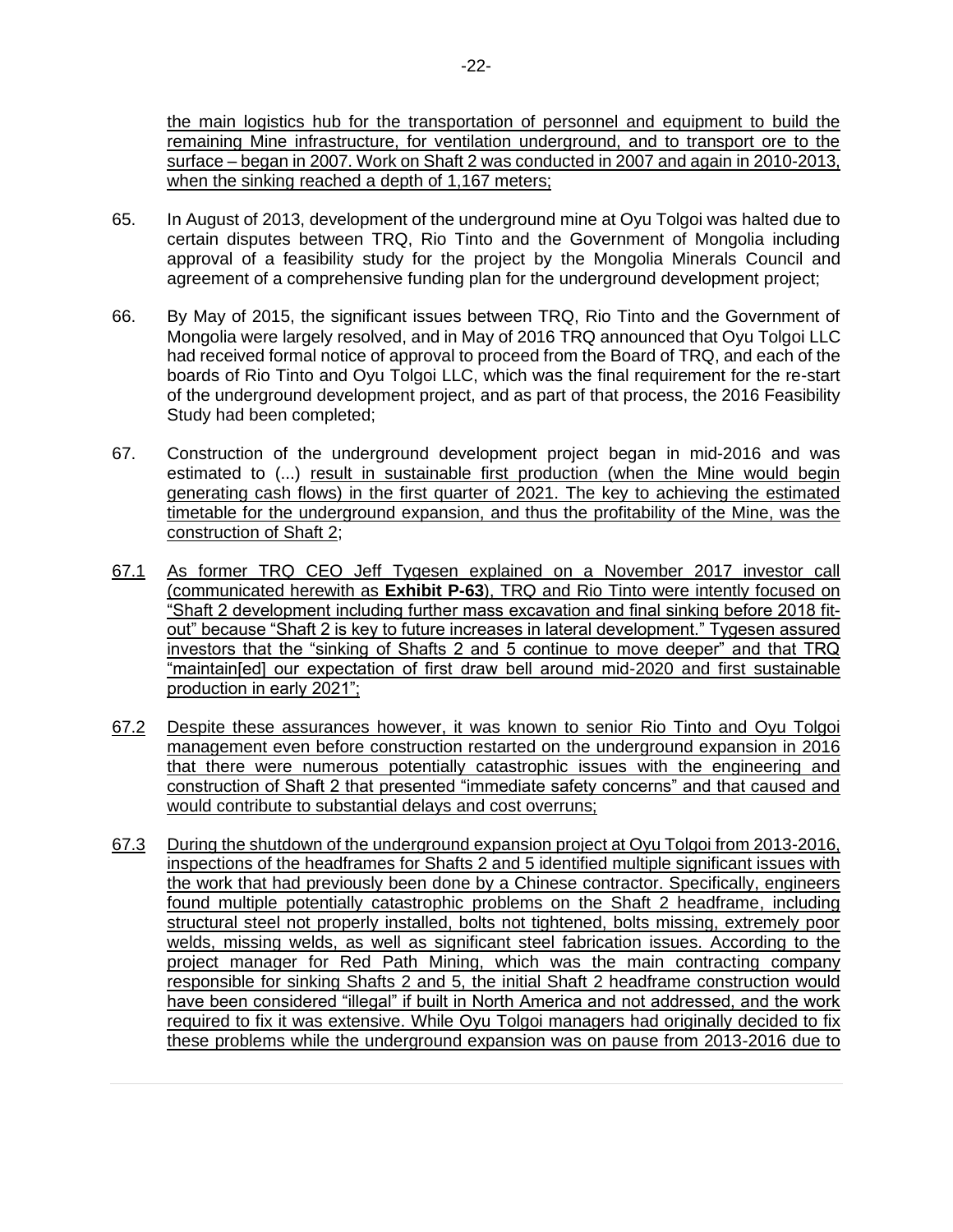the issues with the Mongolian government, the work only began once the underground expansion restarted in 2016;

- 67.4 These problems were so extensive that the Respondents were required to perform a massive amount of work to address the safety concerns before construction could even restart in 2016. The problems were so severe and presented such a clear safety risk that all work was stopped on the sinking of Shaft 2 until a team led by Red Path Mining was able to restore the headframe to a functional condition. Because of the need to fix the headframe, by the summer of 2016 (i.e., two years before the Class Period even began), Shaft 2 was already delayed by at least 8 months more than what the Respondents were publicly representing. Further, the headframe issues required over USD \$30 million in additional costs, meaning the amount required to fix the headframe just so that Shaft 2 construction could begin accounts for 10% of the Shaft 2 budget;
- 67.5 The aforementioned project manager for Red Path Mining would provide daily, weekly and monthly progress reports on this work to his supervisors, who would sign off on them and provide them to senior Oyu Tolgoi executives including Armando Torres, Oyu Tolgoi LLC's CEO since May 2017 who during the Class Period reported to and served on Oyu Tolgoi LLC's board of directors with Respondents Quellmann and Colton and with Arnauld Soirat of Rio Tinto;
- 67.6 In addition to the problems with the Shaft 2 headframe, the steel supplied for Shaft 2 from January 2016 right through to after the end of the Class Period was consistently subpar, had structural defects and issues with fabrication (including steel parts not being made to specifications), had poor joints, and was otherwise unusable and dangerous. As a result, approximately 95% of the steel in Shaft 2 had to be worked on before being installed. In order to address the deficiencies, Oyu Tolgoi workers had to ultimately replace significant amounts of steel in the headframes, working underneath the defective steel while slowly replacing it over time;
- 67.7 These issues raised by Red Path Mining were known to and confirmed by Rio Tinto's management on the ground at Oyu Tolgoi as well. As reported herewith in Exhibit P-64, Grant Brinkmann, who was Rio Tinto's Senior Area Manager of Shafts at Oyu Tolgoi from June 2016 through May 2018 and who was the senior-most manager with direct responsibility for Shaft 2, confirmed that they had to go through and replace every bolt in the Shaft 2 headframe because they were not the right grade, that a significant portion of the structural steel had to be replaced because it was wrong and defective and compromised the safety of the design, and that the steel quality problems presented such safety concerns that Oyu Tolgoi LLC was required to redesign how the shafts were roped up because the infrastructure was simply not strong enough. Brinkmann estimated that by May 2018 (more than 2 months prior to the start of the Class Period), Shaft 2 was already 14 months behind its scheduled commissioning deadline;
- 67.8 Just as one example to illustrate the magnitude of the critical delays, the central heating plant for the mine, which is required by law to ensure that underground work can be done at safe temperatures and was critical to getting the underground development progressing, was scheduled to have been fully operational by Christmas 2017, but did not come online until nearly two years later in September 2019;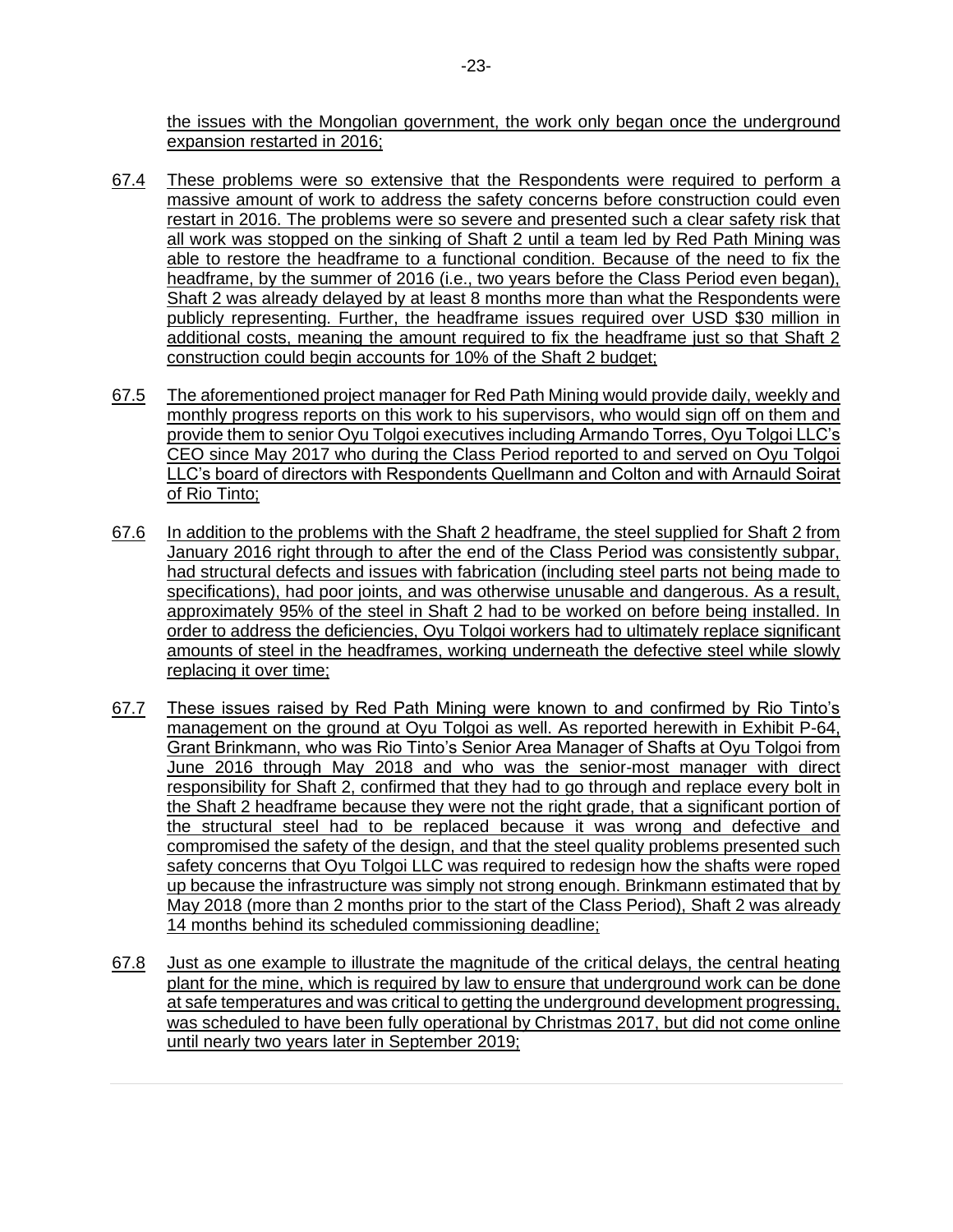- 67.9 After Brinkmann was fired in May 2018, the senior Oyu Tolgoi manager who took over some of Brinkmann's responsibilities held weekly integration meetings with the leadership from Rio Tinto, TRQ, Jacobs (Rio Tinto's principal contractor at Oyu Tolgo) and Red Path Mining, where he identified over 60 remediation actions that were needed to address the delays at Oyu Tolgoi and in his words get things "back to being remotely on schedule". However, not one of the remediation actions was taken, and the meetings were cancelled six months after they began;
- 67.10 The schedule and cost overruns resulting from the faulty construction and steel quality problems were well known to Rio Tinto's and Oyu Tolgoi LLC's senior management **from well before the beginning of the Class Period**, and should have also been known to TRQ. The dangers posed by these construction defects were repeatedly discussed in meetings with senior leadership, including Oyu Tolgoi LLC's CEO Torres. Additionally, according to Brinkmann, Rio Tinto senior management, including Rio Tinto's Oyu Tolgoi Managing Director, Michael Charron, and Rio Tinto's Global Head of Projects, David Joyce (who reported directly to Rio Tinto's CEO Jacques) knew the underground expansion was delayed beyond what they were representing by 2017 at the latest (as communicated herewith in Exhibit P-64). Brinkmann also confirmed that senior Rio Tinto management were aware of the problems with the Shaft 2 headframe in 2016 and could have – but did not address them – prior to the restart of the underground expansion in 2016.
- 67.11 These problems were only further confirmed by whistleblower Richard Bowley, who Rio Tinto brought in specifically to investigate and address the issues with the Oyu Tolgoi underground expansion project.

#### **4) Whistleblower Richard Bowley**

- 68. (...)
- 69. (...)
- 70. (...)
- 70.1 As described above, by 2017 senior Rio Tinto management knew that the Oyu Tolgoi underground expansion was significantly behind schedule and over budget. Accordingly, two senior Rio Tinto executives – Arnaud Soirat who had been the CEO of Rio Tinto's Copper & Diamonds division since July 2016, and Craig Kinnell who was the CDO of Rio Tinto's Copper & Diamonds division in charge of the Oyu Tolgoi Project from December 2014 to July 2018 – hired experienced mining executive, Richard Bowley, specifically in order to examine the problems at Oyu Tolgoi and come up with a plan to address them;
- 70.2 Bowley had extensive knowledge about Oyu Tolgoi as he had previously worked at the Mine from 2011 through 2015 as an employee of the mining company that was engaged to develop the underground study, value, and detailed engineering for the Oyu Tolgoi underground expansion, and hence was extremely qualified to come up with a plan to address the problems with the Oyu Tolgoi expansion;
- 70.3 In fact, before Bowley had even been officially hired by Rio, on July 3, 2017 he wrote to Rio Tinto (Copper & Diamonds) CDO, Craig Kinnell, that "two out of three of your senior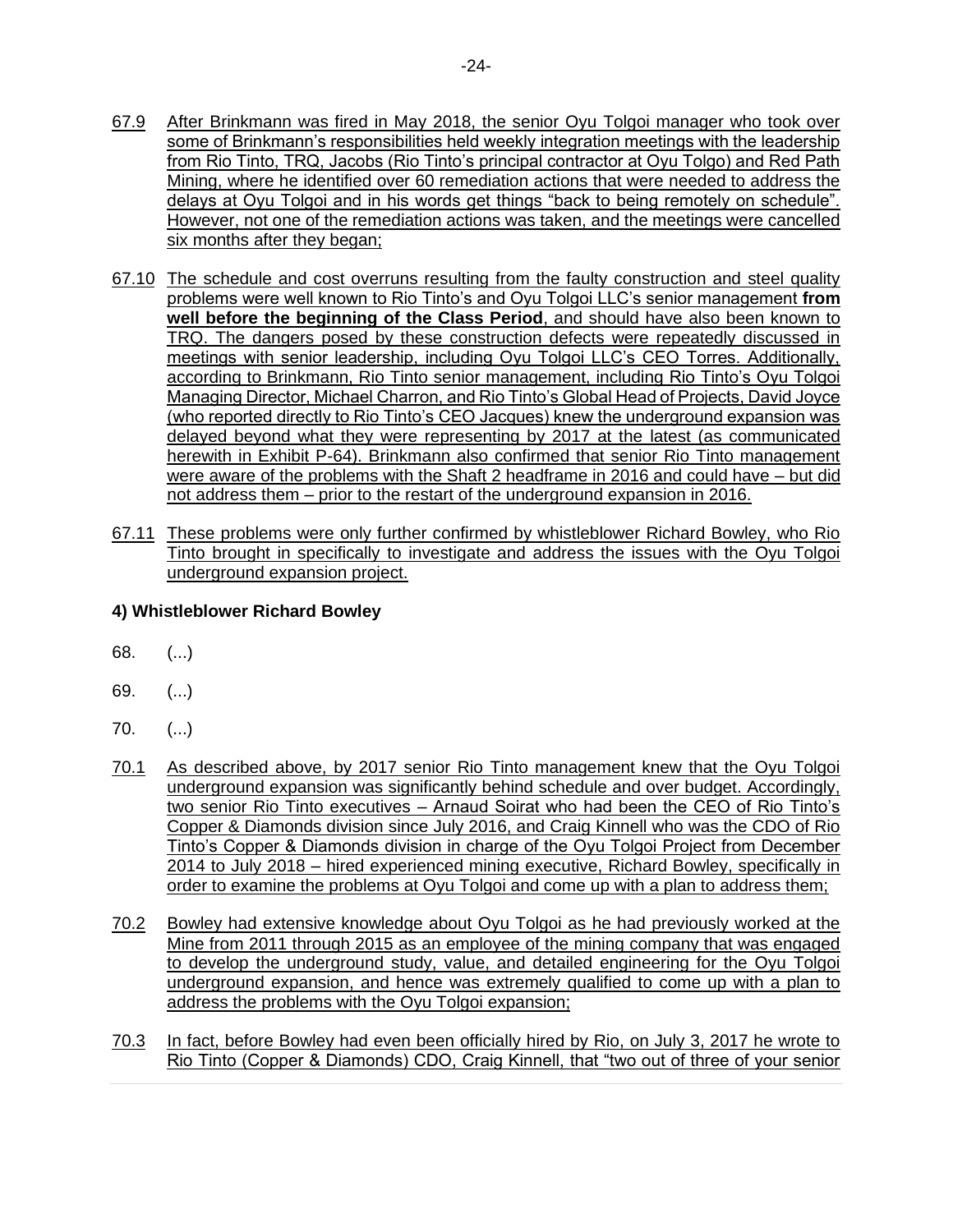guys on the project have told me Jacobs are failing badly … We both know that mess will lead straight to OTs door in the shape of schedule overruns and cost." Kinnell immediately responded, agreeing that "the project was in trouble" and that "it is all getting messy Richard and needs intervention to stop it from getting significantly worse." In this email Kinnell explicitly acknowledged that the "problem was with scheduling work and potential capital expenditure" (as described in Exhibit P-65);

- 70.4 Bowley also identified that the concrete sets that were to be placed in Shaft 2 and secured with steel bolts in precast holes in the concrete were misaligned, and the steel work was badly engineered, making it necessary to redo all the steel bolts. This faulty design of the sets led to over 40,000 steel bolts that were installed in Shaft 2 having to be removed and reinstalled, which caused significant delay and added considerable cost. Bowley also investigated and identified substantial procurement problems at Oyu Tolgoi and found that the wrong types of steel and other supplies for fitting out the shaft were procured, and that those issues alone caused at least three to six months of additional delay;
- 70.5 Further, in addition to the engineering and procurement problems, Bowley identified that the construction phase of Shaft 2 also encountered serious setbacks. During the construction phase of building a shaft, the drilling of the shaft and the construction of the built elements in the shaft have to be done seamlessly and concurrently. However, Bowley found that there was no synchronization of mining and construction at the Oyu Tolgoi project. The shaft was inadequate for moving the necessary people and equipment for both mining and construction up and down, and there were conflicts between the mining personnel and the construction personnel over-use of the shaft. These problems caused additional delays and cost overruns;
- 70.6 In or about November 2017, Bowley was hired by Rio Tinto's Copper & Diamonds division as general manager for strategic projects and chief advisor for the Oyu Tolgoi project. Within a few months he was able to confirm the concerns with the Oyu Tolgoi underground expansion, and as reported in Exhibit P-35, by February of 2018, Bowley definitively informed Kinnell, Soirat, and other Rio Tinto executives that Rio Tinto could neither complete the underground project for \$5.3 billion nor achieve sustainable first production in the first quarter of 2021;
- 70.7 On February 1, 2018, Bowley provided a presentation at Rio Tinto's London headquarters where he went over the cost overruns, schedule delays and Shaft 2 problems to Kinnell and a direct subordinate of Soirat, Rosemary Fagen (who relayed the contents of the presentation to Soirat);
- 71. As reported by the *Financial Times* at Exhibit P-37, Bowley's warnings that it was not possible for the Oyu Tolgoi expansion to be completed at the cost and on the schedule that was being represented to investors continued throughout 2018, including a March 6, 2018 email, a phone call and email in May 2018, and at least 3 emails in July 2018 – the last one on July 19, 2018 bluntly stating: "Latest update. 12 months behind schedule. \$300mill capital over budget. Expect this to rapidly escalate" (...) (as reported in Exhibit P-66 and detailed in Exhibit P-65);
- 71.1 In other words, by the start of the proposed Class Period on July 31, 2018, Rio Tinto had received written confirmation just days prior from the very expert it had hired to investigate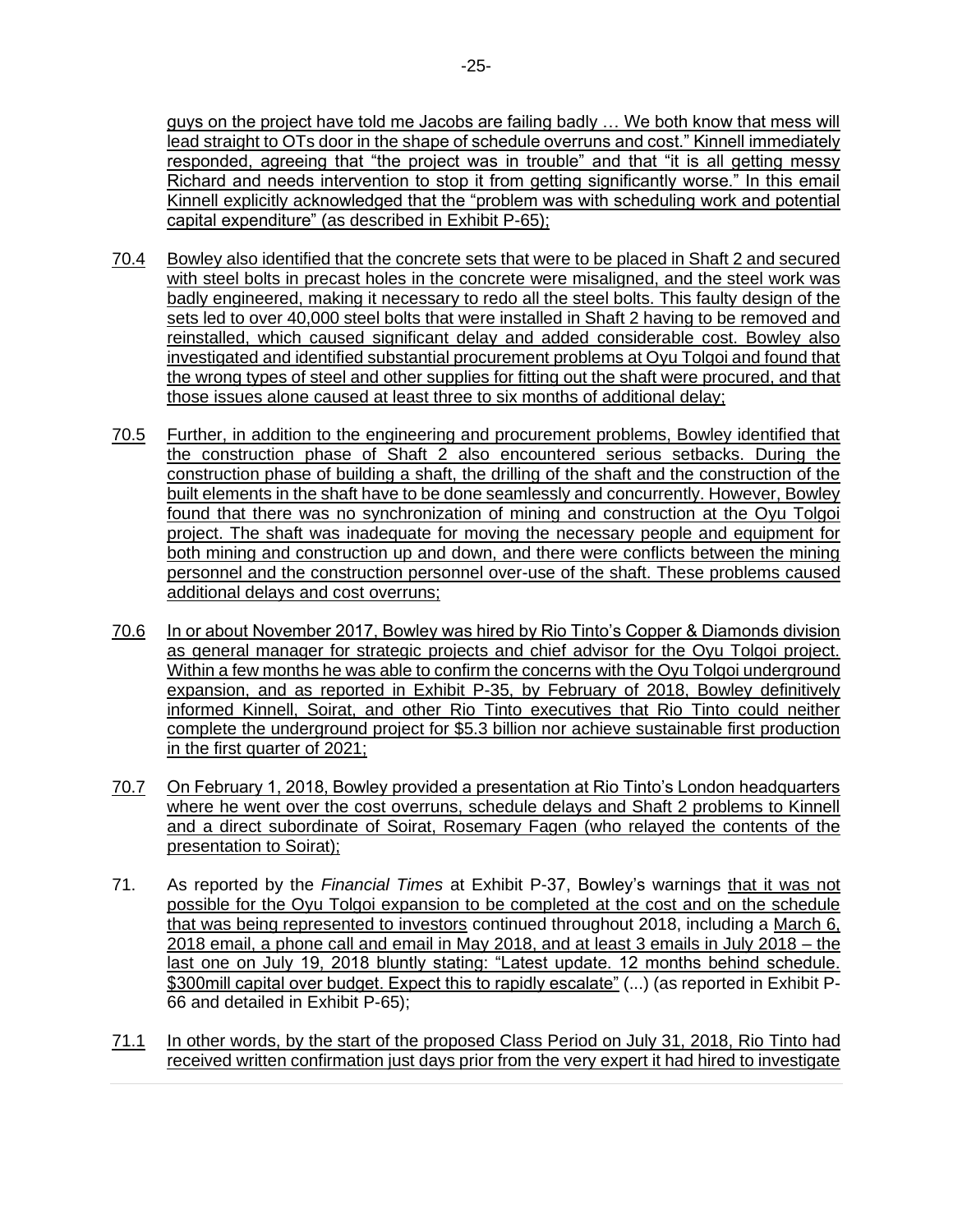and fix the scheduling delays and cost overruns at Oyu Tolgoi, that the project was 12 months behind schedule and USD \$300 million over budget, and that these amounts and delays were expected to escalate rapidly;

- 72. (...) Bowley continued to press the issues at Oyu Tolgoi with Rio Tinto executives including sending multiple very explicit emails to senior management in August, October and November of 2018 and expressly raising his concerns with the board of directors of Rio Tinto (which appoint TRQ's CEO and nearly half of its Board) – until January 2019 when Rio Tinto finally retained independent counsel, Baker Mckenzie, to launch an investigation into Mr. Bowley's warnings;
- 73. Mr. Bowley alleges that Rio Tinto intentionally delayed for over a year after he first alerted the company of the cost overruns and delays to disclose these facts to the public, and during this time Rio Tinto intentionally misled investors. In a public statement reported on by the *Financial Times* at Exhibit P-35, Mr. Bowley revealed that:

I indicated [delay] to the schedule in the early part of 2018, which would lead to serious risk related to capital required to complete the project. This risk only grew throughout 2018, but was not disclosed to investors … Clear evidence exists through the project reporting, email correspondence and other documents [that] Rio Tinto were fully aware of the delays to the project and the effects these would cause.

- 74. In March of 2019, Mr. Bowley was fired by Rio Tinto, which he claims was retaliation for pressing the issues pertaining to the underground development of Oyu Tolgoi internally at Rio Tinto. He filed an unfair dismissal claim against Rio Tinto with the U.K. Employment Tribunal;
- 74.1 In connection with that proceeding, on March 16, 2020 Mr. Bowley filed a 62-page witness statement (the "Witness Statement") which was signed under penalty of contempt of court. Under the U.K. Employment Tribunal's rules, Mr. Bowley's Witness Statement would remain non-public unless and until a public hearing was held on his claims, at which point the Witness Statement and other evidence in his case would become publicly available;
- 74.2 Although Rio Tinto issued a statement that Mr. Bowley's claim before the U.K. Employment Tribunal was without merit and that Rio Tinto would vigorously defend against the claim, Rio Tinto reached a settlement with Mr. Bowley of his unfair dismissal claim the very day before Mr. Bowley's hearing before the U.K. Employment Tribunal was set to begin (as reported in the *Australian Financial Review* communicated herewith as Exhibit P-38), thereby keeping the Witness Statement and other evidence in his case from becoming made public. While Mr. Bowley's Witness Statement has not been made public, its contents have partially been reproduced in the Amended Consolidated Complaint filed on March 17, 2021 in the corresponding U.S. Class Action pertaining to the same events at issue as in this proceeding, communicated herewith as **Exhibit P-65**;
- 75. In March of 2020, it was reported by numerous news outlets including the *Financial Times*, communicated herewith as P-35*,* that Mr. Bowley had filed whistleblower complaints with financial regulators in several countries, including the SEC in the United States and the U.K. Serious Fraud Office;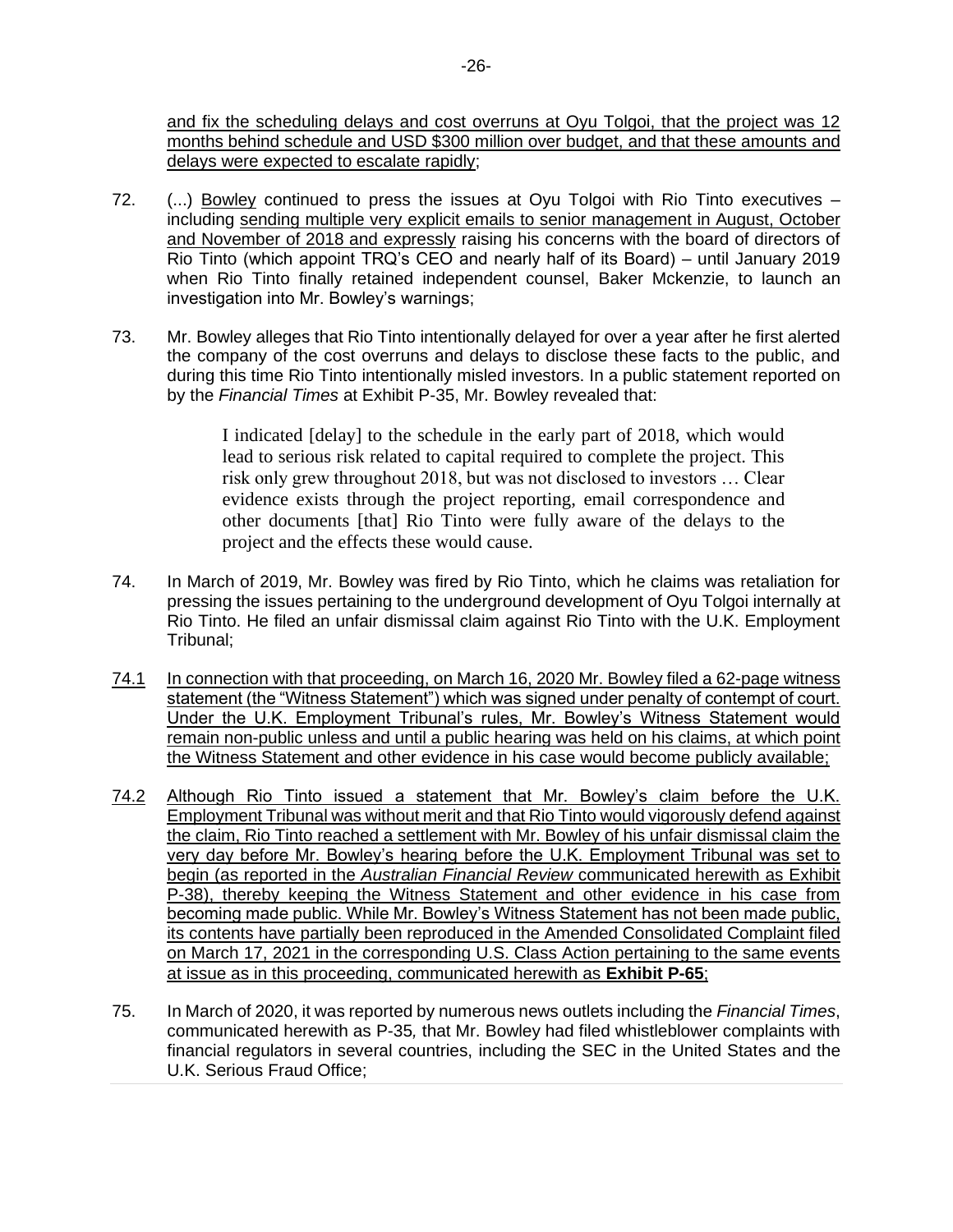- 76. (...)
- 77. In September of 2020, it was reported by various news outlets (including the *Financial Times* and the *Whistleblower News Network*, communicated herewith as **Exhibits P-43**  and **P-44** respectively) that the SEC was examining Rio Tinto stemming from Mr. Bowley's claims, and were examining the allegations that Rio Tinto was aware of the problems with the underground development project at Oyu Tolgoi months before publicly acknowledging that the project was delayed and substantially over budget;

## **5) Whistleblower Dr. Maurice Duffy**

- 77.1 At the same time that Rio Tinto's senior management hired Bowley to investigate the delays and cost overruns with the Oyu Tolgoi expansion, Rio Tinto's long-time executive consulting firm, headed by Dr. Maurice Duffy, was also identifying problems at Oyu Tolgoi it had learned through its work in Mongolia.
- 78. Dr. (...) Duffy is a performance coach for executives, who has coached leading executives for large corporations around the world. His company, GFI Blackswan had a (...) decadelong relationship with Rio Tinto, and Dr. Duffy personally provided leadership development services to Rio Tinto's (...) senior leadership – including to every CEO and every member of Rio Tinto's executive committee – from 2007 until 2017, when GFI Blackswan terminated its contract with Rio Tinto. Dr. Duffy oversaw executive coaching services for Rio Tinto's CEO, Jacques and the CEO of Rio Tinto's Copper & Diamonds Division, Soirat, for several years;
- 78.1 Blackswan began performing executive coaching services in Mongolia in or about 2015, providing those services to around 50 of Rio Tinto's senior management stationed there and in London. In connection with that work, Dr. Duffy said that he began to hear reports and concerns from senior leaders in Mongolia about unethical behavior and "potential overstatements" at OT in around 2016;
- 78.2 Blackswan had always provided monthly and quarterly reports about its work and interactions with senior Rio Tinto leaders in Mongolia to the head of Rio Tinto's human resources department who delivered those reports to Rio Tinto's CEO and the chair of Rio Tinto's board of directors. However, in mid-2017, Dr. Duffy was expressly instructed to discontinue providing these reports, which substantiated the same cost overruns and schedule delays at Oyu Tolgoi that Bowley had reported;
- 78.3 These developments were so troubling to Duffy that he felt compelled to bring his concerns — including concerns about the cost overruns and schedule delays at Oyu Tolgoi — to the attention of Rio Tinto's senior leadership in London. He did so by specifically raising them with Rio Tinto's Head of Human Resources, who was an intermediary for Rio Tinto's CEO Jacques, at a meeting on September 6, 2017. He was told in response to drop and disregard his concerns, that Jacques would not appreciate hearing the concerns about Mongolia, and that Duffy "will regret it" if he continues to report concerns about Rio Tinto's conduct in Mongolia. Nonetheless, Duffy understood that this Rio Tinto executive would pass along what he had told her to Jacques;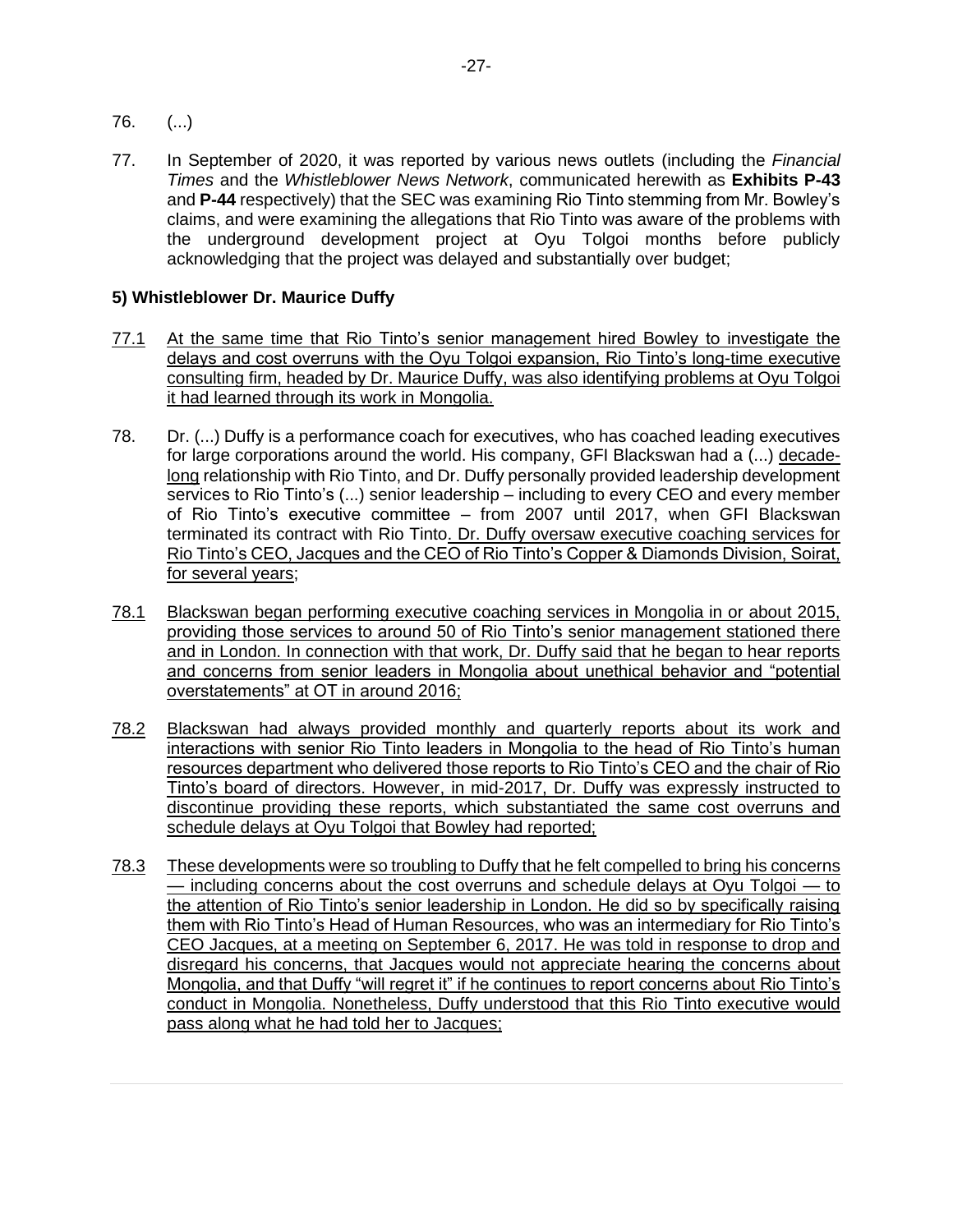- 78.4 Uncomfortable with this response, and with other "serious misgivings" after reporting "multiple, unprofessional [and] unethical behaviors" by Rio's most senior executives since Respondent Jacques took over as CEO to Rio's Board and chairman—who "took no action" in response—Duffy resigned and terminated his firm's contract with Rio in December 2017 (as communicated herewith in Exhibits P-39 and P-40). Duffy explicitly communicated to Rio Tinto's senior leadership that concerns about unethical behavior in Mongolia was a reason for him terminating his contract;
- 78.5 According to Dr. Duffy, Rio Tinto's CEO Jacques "knew without a doubt" about the problems at Oyu Tolgoi by 2017. Dr. Duffy has stated that it was clear Jacques knew the "wheels were coming off" the underground expansion at Oyu Tolgoi in January 2018, when Jacques personally traveled to Mongolia to meet with the Mongolian prime minister.
- 79. After hearing about the investigation by Rio Tinto's external counsel, Baker McKenzie had conducted into Mr. Bowley's allegations, Duffy contacted Rio Tinto's board of directors and its counsel to request they reconsider their findings, as the investigation "excluded information" reported to Rio Tinto since 2017. As reported in the *Australian Financial Review* and the *Financial Times* at Exhibits P-39 and P-40 respectively, in a November 26, 2019 letter emailed by Dr. Duffy to Rio Tinto's board of directors, its CEO, its entire executive committee, its external counsel Baker McKenzie, and some of its large institutional shareholders, Dr. Duffy revealed that GFI Blackswan had terminated its £1ma-year consultancy contract with Rio Tinto because of "serious misgivings about unethical behaviour". The contract with Rio Tinto was Blackswan's largest contract, and represented about 70% of its business;
- 80. (…)
- 81. In this same November 2019 email, Dr. Duffy further revealed that the independent socalled investigation commenced in January 2019 by Rio Tinto's outside counsel Baker McKenzie into the problems raised by Mr. Bowley, "excluded information known by [Blackswan] about Mongolia since 2017";
- 82. Dr. Duffy also revealed that prior to ending the consultancy agreement, he had reported "the potential overstatements that [Blackswan] were informed of in Mongolia and Mozambique, which we first informed [Rio Tinto] of in 2017." For context, in October of 2017, Rio Tinto's then-CEO and CFO were charged with fraud by the SEC "for inflating the value of coal assets" in Mozambique;
- 83. In another email sent to Rio Tinto's board of directors in January 2019, Dr. Duffy complained that "[w]e have informed your organisation many times since 2017 that we have information that might be pertinent on some legal and ethical grounds";
- 83.1 Rather than consider this information, Baker McKenzie pursued Dr. Duffy through the Class period seeking to destroy the data his firm had collected from Rio Tinto executives – including data about Oyu Tolgoi – and successfully did so after end of the Class Period;
- 84. Dr. Duffy subsequently submitted his allegations to various financial regulators, including the SEC, which have been examining his claims. It was reported in the companion U.S. class action (communicated herewith as Exhibit P-65) that at least certain of the data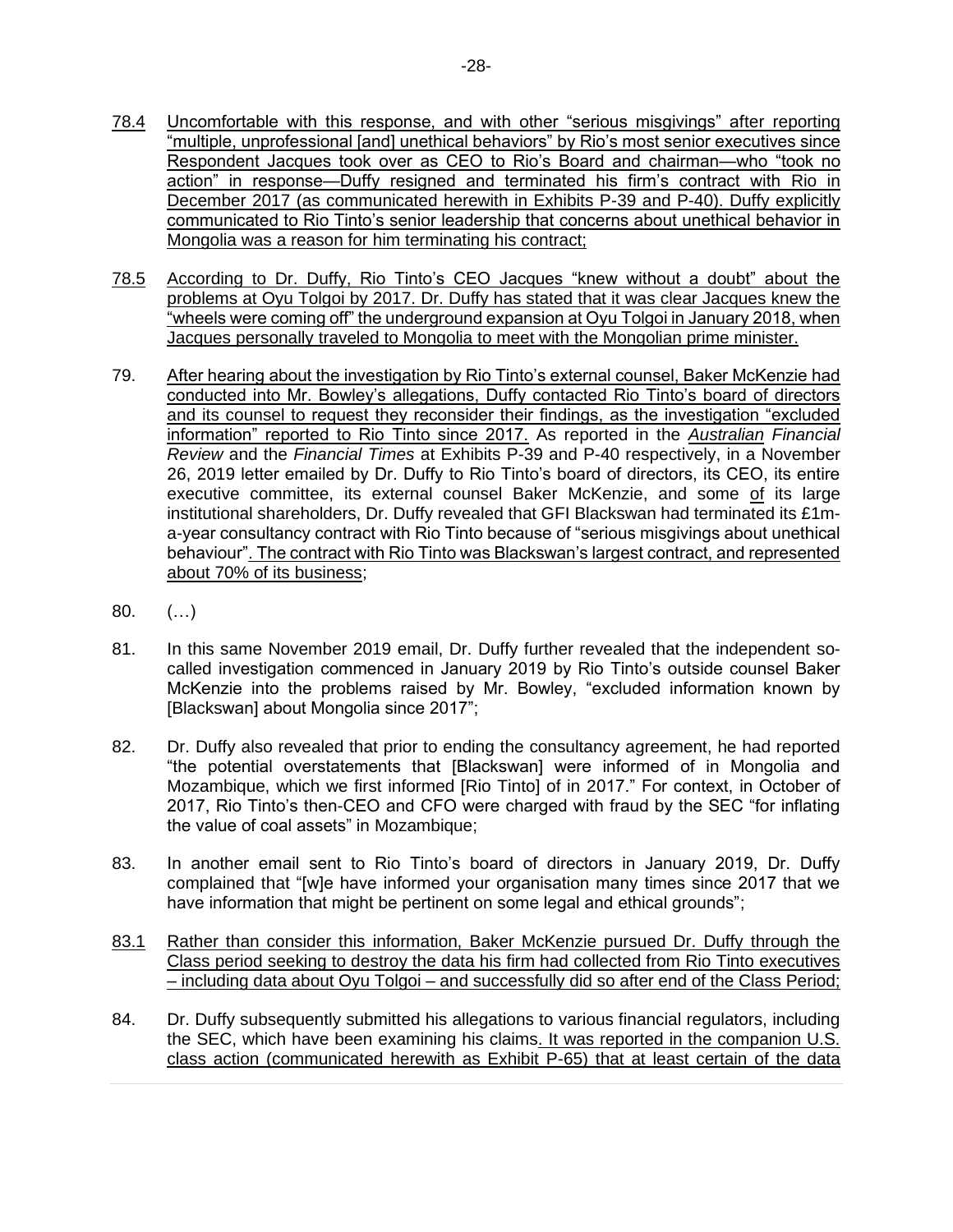collected by Dr. Duffy's firm was provided to regulators in the U.K. before Rio Tinto was able to secure the destruction of the data in his possession, but that data is not publicly available;

85. It was first reported in July of 2020 that Rio Tinto had reached a confidential settlement with Dr. Duffy, which included a non-disclosure clause;

## **6) The Material Events and Disclosures**

#### **a. Prior to the Start of the Class Period**

- 86. On **May 6, 2016** prior to the commencement of the proposed Class Period, TRQ filed a news release on SEDAR dated May 5, 2016 (communicated herewith as **Exhibit P-45**), announcing that a feasibility study had been completed for the Oyu Tolgoi mine (the "Feasibility Study") and disclosed select "highlights" from the Feasibility Study. Among these highlights, it was represented that:
	- a. the cost to complete the development of the underground project at Oyu Tolgoi would be USD \$5.3 billion; and
	- b. construction was to take five years, with first underground production in 2021 and a five to seven year ramp up period to full production;
- 87. Construction of the underground development project began in mid-2016.
- 88. On **October 21, 2016**, TRQ publicly released the 2016 Technical Report pursuant to NI 43-101 for the Oyu Tolgoi Project, communicated herewith as Exhibit P-34. The 2016 Technical Report actually made slightly more optimistic representations regarding the construction timeline for Oyu Tolgoi, representing among other things that:
	- a. the total cost to complete development of the underground project at Oyu Tolgoi would be USD \$5.3 billion;
	- b. the "First Drawbell" would be blasted (resulting in initial production) in mid-2020;
	- c. production ramp up (after initial production) would commence in early-2021;
	- d. sustainable production would be achieved in the first quarter of 2021;
	- e. the conveyor to surface system would be commissioned (and thus construction of the underground development project would be completed) by early-2022;
	- f. that full production of 95,000 tonnes per day would be achieved in early-2027;
	- g. the net present value of Oyu Tolgoi, after taxes, using a discount rate of 8% for all years was U.S \$6.94 billion; and
	- h. the payback period for the mine would be eight-years from the start of 2017 (or until 2025);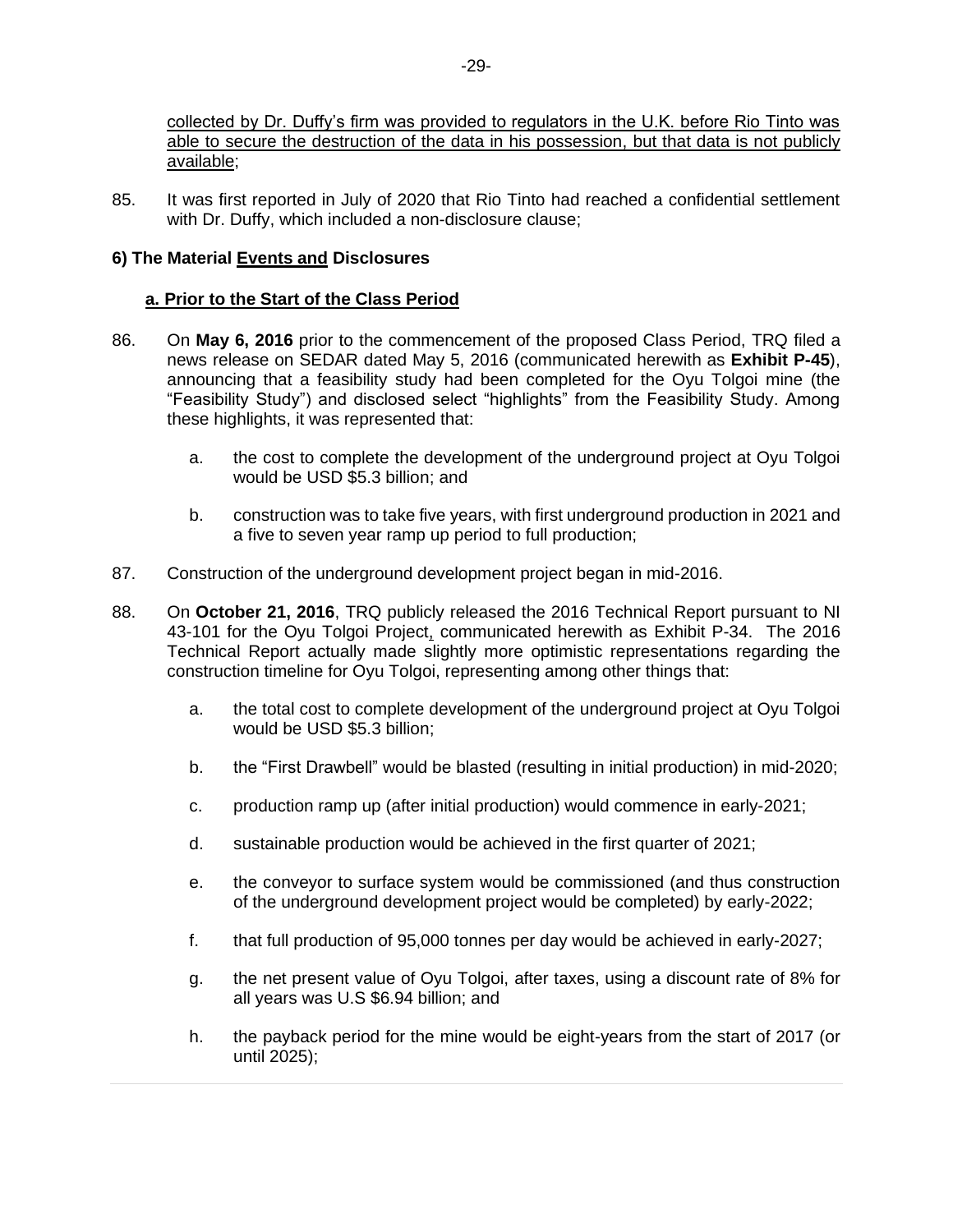- 89. On **January 22, 2018**, TRQ announced the completion of the sinking of Shaft 2, including reaching final depth, shaft bottom, mass excavation and concrete floor installation, supposedly "marking an early milestone in the development progress" (communicated herewith as **Exhibit P-46**);
- 90. On **February 1, 2018**, well before the proposed Class Period began, significant TRQ shareholder SailingStone Capital Partners ("SailingStone") released a public letter raising concerns about the corporate governance issues that existed at TRQ in relation to Rio Tinto and the fact that TRQ's shareholders received all technical information through Rio Tinto, a copy of which letter is communicated herewith as **Exhibit P-47**. This letter prophetically raised warnings about the harm that could befall TRQ's shareholders due to TRQ's unreasonable deferral to Rio Tinto to provide technical updates about the underground development project to TRQ's shareholders:

… we remain concerned about corporate governance, given the potential for conflicts of interest which exist between Rio Tinto ("Rio"), your majority shareholder and the operator of Oyu Tolgoi, and the minority shareholders of Turquoise Hill. Specifically, we believe that basic corporate governance standards require an independent and informed management team and board of directors. …

… The current management team is comprised of seconded Rio Tinto executives, who operate without employment contracts from TRQ. …

**In terms of being informed, TRQ independent directors and management are solely reliant on Rio Tinto for information. By extension, this means that anyone who is interested in learning about OT [Oyu Tolgoi] or TRQ is also solely reliant on what Rio Tinto will provide. The last four technical reports, which are the basis for publicly available data on the project, have been prepared by the same firm working in close coordination with Rio Tinto management and operations teams. To our knowledge, there has been no attempt to independently verify either the assumptions being used or the outputs**, beyond the detailed audit and benchmarking analysis which SailingStone previously provided to the board. **In addition, TRQ is regularly excluded from technical updates, including the most recent cost and timing review conducted by Rio Tinto. As a result, there is no way to determine how the project is progressing versus plan and what the capital <u>spending is, independent of Rio Tinto</u>**. ... Unfortunately, despite the existence of language in the 2010 Heads of Agreement (Schedule E, p 9) which specifically provides the minority shareholders with "reasonable access to the OT Project (including to all information, books, records and data) including for the purpose of…preparing technical reports; and carrying out such procedures as may be necessary in order for (Turquoise Hill) to comply fully with its disclosure and reporting obligations", **independent directors as well as TRQ management and staff often are not given full**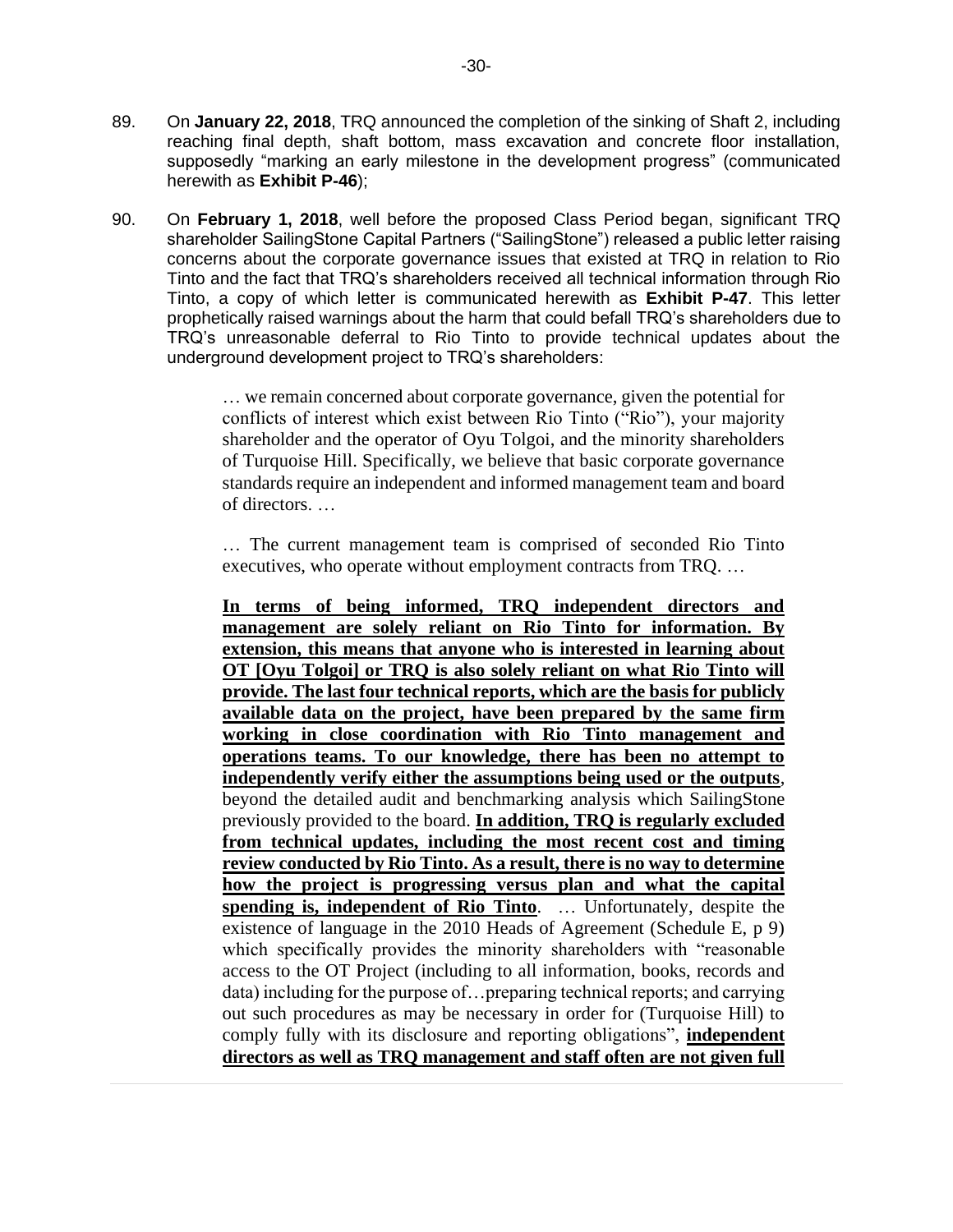**and unfettered access to data. As a result, it is difficult to provide the market with material updates unless the information is first pried from and then vetted by Rio Tinto internal processes. Rio is free to do what it likes with its own information, but should have no input on what is material to TRQ minority shareholders**. That is best determined by an independent, incentivized management team and the independent directors.

**Lastly, we are concerned that Turquoise Hill has no on-the-ground representation** and no direct dialogue with the government of Mongolia, despite the fact that it is TRQ, and not Rio Tinto, that actually holds the license and permits to the project. The recent press release from Rio Tinto, highlighting the creation of its new office in Ulaanbaatar and announcing a re-commitment to Mongolia with no mention of or coordination with Turquoise Hill is explicit acknowledgement of Rio's attitude towards minority shareholders. They simply don't exist.

As a result of these concerns, and Rio Tinto's repeated refusal to speak with SailingStone representatives despite numerous requests for meetings, including offering to fly to their London headquarters at Rio's convenience, we ask that the board of directors consider the following:

- 1. **Conducting an independent technical report so that we can be certain that existing estimates of capital intensity and the development schedule are reasonable. Given the size and duration of this project, and the obvious potential conflicts of interest that exist between Rio Tinto and the minority shareholders, we believe that this decision is necessary** to protect our multi-billion dollar investment.
- 2. **Creating a fully-staffed TRQ technical team who will have complete access to the OT project and will report back regularly to TRQ management and the independent directors. This would provide management and directors with the information necessary to determine what and when material updates should be made to the market**, and could be the basis for more fruitful engagement with the host government.
- 3. **Implementing employment contracts for management and restructuring compensation plans to remove any real or perceived conflicts with Rio Tinto and to significantly improve alignment with TRQ shareholders**. This could include increasing available cash compensation opportunities towards industry median levels, an increase in equity grants available to be earned based on specific performance targets and improved disclosure of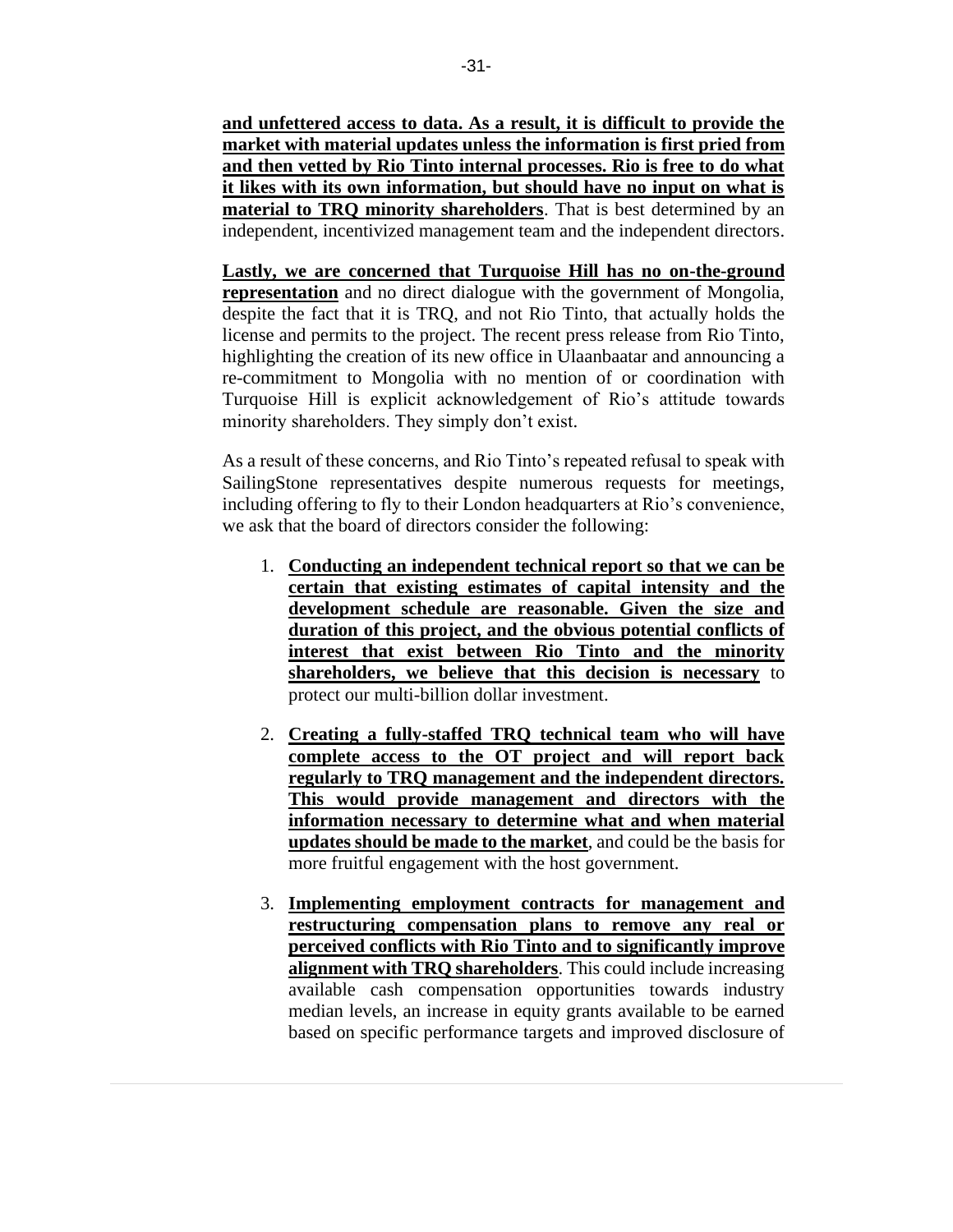managements' and directors' vested and unvested exposure to TRQ's and Rio Tinto's stock price.

# **As Turquoise Hill is a publicly traded company, and is not a subsidiary of Rio Tinto, it is critical that the board of directors and management team of TRQ be independent, informed and incented exclusively to generate long-term value for all TRQ shareholders**. …

[emphasis added]

- 91. (...)
- 91.1 Also on **February 1, 2018**, Richard Bowley made a presentation at Rio Tinto's London headquarters where he went over the cost overruns, schedule delays and Shaft 2 problems with the Oyu Tolgoi expansion project. This presentation was made to Craig Kinell, who was the CDO of Rio Tinto's Copper & Diamonds division in charge of the Oyu Tolgoi Project, and Rosemary Fagen, who was the Vice President for Human Resources for Rio Tinto's Copper & Diamonds group since July 2016 and for Rio Tinto Copper since September 2014, reported directly to Arnauld Soirat, participated in the meeting on behalf of Soirat, and reported the substance of the meeting to Soirat;
- 92. On **March 14, 2018** explicitly in response to the February 1, 2018 letter from SailingStone (Exhibit P-47), the TRQ Board issued a news release which contained a public letter to TRQ's shareholders, communicated herewith as **Exhibit P-48**. In this letter, the Company represented that the Board and senior management of TRQ:
	- a. recognized that their responsibility is to serve the interests of TRQ and its shareholders (as opposed to the interests of Rio Tinto and its shareholders);
	- b. were committed to the principles of transparency and good governance;
	- c. were committed to robust and effective corporate governance that appropriate mitigated any conflicts that may arise between TRQ and Rio Tinto;
	- d. had improved the alignment of TRQ's senior management with the interests of TRQ's shareholders; and
	- e. were always open to enhancing transparency and the effectiveness of TRQ's corporate governance;
- 92.1 During a monthly progress report during **the first week of April 2018**, Rio Tinto's Senior Construction Manager at Oyu Tolgoi, Andrew Duff, told Rio Tinto's Global Head of Projects, David Joyce, that Shaft 2 was, by that time, at least five months behind schedule. The five-month delay in April 2018, forecasted out, meant that the commissioning of Shaft 2 was approximately 14 months behind schedule—a fact that was known and reported internally to senior Rio Tinto management;
- 92.2 A short while after this meeting still in **April of 2018**, Joyce asked Andrew Duff's boss, Grant Brinkmann – who was Rio Tinto's senior-most manager with direct responsibility for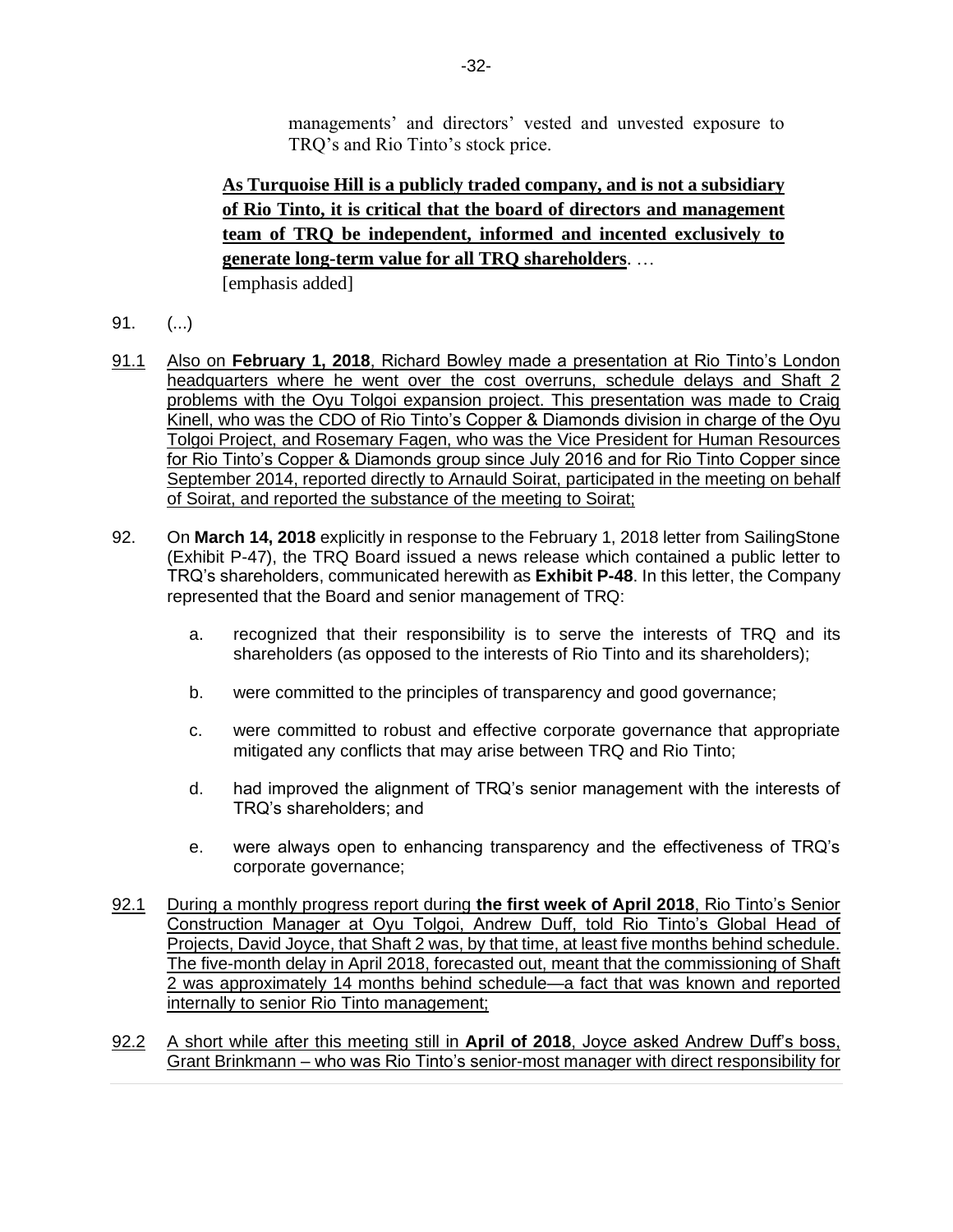Shaft 2 – to get documentation evidencing his efforts to get Jacobs back on schedule because the delays reported by Duff had been reported to Rio Tinto's CEO, Jacques, as well as to Rio Tinto's leadership in London, UK;

- 92.3 In **May 2018** in the face of escalating costs and delays, Rio Tinto terminated Grant Brinkmann, who had been Rio Tinto's Area Manager of Shafts at the Oyu Tolgoi project since June 2016 and who had repeatedly warned senior management about Jacobs' poor performance and about steel-quality issues. Mr. Brinkmann's termination provides clear evidence that Rio Tinto knew that there were material setbacks with Shaft 2 and the Oyu Tolgoi expansion in general, and indicates that Rio Tinto was aware that the Respondents' public statements about the schedule and cost of the Oyu Tolgoi expansion were false;
- 93. On **May 3, 2018**, TRQ released a news release, again explicitly responding to the concerns raised by SailingStone (communicated herewith as **Exhibit P-49**). In this news release TRQ expressly represented that both it and Rio Tinto recognized that TRQ's independence and its participation in all material and relevant Oyu Tolgoi matters were important to facilitating the maximization of Oyu Tolgoi's value for all Turquoise Hill shareholders. TRQ further represented that the Company was "appropriately informed" about Oyu Tolgoi matters, but nonetheless its Board had met with Rio Tinto and were taking specific actions to enhance their working relationship on relevant Oyu Tolgoi matters, including:
	- a. increasing direct participation by TRQ's management on Oyu Tolgoi matters, including in the upcoming Oyu Tolgoi cost and schedule reviews;
	- b. Enhancing the independence of Turquoise Hill's technical personnel; and
	- c. Establishing a project management office at Oyu Tolgoi as an additional
- 93.1 On **July 3, 2018**, Bowley emailed Soirat's immediate subordinate, Fagen, reporting (as detailed in Exhibit P-65) that he had been informed by Rio Tinto's main contractor, Jacobs, which was primarily responsible for the engineering, procurement and construction management ("EPCm") work at Oyu Tolgoi, that due to the delays to Shaft 2, Jacobs was falling behind schedule because it was not getting sufficient cage space for moving people and equipment up and down the much smaller Shaft 1, and that it wanted to offset the increased costs against Rio Tinto. Jacobs EPCm contract provided for a target cost of USD \$240 million on a reimbursable cost basis for its management of the supply chain, construction companies, procurement, and other functions, but this money was going to run out in December 2018. Bowley further reported that it would cost at least an additional USD \$120 million for the EPCm work at current expectations, and that Rio Tinto's Growth & Innovation ("G&I") Division was panicking and considering firing Jacobs and doing the work themselves:

Budget for the EPCm runs out by Christmas

Entry for EPCm \$240mill / expected exit just on current expectations \$360mill

Massively under performing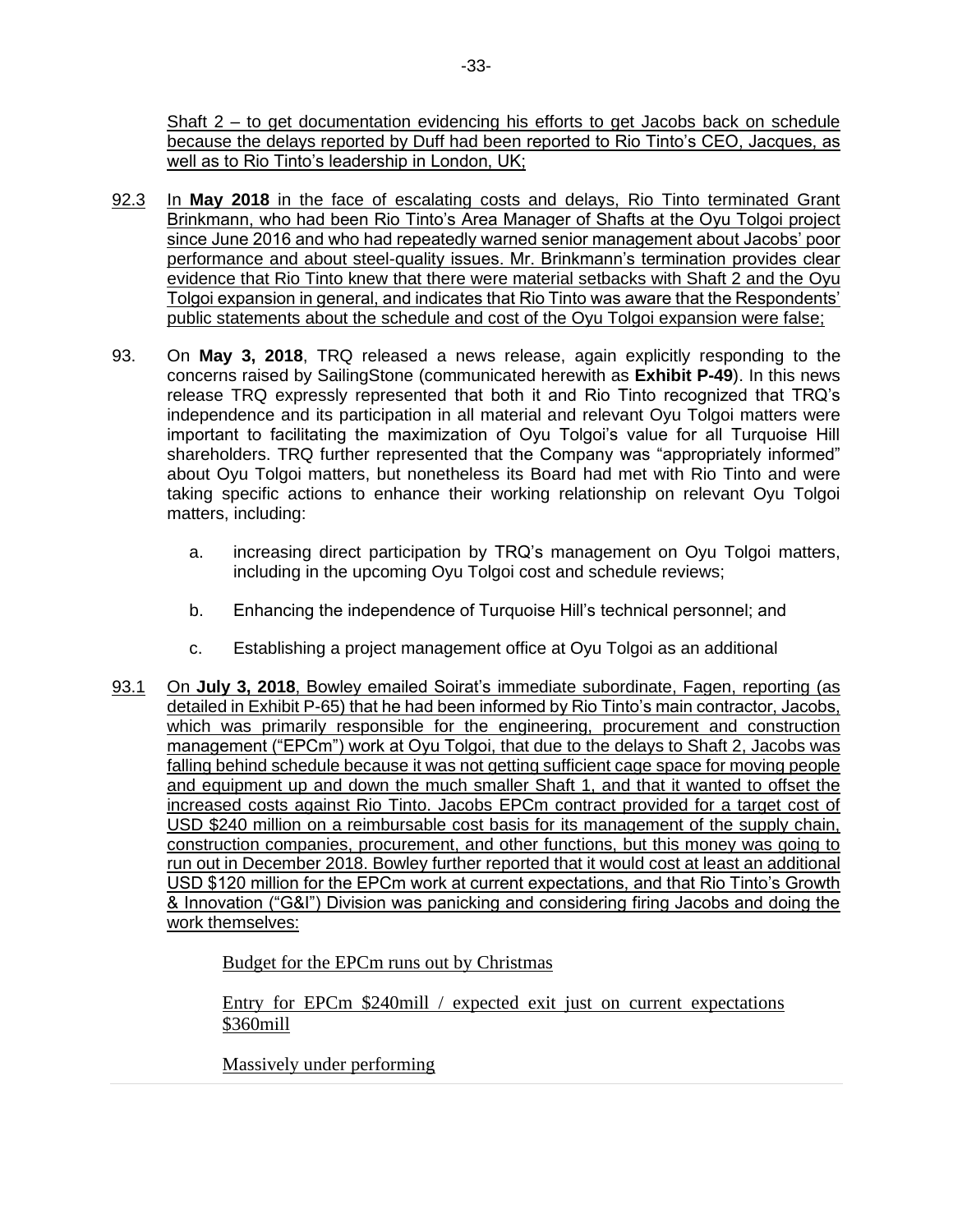The kicker !!! G&I are considering binning Jacobs and "self managing/ performing.

A self performing operator trust me is more risk than an under performing engineering group !!

I will get some exact detail on this but senior OT [Oyu Tolgoi] / G&I people told me this last Sunday.

93.2 That same day, Bowley sent a second email to Fagen (also detailed in Exhibit P-65) stating in relevant part about the cost overruns about which he had previously warned:

> I am not blowing my own trumpet, but this has been coming from day one !! … The realization and magnitude of what is happening is starting to dawn I think on a few.

93.3 Fagen responded that same day, acknowledging the problems were well known to Rio Tinto, including Arnauld Soirat:

> Oh don't worry, we've known it from the start, just haven't been able to do anything about it. Arnauld has played a very card [sic] here, which is why you now see 'things' surfacing.

94. On **July 19, 2018** (i.e., twelve days before the start of the Class Period), Bowley (...) emailed Fagen again alerting her that the project was USD \$300 million over budget and twelve months behind schedule (as reported in the *Australian Financial Review* at Exhibit P-36, as well as in the *Global Investigations Review* on September 28, 2020 communicated herewith as **Exhibit P-66**):

> From: Richard Bowley (OT) Sent: 19 July 2018 05:20 To: Fagen, Rosemary (RTHQ) <Rosemary.Fagen@riotinto.com> Subject: RE: Call

Latest update.

12 months behind schedule.

\$300mill capital over budget. Expect this to rapidly escalate.

#### **b. (...) During the Class Period**

95. Not only did TRQ not release a material change report disclosing the material change to its principal and only significant resource property brought to Rio Tinto's attention by Bowley as it was required to under applicable securities regulations, instead on **July 31, 2018**, TRQ released its interim financial statements, MD&A, and corresponding CEO and CFO certifications on Form 52-109F2, as well as a news release, for the three and six-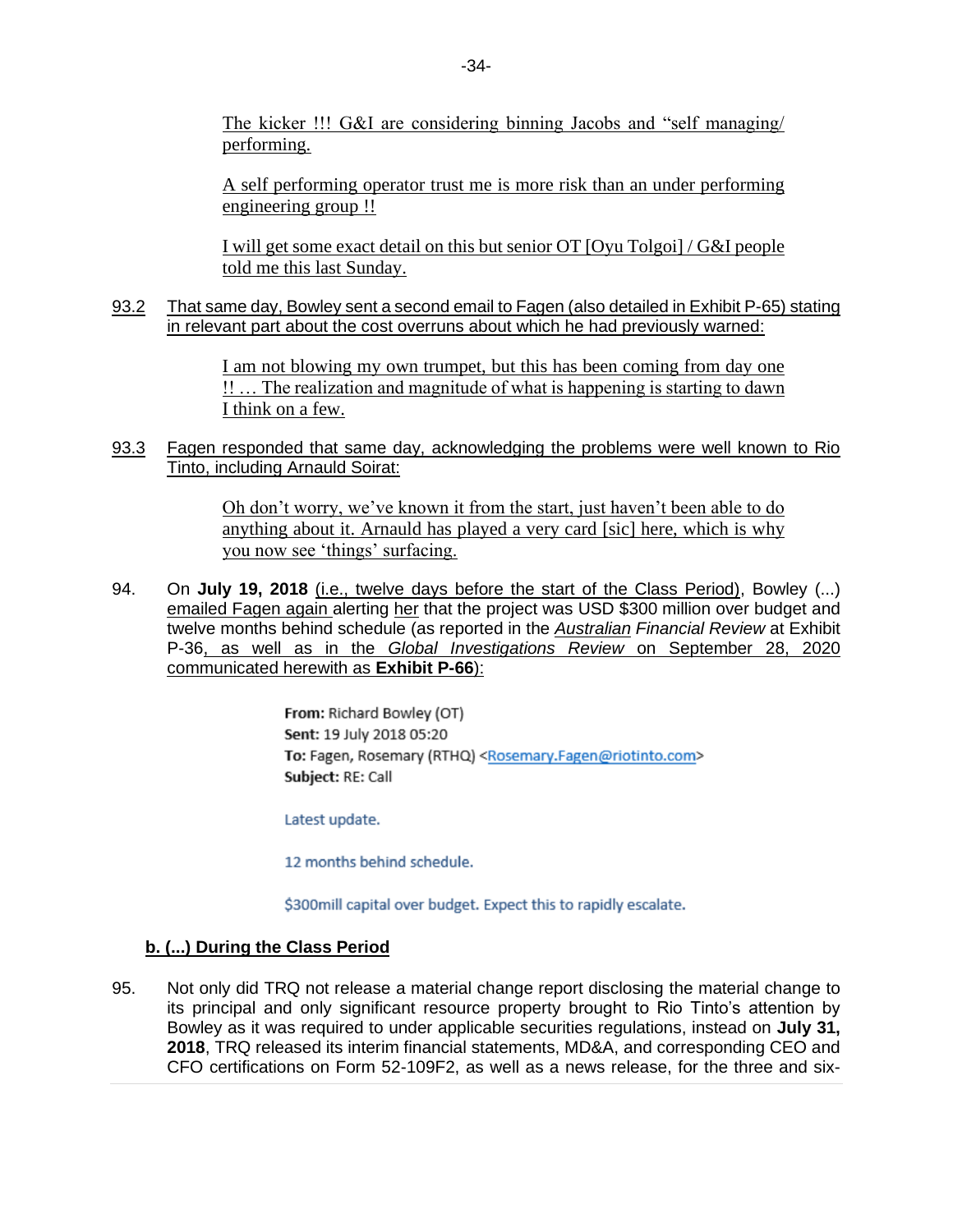month period ended June 30, 2018 (i.e. Q2 2018, communicated herewith as Exhibits P-6 to P-10 respectively), which doubled-down on the Company's prior misrepresentations. In these Impugned Documents and despite the very explicit warnings from Bowley less than two weeks prior, TRQ represented *inter alia* that:

- a. underground development continued to progress during the second quarter of 2018, and June 2018 had achieved a "record-level" of equivalent underground development;
- b. during the fourth quarter of 2017, Rio Tinto had undertaken a schedule and cost review and provided TRQ "with a high-level overview of the review's outcomes, in which Rio Tinto concluded there were no material changes in project scope, cost or schedule. Following analysis of [Rio Tinto's] review's conclusions, Turquoise Hill is in agreement with the findings." [emphasis added];
- c. production from first Drawbell (i.e. (...) initial production) remained planned for mid-2020;
- d. sustainable first production remained planned for 2021;
- e. construction at Oyu Tolgoi was expected to complete in 2022 (with the completion of the convey-to-surface system);
- f. full production would be achieved by 2027; and
- g. the net book value of Oyu Tolgoi as at June 30, 2018 was USD \$8.05 billion;
- 96. There was nothing in the July 31, 2018 MD&A to disclose the very specific warnings about delays and cost overruns at Oyu Tolgoi being given to Rio Tinto by Richard Bowley;
- 97. On **August 1, 2018**, TRQ conducted a conference call to discuss its earnings that were released the prior day (a transcript of which is communicated herewith as Exhibit P-31). On this call, Lane represented unequivocally that "we will remain on target for the first drill point blast in mid-2020 and sustainable production in early 2021." Lane further represented that:
	- a. The convey-to-surface system would be ready for the continued ramp up in 2022 (i.e. when construction would be completed); and
	- b. The Shaft 5 ventilation system was fully commissioned during the quarter and was now operational and adding additional air capacity to the mine;
- 98. Quellmann and Colton repeated Lane's representations on this call, with both Individual Respondents stating at different points on the call that TRQ had completed a major milestone with the completion of Shaft 5, and both reaffirming that initial production from first Drawbell would occur in (...) mid-2020 and sustainable production in 2021;
- 98.1 These representations about Shaft 5 being operational were false, because at the time when they were made, the Shaft 5 heating unit, which is required by law to ensure that underground work can be done at safe temperatures and is critical to underground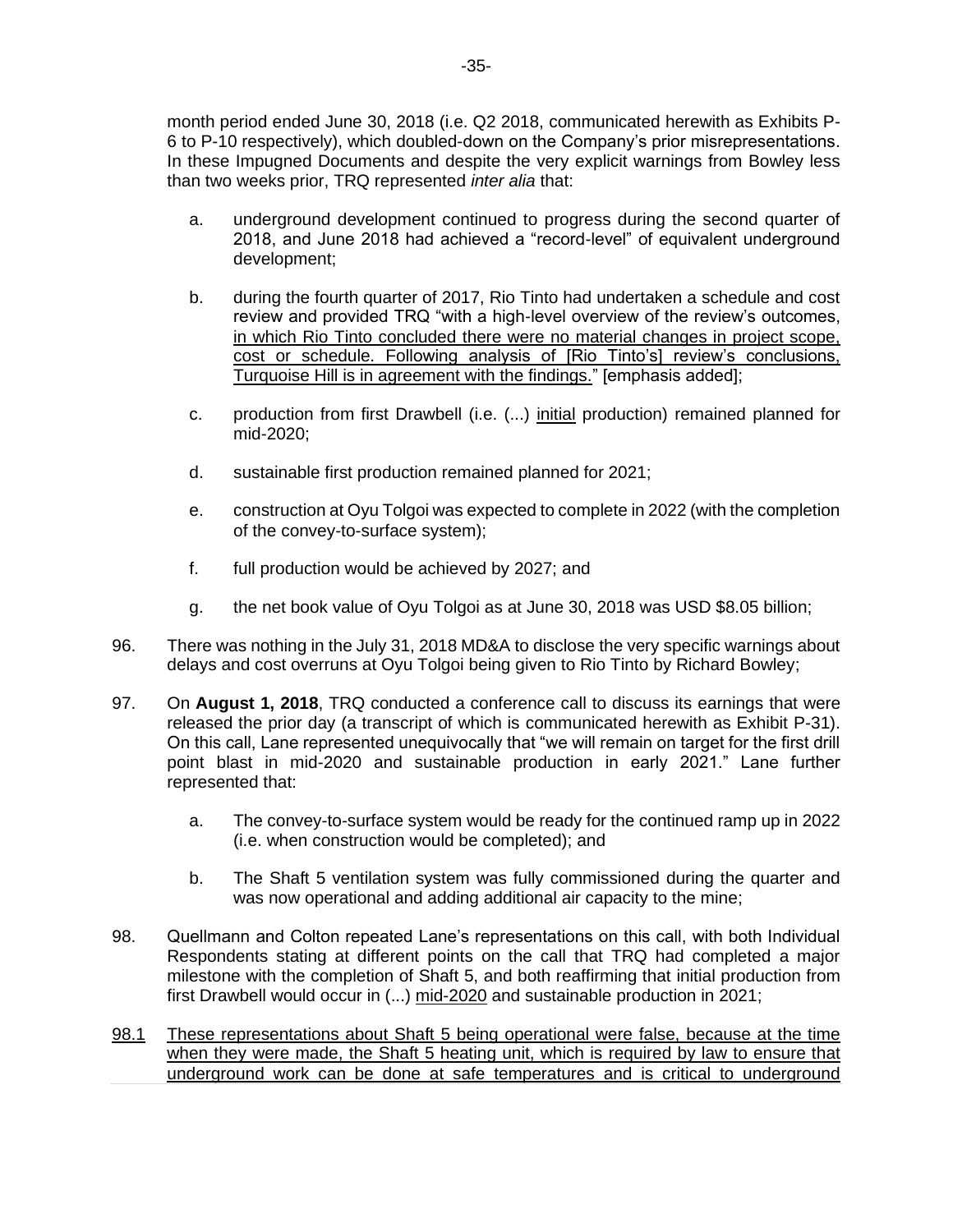development, was in fact eight months behind schedule. Thus, it was a misrepresentation to claim that Shaft 5 was operational;

- 98.2 In direct response to analysts' questions regarding the reliability of TRQ's statements about the progress at Oyu Tolgoi and the concern that TRQ was somewhat on the "outside looking in", Quellmann reassured investors that he and TRQ had "good visibility" and were "well plugged-in" to the "various processes, cost reviews and the like," including with respect to the "the progression of the underground construction." On this call, Quellmann specifically committed to transparency and touted his and TRQ's intimate knowledge of the actual facts on the ground at Oyu Tolgoi: "where I am today, what I see, I think we're in a good place [and] we'll continue to monitor that, we'll make sure that we are set—well set up to provide good visibility to the board and to our shareholders.";
- 99. (...) During the week of **October 2, 2018** in a presentation given to (...) investors in New York and posted on Rio Tinto's website (...) (communicated herewith as **Exhibit P-50**), the CEO of Rio Tinto's Copper & Diamonds division (the division to which Richard Bowley wrote his July 31, 2018 warning), Arnauld Soirat, who was Quellmann's long-time boss until only eight weeks prior and a fellow member on the Oyu Tolgoi LLC board of directors alongside Quellmann and Colton, said that the underground development was "on budget and on schedule", that "[f]irst drawbell production [was] expected mid 2020", and that the project had maintained "\$5.3 billion development capex projected", despite Rio Tinto being expressly and repeatedly told otherwise by Bowley;
- 100. On **October 15, 2018**, TRQ released a news release (Exhibit P-11) where it announced an underground development "update" and "re-forecast". In this press release, TRQ disclosed for the first time that despite making significant progress in the underground development project, Rio Tinto, in its role as manager of Oyu Tolgoi and underground construction contractor had notified TRQ that there had been certain delays that were expected to result in sustainable production start being delayed from the first quarter of 2021 to late in the third quarter of 2021. (...) This disclosure attributed the reason to be delays to "the completion of Shaft 2, which includes over four months of schedule contingency, and challenging ground conditions." However, despite this roughly ninemonth expected delay, the Company unequivocally represented that:

… capital costs remain in line with the overall [USD] \$5.3 billion budget … lateral development has progressed well, [project] construction completion schedule remains on track for 2022 and the project is expected to be completed at the \$5.3 billion budget estimate disclosed in the 2016 Oyu Tolgoi Feasibility Study and the 2016 Oyu Tolgoi Technical Report. … First draw bell remains on track for mid-2020, partly due to a change in the draw bell sequencing strategy.

100.1 The statements about the re-forecast were intentionally misleading. The Defendants developed and publicly reported this re-forecast of the project timeline to create the false impression that TRQ was only a bit behind schedule and still on budget, and reassured investors that the "re-forecast" included "over four months of schedule contingency". However, the re-forecast was accomplished specifically by transferring costs and projects related to the major infrastructure of Shaft 2 to later phases — providing the Company with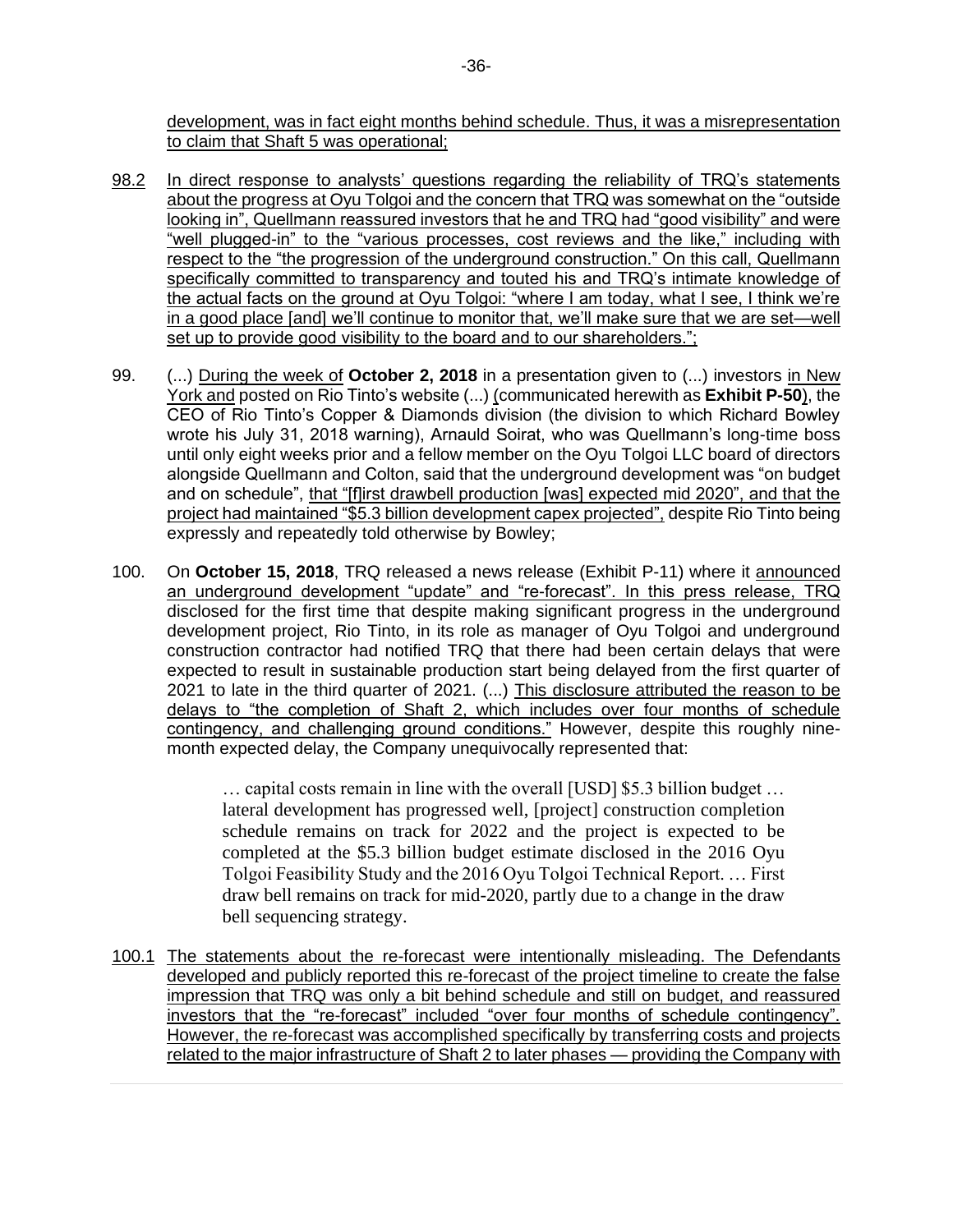a false basis to claim a closer adherence to the original schedule, while slyly increasing costs and the ultimate length of schedule. The re-forecast involved reducing the scope of various projects such that if a task entails steps "A" through "I", you reduce that to steps "A" to "D", and make steps "E" to "I" a whole new project and push that project into a secondary phase. The re-forecasting simply delayed and defunded tasks, such as commissioning work, that would still need to be done eventually. It just moved the project to further down in the process and actually served to add costs (as contractors were essentially being paid twice for time and materials to do the work that was de-scoped from their original project, but for which they had been paid). However, it also made it appear as if TRQ was more closely adhering to the schedule;

- 100.2 The tasks that were being "de-scoped" however, were critical infrastructure tasks that had to be completed before the vital Shaft 2 could become active. The weekly progress reports generated by Jacobs for the underground expansion reflected that, before the re-forecast, by August of 2018 the total overall progress was at least 14% behind the original schedule (which over the life of the four-year project equates to months of delay and cost overruns of approximately USD \$750 million over budget). However, by replacing the original plan with this new re-forecasted schedule, the project's delays were artificially lowered from 14% to only 5% instantaneously. Shaft 2 was repeatedly "de-scoped" throughout the Class Period, such that by the second quarter of 2019, 10% of the entire schedule for Shaft 2 had been de-scoped in this way;
- 100.3 Not only were the representations about being on budget and only nine-months behind schedule false, the representations about lateral development progressing well were also false, as from the end of 2017 until June 2019, lateral expansion was consistently behind schedule by 100-200 meters per month (as the schedule required construction of 800 meters per month). Additionally, in this news release, TRW represented that it had achieved lateral development of 2.3 kilometres during the third quarter of 2018, when in fact only approximately 1.8 to 2.1 kilometres had been completed because of lateral expansion being consistently behind schedule. TRQ was forced to later admit that the lateral expansion figure it reported for the third quarter of 2018 was false, overstated and had to be revised downwards;
- 100.4 The very next day (October 16, 2018), Bowley emailed Arnauld Soirat's direct subordinate, Rosemary Fagen (as detailed in Exhibit P-65), that TRQ had not disclosed "the real truth" even though Rio Tinto and Arnauld Soirat had known the true state of affairs for over a year (as Bowley had previously told Soirat that the project was 12-15 months behind schedule and at least USD \$500M over budget):

I see TRQ put out a very watered down statement of the truth regarding the Underground yesterday. **It's a good job the market does not know the real truth, and that Rio knew this was very likely over 12 months ago**. I think GoM [Government of Mongolia] and our other shareholders may want heads. Arnaud [Soirat] needs to be clever here. **He has consistently put out messages to the market the project was on schedule and budget. He may take some heat in terms of not seeing what was coming, even though he knew**. [emphasis added]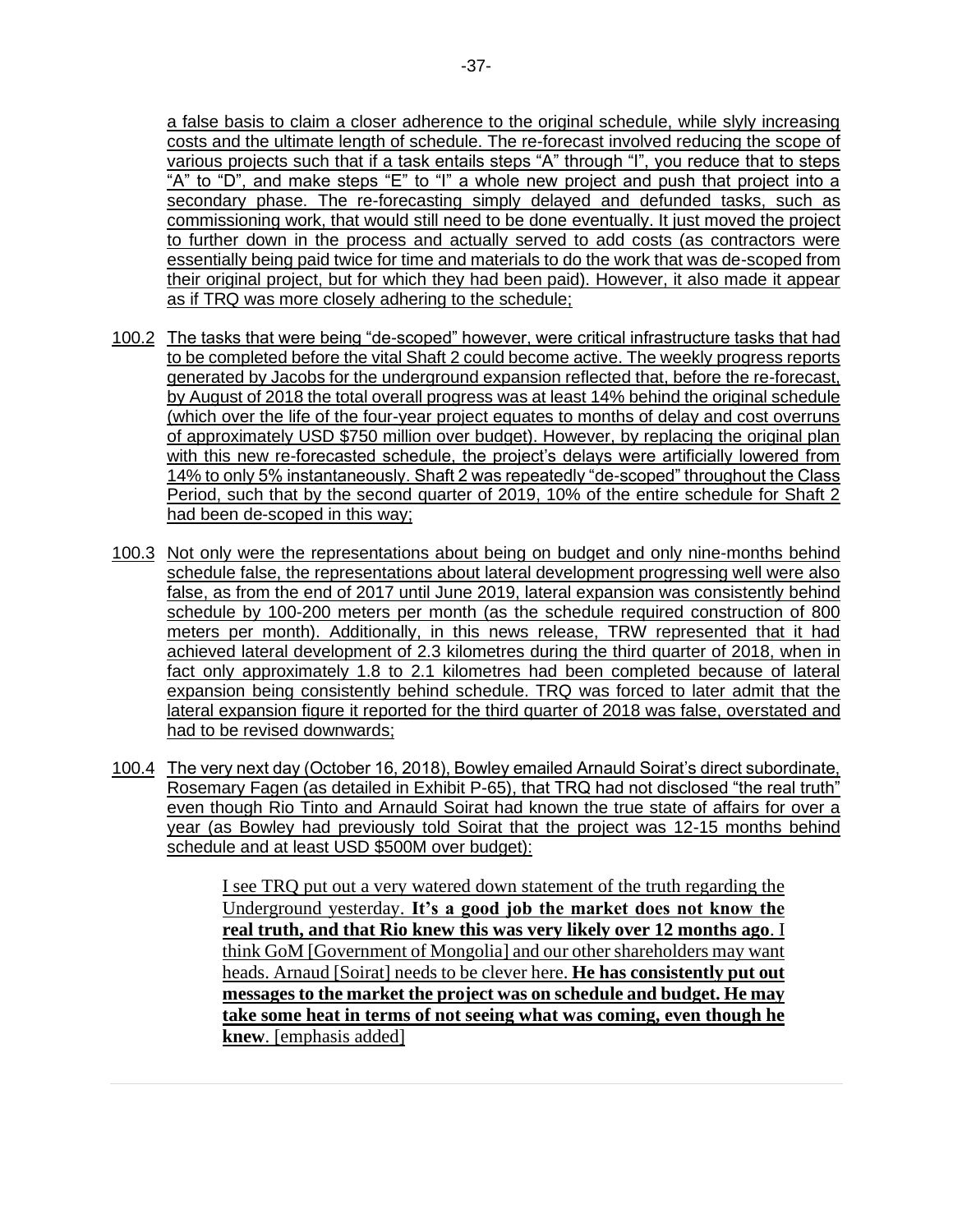100.5 As Bowley subsequently recounted in his sworn Witness Statement submitted to the U.K. Employment Tribunal in connection with his unfair dismissal claim, which is partly reproduced in the U.S. Complaint communicated herewith at Exhibit P-65:

> Extraordinarily, in October 2018, Arnaud Soirat issued a press release which included a review of the OT project....At page 12 it states that OT is one of the world's highest quality developments with projected capital expenditures of US\$5.3bn. It states emphatically, "Underground project on budget and schedule" with productivity improvement across project and operations and an excellent safety performance. This was completely untrue and I raised this with Rosemary Fagen on 16 October 2018 in an email entitled "TRQ share price."

- 100.6 On **October 26, 2018**, Bowley met Arshad Sayed, who had replaced Craig Kinell as the Chief Development Officer of Rio Tinto's Copper & Diamonds division in charge of the Oyu Tolgoi Project, where Bowley again repeated that the project was currently 12 months behind schedule and that the representations made in Rio Tinto/and Arnauld Soirat's October 2, 2018 presentation that the underground "project is on time to deliver mid-2020 and that "all material assumptions underpinning these production targets continuing to apply and not having changed materially" were not true;
- 101. (...) On **October 29, 2018**, (…) Bowley sent an email again to Sayed repeating (...) that there would be a "12-18 month delay in the underground project, with substantial cost implications" [emphasis added] (as reported in the *Financial Times* at Exhibit P-37). Referencing the nine-month delay the Respondents had disclosed on October 15, Bowley told his manager that "stating this [delay] will have a limited impact on first drawbell again is a suicidal statement.";
- 101.1 The next day on **October 30, 2018**, Bowley sent an email to Rosemary Fagen (as detailed in Exhibit P-65) regarding TRQ's statement about the expected delay and the supposed "challenging ground conditions" that had been the purported cause of the setbacks to Shaft 2, which included in relevant part:

**You and me both know the TRQ statement is a little light on the truth. Nine months is already twelve months**, and if you don't know commissioning being one of the biggest risks to any project **may add a further three to six months.** ... if the decline and the conveyors are not commissioned, I am not sure how people think we get that ore to the surface ??? **The risks are only going to get bigger**.

I know **in shaft 2 this month the target was [to install] 100 sets. Month to date I think its around 3 !!!!!!** You do the numbers ?? It's not rocket science, **and it's certainly not a Geo issue as TRQ stated, it's purely construction**. [emphasis added]

102. On **November 1, 2018**, TRQ released its interim financial statements, MD&A, and corresponding CEO and CFO certifications on Form 52-109F2, as well as a news release, for the three and nine-month period ended September 30, 2018 (i.e., Q3, communicated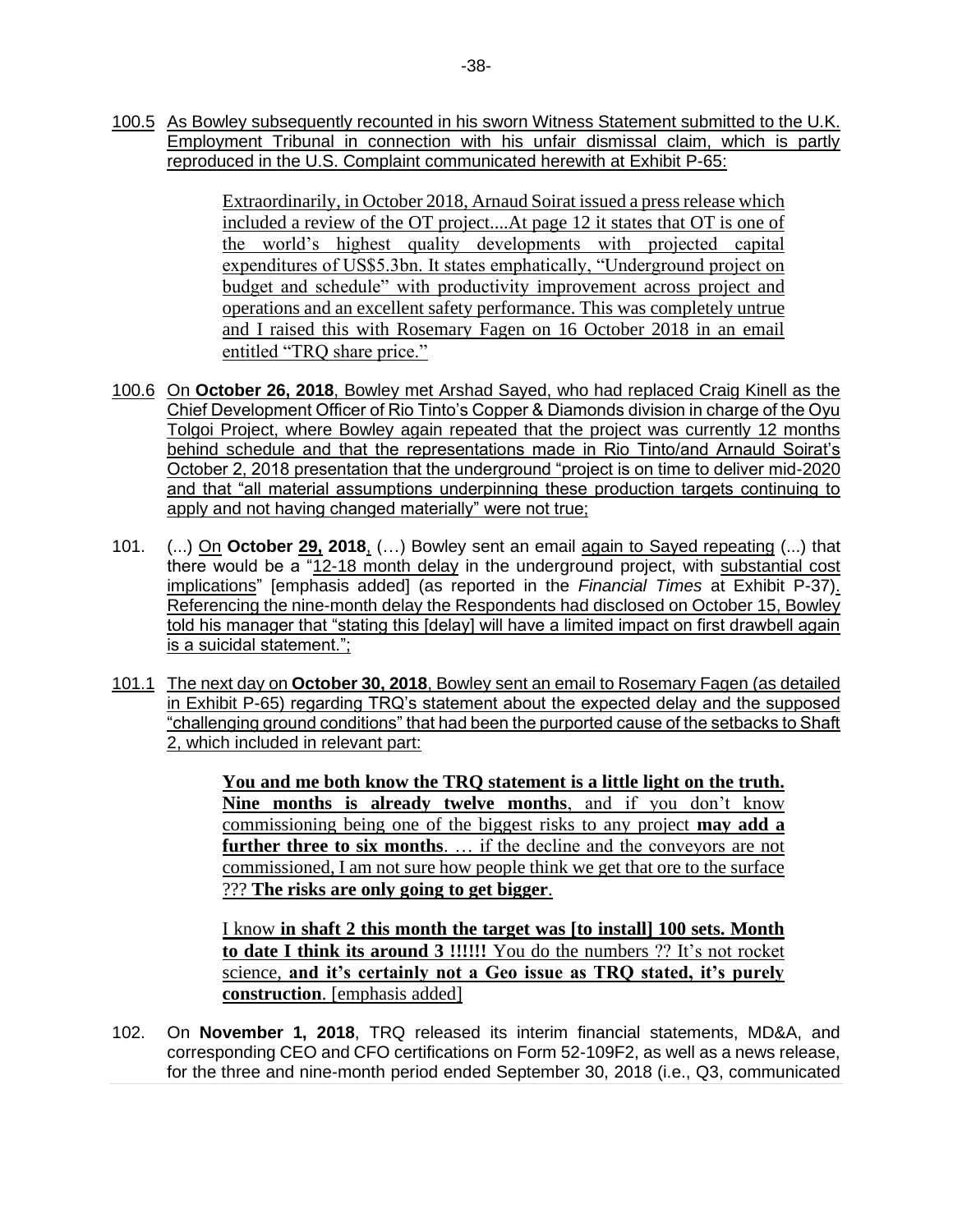herewith as Exhibits P-12 to P-16 respectively). In these Impugned Documents and despite the very clear warnings from Bowley, TRQ represented *inter alia* that:

- a. during the third quarter of 2018, Oyu Tolgoi continued to maintain strong crew productivity and underground development;
- b. Rio Tinto, in its role as manager of Oyu Tolgoi had undertaken its second annual schedule and cost-reforecast for the project; and TRQ had commenced its own review of the schedule and cost reforecast with the assistance of TRQ's own independent Qualified person;
- c. production from first Drawbell remained planed for mid-2020;
- d. sustainable first production would now occur by the end of the third quarter of 2021, instead of the first quarter of 2021 as previously and repeatedly represented;
- e. lateral development had progressed well and construction at Oyu Tolgoi remained on track to be completed in 2022;
- f. the underground development project remained on budget and was expected to be completed costing USD \$5.3 billion as disclosed in the 2016 Oyu Tolgoi Feasibility Study and the 2016 Oyu Tolgoi Technical Report;
- g. the net book value of Oyu Tolgoi as at September 30, 2018 was USD \$8.40 billion; and
- h. Rio Tinto and TRQ would commence a definitive estimate review that would provide the next cost and schedule review for the underground development project and would be concluded early in the third quarter of 2019;
- 103. There was nothing in the November 1, 2018 Impugned Documents disclosing the very specific warnings about delays and cost overruns at Oyu Tolgoi being given to Rio Tinto by Bowley just a few weeks prior to the release of these Impugned Document, nor that such delays and cost overruns were indicators of an impairment in the net book value of Oyu Tolgoi;
- 104. On **November 2, 2018**, TRQ conducted a conference call to discuss its earnings that were released the prior day, a transcript of which is communicated herewith as Exhibit P-32). On that call, Colton once again reaffirmed that the total underground cost estimate of USD \$5.3 billion remained unchanged, that initial production from first Drawbell remained on track for mid-2020 and that construction completion remained on schedule for 2022. With regards to the need for additional funding due to the delay in revenue from underground production, Colton explicitly stated that TRQ "may have flexibility elsewhere to mitigate the impact of delaying revenue and minimize the need to source additional funding.";
- 105. On this conference call, Quellmann also stated that: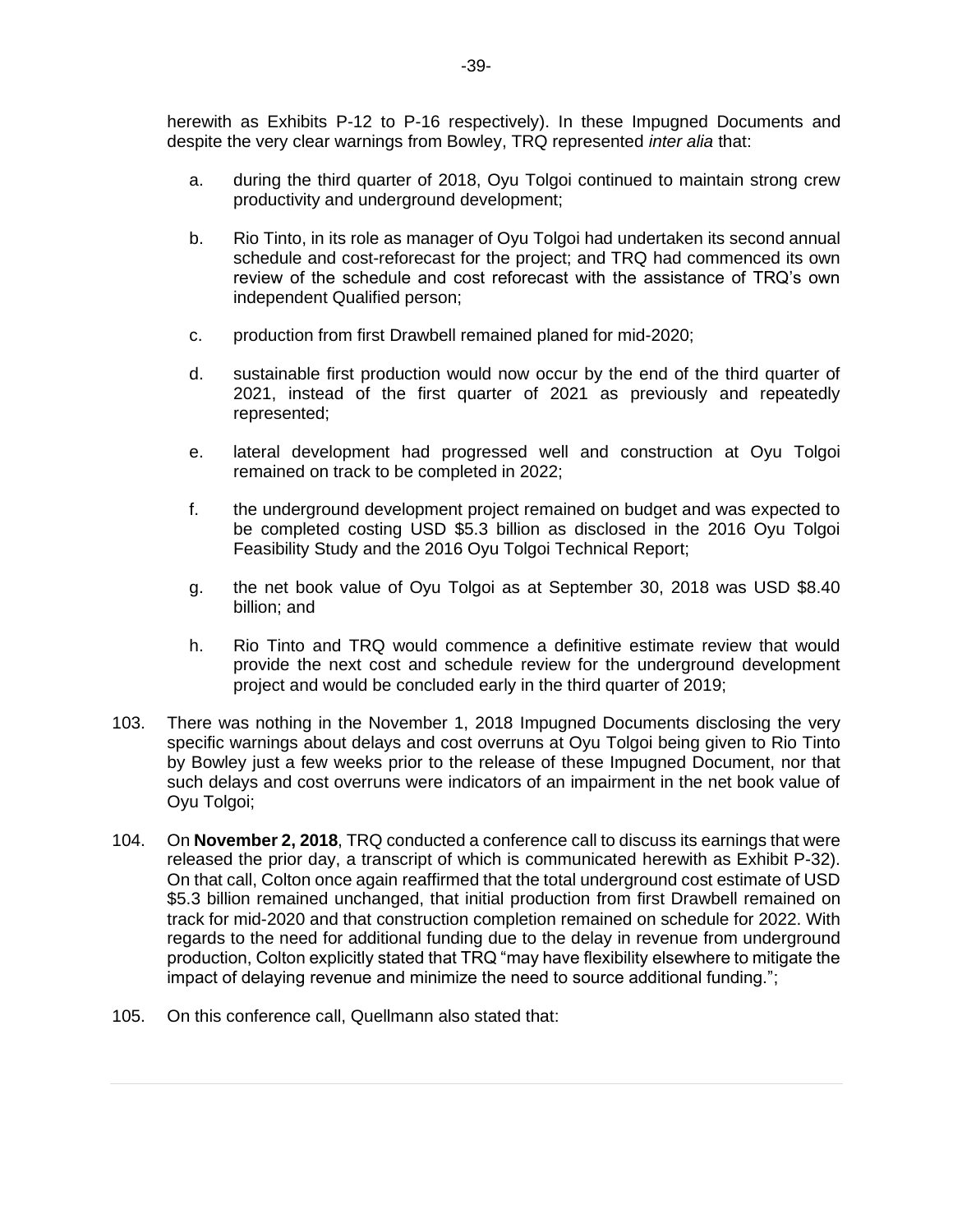**(...) [P]art of the re-forecast and preliminary conclusions actually confirmed the existing assumptions. So costs, as you just referred to, stay the same. We're referring to the final completion date as well as the first draw bell. It's really the first sustainable production which has been pushed out** … some of the delays that are incorporated are ones that already happened. In particular, in relation to Shaft 2 … For now, where we are with the information what we've provided, **we confirm the \$5.3 billion total budget.** [emphasis added]

106. In response to an analyst on the conference call looking for help to "get comfortable that this [delay] doesn't turn into something larger", Quellmann responded in part that:

> … We believe that we've got one of the best operators in the industry with Rio Tinto as the project manager of the open pit as well as constructing the underground mine … And we think we've got one of the best world-class operators to be able to do this for us. We also think that the governance mechanisms are robust. … in the big scheme of things, we think that the controls that are in place are strong.

- 107. Lane also made comments on this call that some of the ground condition problems and related problems with Shaft 2 that had caused the delay in sustainable production, had occurred in the past and were behind TRQ;
- 108. In conjunction with the November 2, 2018, conference call, TRQ released a corresponding slideshow presentation, which it also posted on its website (communicated herewith as Exhibit P-17). Within this slideshow the company represented that the Oyu Tolgoi underground had "Robust Fundamentals Relative to Comparable Projects" which "Result[ed] In Low Capital Intensity". Further, under a slide with the heading "Turquoise Hill" A Compelling Value Proposition", the Company represented that:
	- a. "TRQ's market valuation is deeply discounted relative to its fundamental strengths";
	- b. The Oyu Tolgoi project had "[r]obust project fundamentals"; and
	- c. The "[k]ey risks [were] well understood and managed";
- 108.1 On **November 12, 2018**, Bowley sent another email to Sayed (described in Exhibit P-65) regarding the discrepancy between the Respondents' public statements and the true facts, wherein he once again identified TRQ's statements and the purported reasons given for the delay to Shaft 2 to be false:

**[T]he October 15th TRQ news release, as I told you this was a very watered down version of what are actually the issues**. Shaft 2 is behind schedule due to construction and procurement issues, **and not geo issues as TRQ state. Our schedule issues are of our own making**.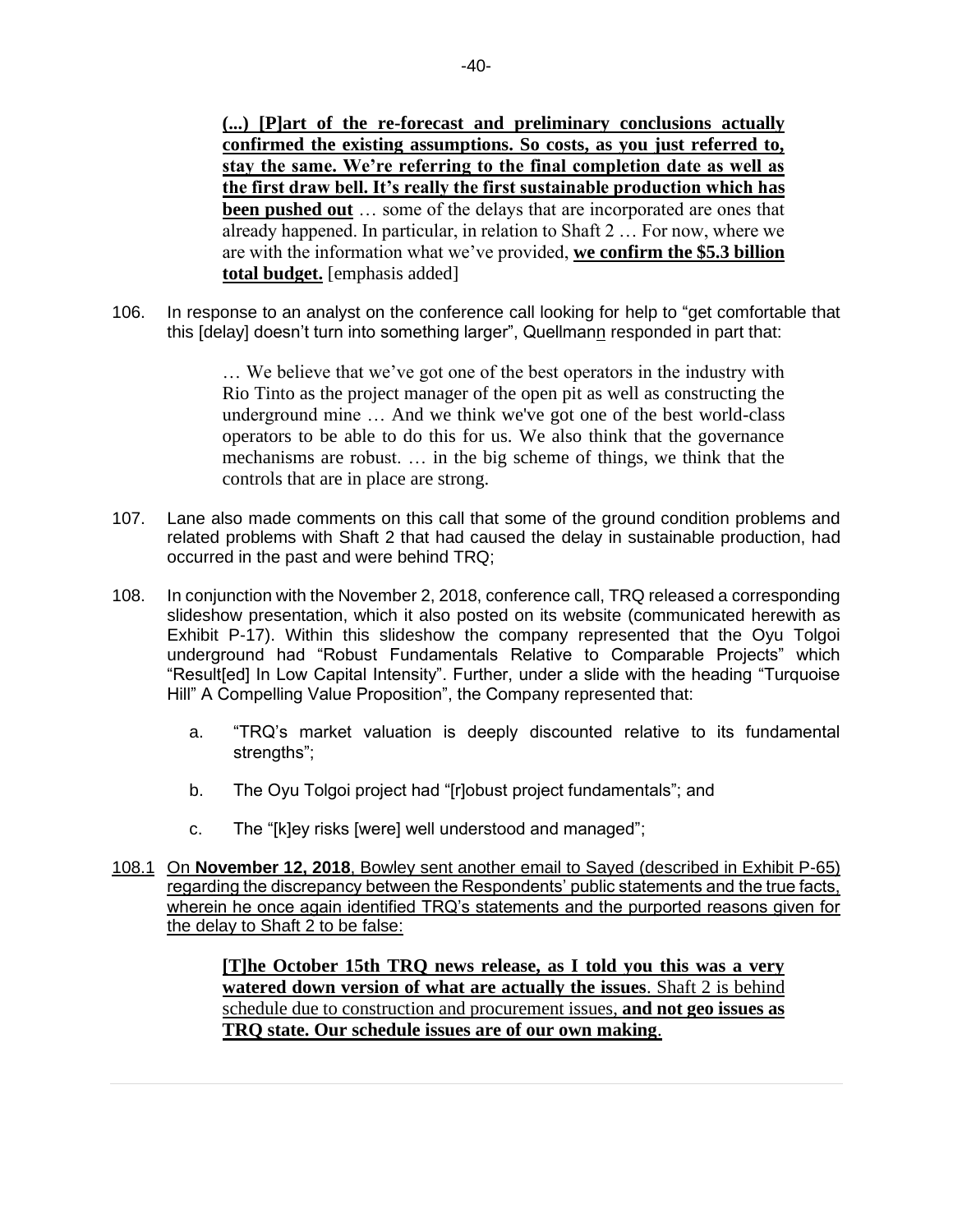**At the present my belief is we will be around 12 months behind schedule**, but what no one will talk about and is always one of our biggest risks on any project is commissioning. **Commissioning I believe will add a further 3-6 months of schedule risk, which may entail we finally come in around 18 months behind schedule**. [emphasis added]

108.2 On **November 26, 2018**, Bowley wrote to Fagen (as detailed in Exhibit P-65), stating in relevant part:

> …**we are a country mile behind schedule on Shaft 2** which should of [sic] now been accommodating the additional 350 people a day we need underground to meet the staffing histogram for the project...If they do not want to listen Rosemary, **honestly the business in [sic] a bad place, and if our stakeholders and GOM [the Government of Mongolia] wake up, next year could be a nightmare for OT [Oyu Tolgoi] and Rio Tinto**. [emphasis added]

- 108.3 Fagen did not dispute Bowley's assessment, but simply responded the next day, "Thank you Richard very thorough assessment, have you discussed with Arshad [Sayed]?";
- 108.4 On **December 10, 2018**, Bowley again wrote to Fagen, warning her of the severe implications for the business and reminding her that the delays had been known for a long time and that Rio Tinto could only ignore the truth for so long "before it will slap us in the face properly along with GOM [Government of Mongolia] and other TRQ shareholders....sorry to be honest.";
- 108.5 Fagen replied on **December 13, 2018**, simply that "Hi Richard I hear you!!!! I will have a discussion with Arshad [Sayed] and Arnaud [Soirat] – again!" (indicating that Rio Tinto's senior management had already been informed of these issues before);
- 108.6 In **December of 2018**, and specifically because Rio Tinto's primary contractor Jacobs could not meet its USD \$240 million contractual target cost for finishing its engineering, procurement and construction management work, the board of Oyu Tolgoi LLC – **which included Respondents Quellmann, Colton and Lane** (in addition to Soirat) – approved Jacobs' request to raise the target cost by 50% to USD \$360 million. Whistleblower Richard Bowley had raised this exact issue with Fagen just prior to the start of the Class Period, on July 3, 2018;
- 109. On **January 17, 2019**, TRQ released a news release providing operational guidance for 2019, communicated herewith as Exhibit P-18. Despite the explicit and very specific warnings from Bowley and the recent approval of a 50% increase in target EPCm costs, the only information disclosed about the underground development project was that underground lateral development was expected to advance 15 to 16 kilometres during 2019;
- 110. Also on or about **January 17, 2019,** TRQ posted on its website a presentation given at the TD Securities Mining Conference held on January 16 to 17, 2019 (communicated herewith as Exhibit P-19). In this presentation, TRQ represented *inter alia* that: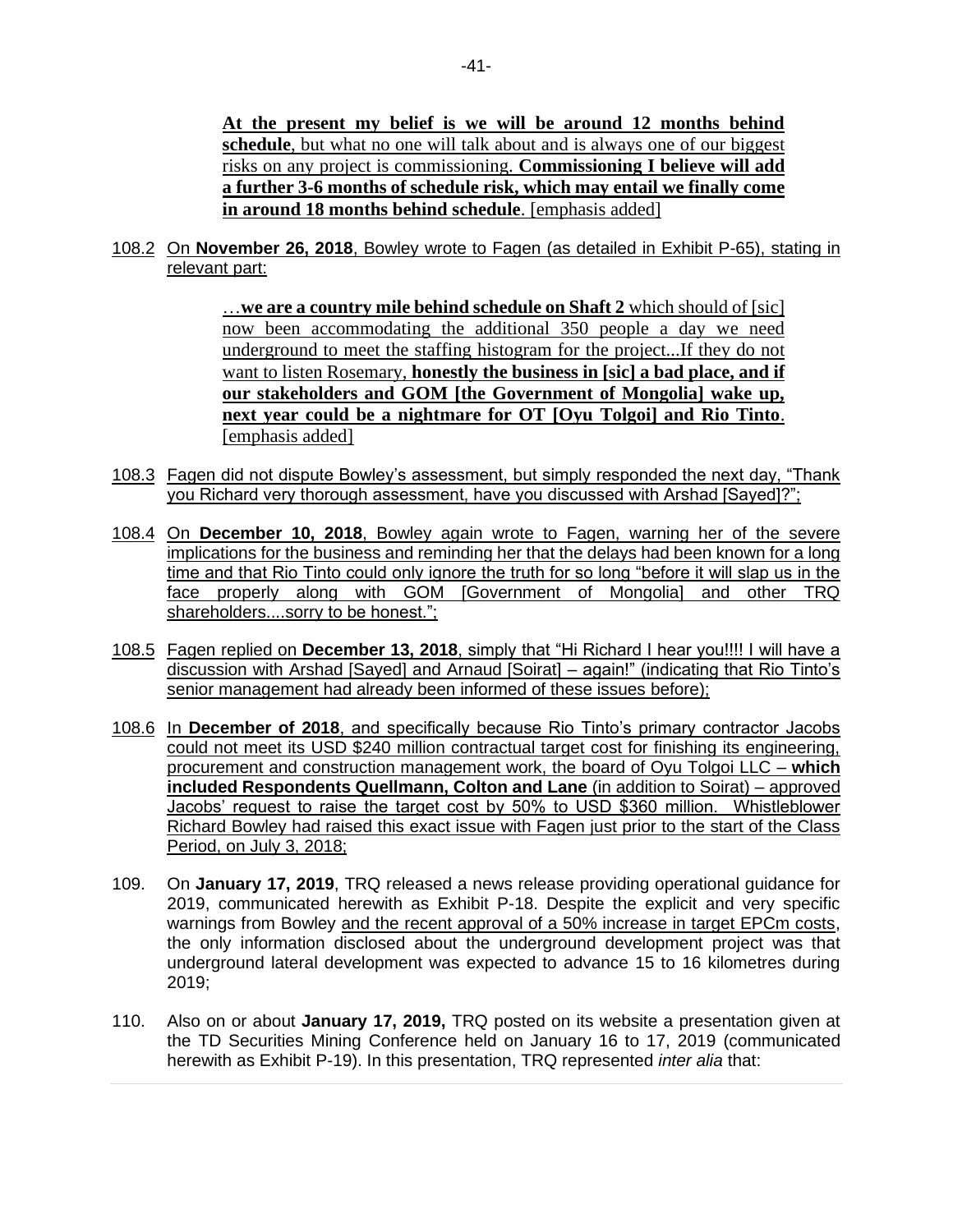- a. TRQ was "well position to address key challenges";
- b. "Key risks [of Oyu Tolgoi] were well understood and managed";
- c. There was significant underground progress with first sustainable production expected in 2021;
- d. First Drawbell would be blasted (commencing initial production) in the third quarter of 2020; and
- e. The ramp-up of sustainable production would occur in the third quarter of 2021;
- 110.1 In **January 2019**, Rio Tinto told Bowley who had repeatedly warned that Rio Tinto and TRQ's statements about Oyu Tolgoi were false — that he was being terminated without reason. The following day, Bowley wrote a critical email to Sayed and Fagen stating that Rio Tinto's compliance was deficient. Within three days of sending that letter, Bowley received a phone call from Rio Tinto's compliance manager, Jason Landers, who said he was coming to Mongolia to investigate Bowley's allegations.
- 110.2 Bowley provided Landers with a description of his communications with Rio Tinto's senior management about the true costs and schedule at Oyu Tolgoi, including email dates and subjects, and identified the monthly reports that would detail the costs and budget problems. While Bowley had been cut off from Rio Tinto's IT systems and no longer had access to email, he forwarded to Landers the communications he had from his personal Hotmail account. Those emails included an exchange Bowley had with Kinnell on July 3, 2017—a year before the Class Period began—in which he reported that OT managers had told him "Jacobs are failing badly" and Kinnell confirmed "[i]t is all getting messy Richard and needs intervention to stop it getting significantly worse.";
- 110.3 Landers completed his investigation in six days in late-January 2019, and concluded that there were no compliance breaches. However, Landers explicitly revealed to Bowley in a phone call on **February 25, 2019** that he had not reviewed the documents that Bowley had cited and urged him to review, which Bowley claimed evidenced the knowing misrepresentations, because it was impossible to do so in the time allotted to him as doing so would take six people three months. Nonetheless he told Bowley his investigation concluded that there was "no evidence" supporting Bowley's claims.
- 111. Two days later on (...) **February 27, 2019** prior to markets open, TRQ released a news release dated February 26, 2019 (communicated herewith as Exhibit P-20), where it (...) began to reveal for the first time that (...) there were problems at Oyu Tolgoi that were "ultimately expected to result in an overall schedule delay to sustainable first production beyond the end of Q3'21". However, rather than reveal the truth, TRQ blamed the delays on "challenging ground conditions" (the exact same excuse given for the delay on October 15, 2018 when TRQ represented there were contingencies built into the schedule) instead of the specific cost overruns and delays that Bowley had reported to Rio Tinto's senior management for a year and to its compliance officer just days prior. Specifically, the Company represented *inter alia* that: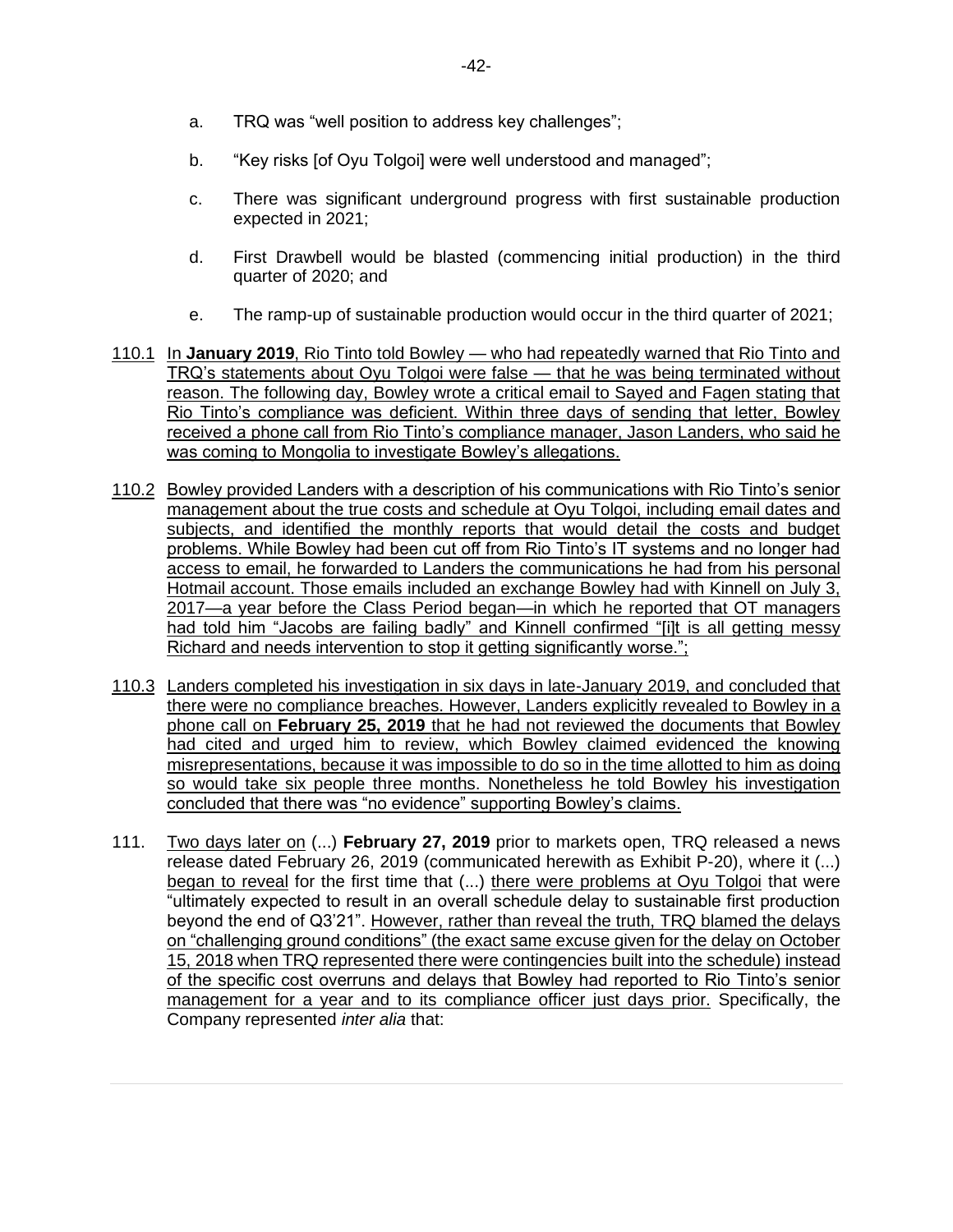- a. significant progress on the Oyu Tolgoi underground development project continued through 2018;
- b. during the fourth quarter of 2018, TRQ had carried out its own review of Rio Tinto's second annual schedule and cost re-forecast that had concluded that a delay to sustainable first production was expected from Q1 2021 to the end of Q3 2021 with the assistance of an independent Qualified Person, and had found that there was an increasingly likely risk of a further delay to sustainable first production beyond the third quarter of 2021, but that nonetheless the "project cost was expected to remain within the [USD] \$5.3 billion budget" (emphasis added); and
- c. After the TRQ had completed its own independent Review of Rio Tinto's second annual schedule and cost re-forecast, Rio Tinto had advised TRQ that delays are expected to result in an overall schedule delay to sustainable first production beyond the third quarter of 2021 as previously represented;
- 112. Upon the release of this news, TRQ's share price on the TSX immediately dropped 13.7% just on February 27, 2019 and 18.3% overall over the next two days. However, despite the obviously material change disclosed in the news release (as evidenced by the market's surprise and the corresponding precipitous drop in the Company's share-price), TRQ inexplicably chose not to file a Material Change Report in violations of applicable securities regulations. This February 27, 2019 news release did not disclose that project costs were known or should have been known to increase beyond USD \$5.3 billion, nor did it disclose that the delays to sustainable production and cost overruns were indicators of an impairment to the net book value of Ovu Tolgoi;
- 113. Also on **February 27, 2019**, Rio Tinto issued its 2018 Annual Report, communicated herewith as **Exhibit P-51**, in which it represented *inter alia* that the capital cost of Oyu Tolgoi was USD \$5.3 billion. Rio Tinto further represented that while that was "a deterioration in some internal and external indicators of value for the Oyu Tolgoi CGU and ha<sup>[d]</sup> therefore prepared an assessment of recoverable amount", Rio Tinto had nonetheless concluded that no impairment had taken place;
- 114. On **March 14, 2019,** TRQ released its AIF, audited annual financial statements, MD&A, and corresponding CEO and CFO certifications, as well as a news release, for its fiscal year ended December 31, 2018 (communicated herewith as Exhibits P-21 to P-28 respectively). In these Impugned Documents and despite the warnings from Bowley, TRQ represented or reaffirmed *inter alia* that:
	- a. significant progress on the Oyu Tolgoi underground development project continued through 2018, and underground lateral development had advanced 68.9% more than in 2017 (which had been represented to have made "good progress");
	- b. the cost of the Oyu Tolgoi underground development would remain within the USD \$5.3 billion budget;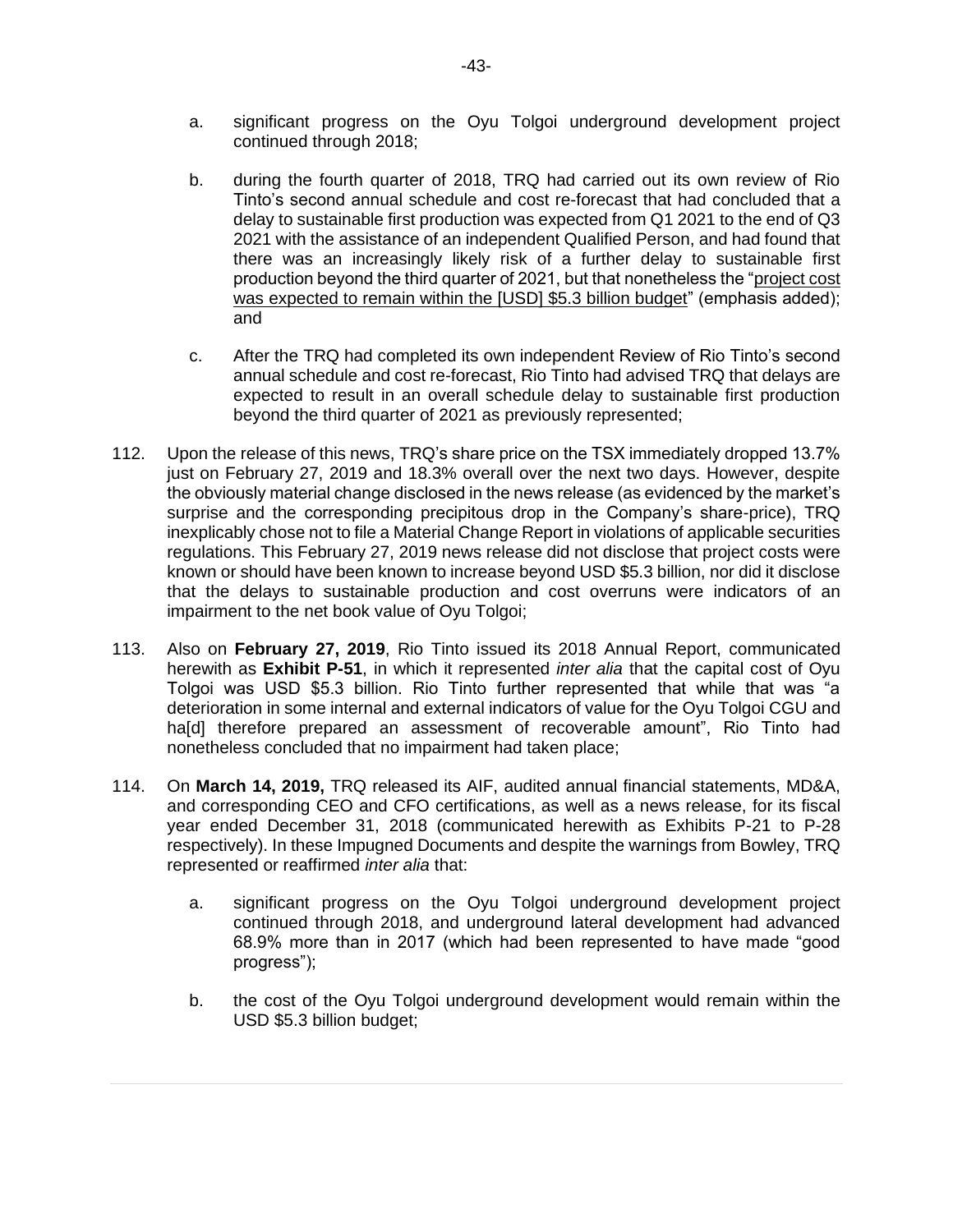- c. TRQ's independent review found that some critical areas had been impacted by delays, including Shaft 2 and Shaft 5 (despite the representations about Shaft 5 being completed and fully operational made by the Respondents nearly eightmonths prior);
- d. after the TRQ had completed its own independent Review of Rio Tinto's second annual schedule and cost re-forecast, Rio Tinto had advised TRQ that delays are expected to result in an overall schedule delay to sustainable first production beyond the third quarter of 2021, as previously represented (although the AIF still included in a section that "[s]ustainable first production is expected to occur by the end of Q3'21, with the first draw bell on track for mid-2020");
- e. construction at Oyu Tolgoi had progressed but had "slipped slightly behind the latest forecast for the period" (without any date now specified for construction completion);
- f. the net book value of Oyu Tolgoi as at December 31, 2018 was USD \$8.84 billion;
- g. At December 31, 2018, TRQ had conducted an impairment analysis on the Oyu Tolgoi underground mine and concluded that there was an indicator of impairment, but TRQ's assessment indicated that no impairment charge needed to be taken [emphasis added]; and
- h. The delays in the schedule for underground development would not reduce the recoverable amount of Oyu Tolgoi to below the net book value;
- 115. There was nothing in the March 14, 2019 MD&A to disclose the very specific warnings about delays and cost overruns at Oyu Tolgoi being given to Rio Tinto by Bowley, nor the investigation Rio Tinto had asked its independent legal counsel to undertake as a result of the whistleblowing from Bowley;
- 116. Additionally in its annual financial statements for fiscal 2018 released on March 14, 2019 (communicated herewith as Exhibit P-22), TRQ represented *inter alia* that:
	- a. the net book value of Oyu Tolgoi was determined using the net present value of expected future pre-tax cash flows;
	- b. the cash flow forecasts are based on management's best estimates of expected future revenues and costs [emphasis added]; and
	- c. the net book value was reviewed for impairment whenever events or changes in circumstances indicated that the full carrying amount may not be recoverable;
- 117. Also on **March 14, 2019**, TRQ released its management information circular for its annual general meeting to be held on May 14, 2019, communicated herewith as Exhibit P-29. This Core Document represented *inter alia* that:
	- a. during 2018 underground lateral development had advanced 68.9% more than in 2017 (which had been represented to have made "good progress");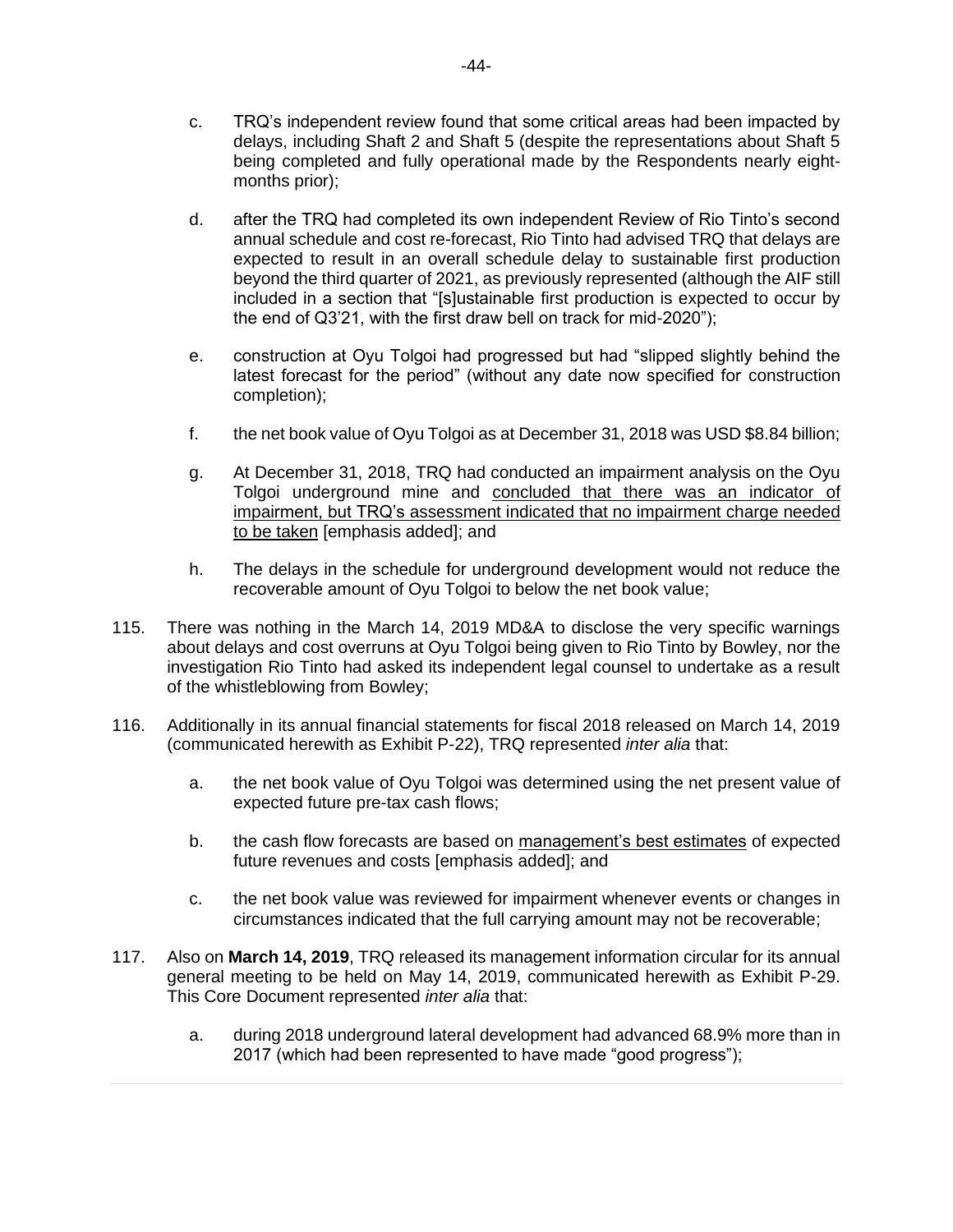- b. TRQ had a Corporate Disclosure Policy which contained measures to avoid selective disclosure;
- c. TRQ had a Disclosure Committee responsible for overseeing the Company's disclosure practices, which was made up of Quellmann, Colton, Lane, and two others;
- d. "Board members have full access to [TRQ's] records. [TRQ's] General Counsel also provides regular updates to the Directors on corporate governance best practices, regulatory changes and other relevant developments. In addition, Directors periodically visit the Oyu Tolgoi mine ("Oyu Tolgoi") to view the operations, the underground development …" including in October of 2018 (presumably to emphasize that despite nearly half of TRQ's Board not being independent from Rio Tinto, the Board was still providing accurate disclosure about Oyu Tolgoi to TRQ's shareholders);
- e. the Board "believe that regular, transparent communication is essential to Turquoise Hill's long-term success";
- f. TRQ considered good corporate governance practices to be an important factor in the success of the Company, TRQ was committed to adopting and adhering to high standards in corporate governance, and the Board and management of TRQ continually worked at maintaining and improving corporate governance (including providing a list of examples of how TRQ's board and management were purportedly maintaining and improving corporate governance practices); and
- g. TRQ had a *Code of Business Conduct* that was applicable to all employees, officers and directors regardless of their position in TRQ, and required that all employees, officers and directors uphold their commitment to a culture of honesty, integrity, accountability, and the highest standards of professional and ethical conduct;
- 118. On **March 15, 2019**, TRQ conducted a conference call to discuss its earnings that were released the prior day, a transcript of which is communicated herewith as P-33. On this call, Quellmann essentially confirmed that TRQ had known about material risks to the schedule for months, but had chosen not to disclose them publicly. Specifically, Quellmann stated that in October of 2018 when TRQ had announced a maximum delay of only ninemonths to sustainable production and confirmed the costs would remain at \$5.3 billion, the Respondents:

had identified some higher level of risks to the schedule, but not enough to warrant to change the indication to the market. Since then, if we fast forward to February of this year, it became obvious that Shaft 2 was delayed more than expected. [emphasis added]

118.1 On **April 2, 2019** after Rio Tinto had closed its compliance investigation concluding that there was no evidence of wrongdoing, Bowley emailed longtime Rio Tinto board member, Ann Godbehere as well as its CEO, Jacques, to tell them how behind schedule the project was. The global head of Rio Tinto's Ethics and Integrity section, Stephen Storey,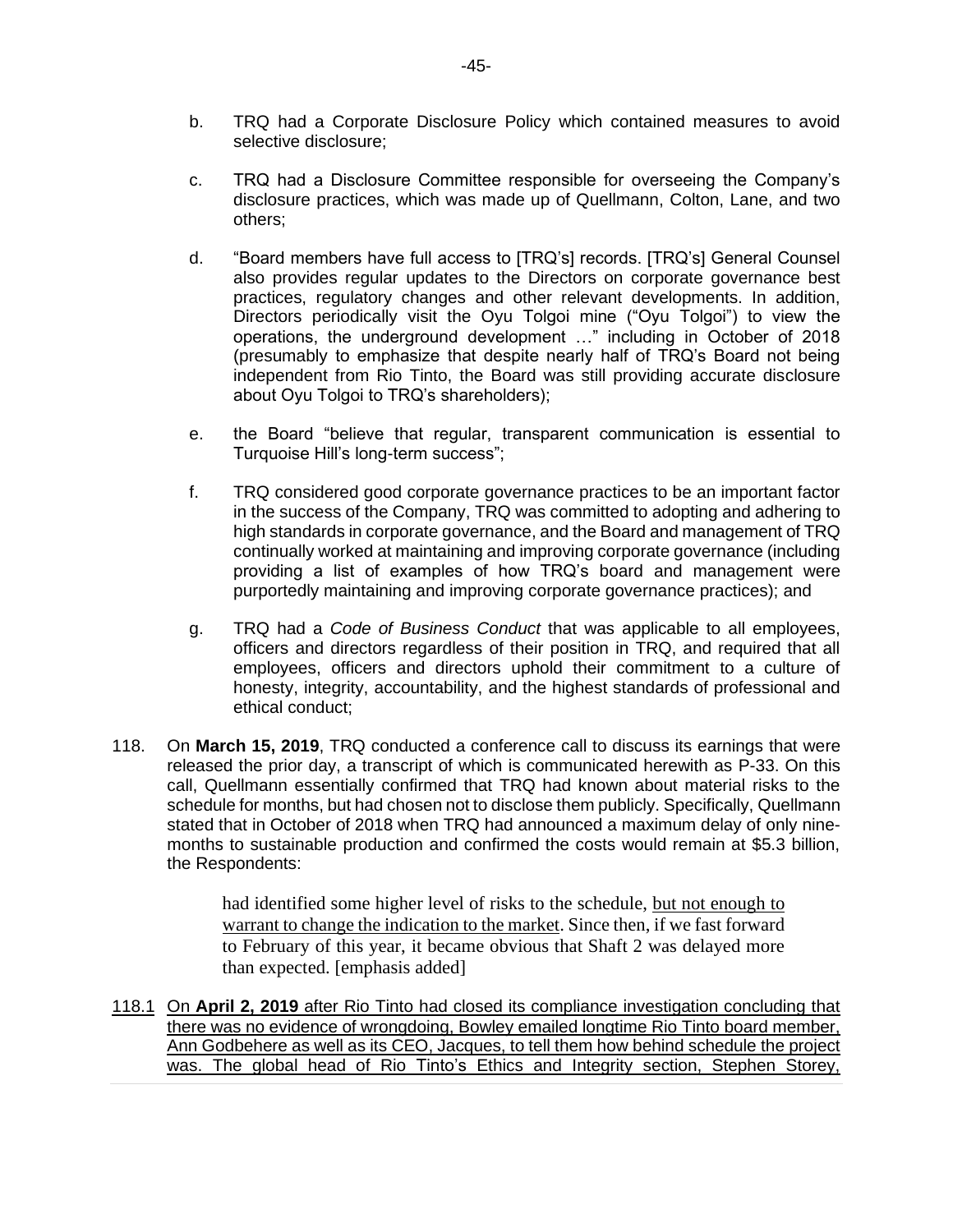responded to Bowley that they wanted his evidence. Rio Tinto then engaged the law firm, Baker McKenzie, to do a compliance review, and Storey asked Bowley to help Baker McKenzie;

- 119. On **April 15, 2019**, TRQ issued a news release, communicated herewith as Exhibit P-30, in which it quoted Quellmann as representing that Shaft 2 would be completed by the end of October 2019;
- 119.1 On **May 9, 2019**, Bowley had a two-hour call with Baker McKenzie, wherein he informed the partner in charge of the law firm's team that Rio Tinto would only give Baker McKenzie selected information so that the law firm would conclude that there were no compliance violations;

# **7) The Corrective Disclosures**

- 120. After a year of making representations that Rio Tinto knew from Mr. Bowley's to be false, on **July 15, 2019** after the TSX had ceased trading for the day, TRQ released a news release (with a corresponding material change report released on July 24, 2019, communicated herewith as Exhibits P-1 and P-2 respectively) that finally corrected some (but still not all) of its previously released misrepresentations and revealed that (…):
	- a. sustainable first production would be delayed by 16 to 30 months compared to the estimate made in the 2016 feasibility study that it would be achieved in the first quarter of 2021, and was now expected between May 2022 and June 2023;
	- b. the reasons for the delay were the unexpected and challenging geotechnical issues and complexities in the construction of Shaft 2 (despite the Company's past repeated representation that "[k]ey risks [of Oyu Tolgoi] were well understood and managed", despite the Company explicitly acknowledging it was aware of the "challenging ground conditions" in its press release of October 15, 2018 and despite Shaft 2 being largely excavated at the beginning of the Class Period);
	- c. the existing mine design would need to be changed;
	- d. the cost for the underground development project was expected to be USD \$1.2 to \$1.9 billion more than the USD \$5.3 billion that had been represented since 2016 and reaffirmed repeatedly throughout the Class Period (an increase in cost of between 23% to 36%);
	- e. the issues with the mine design were so uncertain that that it would take until the second half of 2020 to develop a revised design for the mine; and
	- f. although further work was necessary to reach definitive conclusions, TRQ was assessing the carrying value (i.e. the net book value) of its investment in Oyu Tolgoi and would announce any changes, along with any adjustments to deferred tax in its results for Q2 2020 released at the end of July, 2019;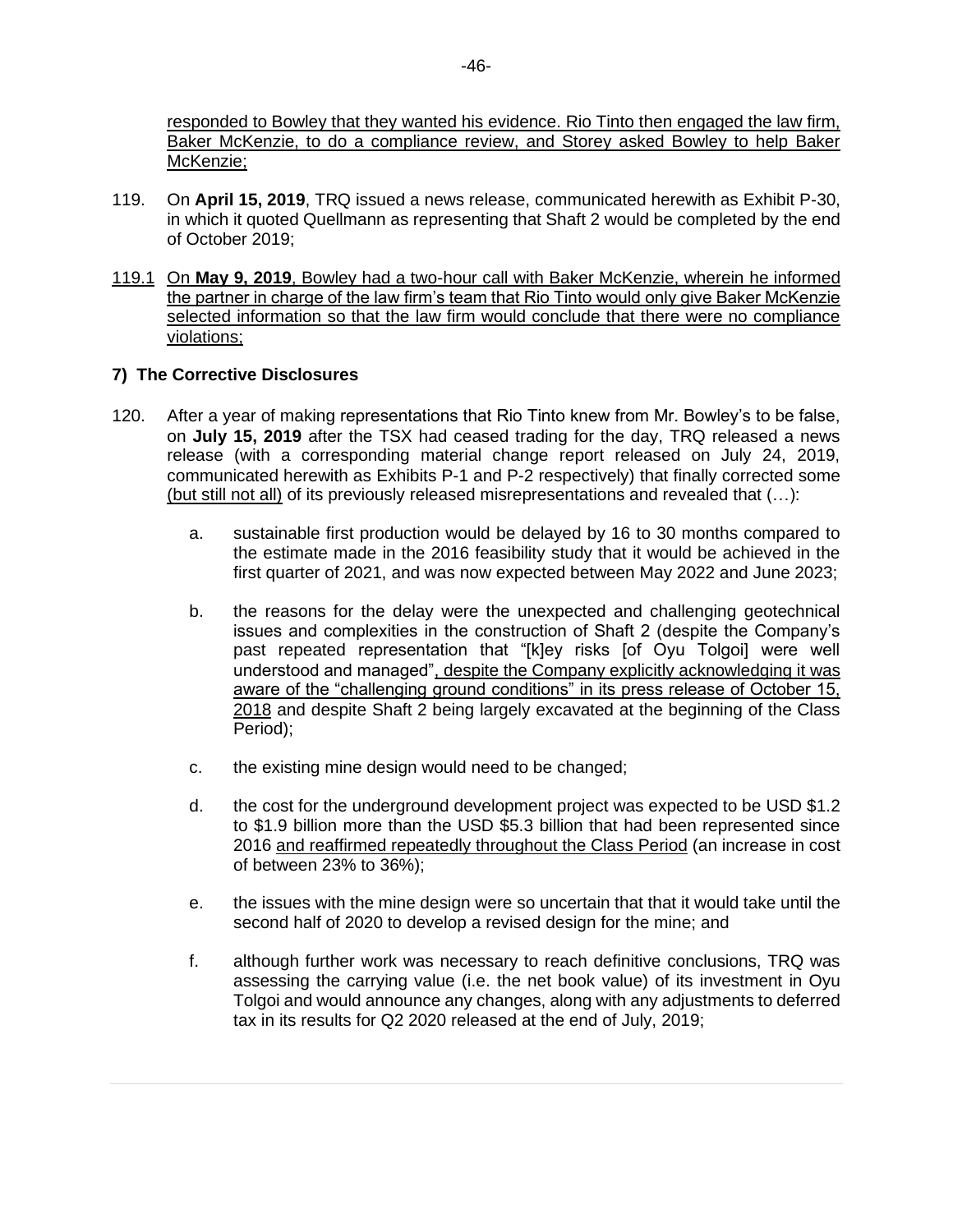- 121. As a result of this news, the very next day on July 16, 2019, TRQ's common stock price on the TSX closed at \$0.79 per share, down 43.2% from the prior day's closing price of \$1.39 per share, on more than 32 times the trading-volume of the prior day;
- 122. On **July 31, 2019**, TRQ released its financial statements, MD&A and a corresponding news release for the three and six-month period ended June 30, 2019 (communicated herewith as Exhibits P-3 to P-5 respectively). In these Core Documents, the Company repeated the corrections released on July 15, 2019 as well as made further corrections of past misrepresentations, including that:
	- a. first Drawbell (initial production) was now expected between October 2021 and September 2022 (as opposed to mid-2020 as previously represented – a delay of 16 to 30 months);
	- b. although not expressly disclosed, the aforementioned delays made it apparent that construction at Oyu Tolgoi would not be completed in 2022 nor would full production be achieved by 2027, as previously represented;
	- c. TRQ was taking a USD \$600 million impairment charge and a USD \$400 million difference in deferred tax asset recognition (relative to the same quarter a year prior) due to the delays and increased costs with the Oyu Tolgoi underground development project;
	- d. The indicator of impairment of Oyu Tolgoi was collectively: (1) the delay to sustainable production; and (2) the increase in project development cost, specifically the things that Bowley had been warning about since February of 2018;
	- e. the Net Book Value of Oyu Tolgoi was USD \$9.04 Billion (rather than the expected USD \$9.64 that it would have been absent the impairment);
	- f. the Company was recording a net loss of USD \$736.7 million in Q2 2019 compared to a net profit of \$204.4 million in Q2 2018, with the principal reason being the aforementioned \$600 million impairment charge and the other reason being the aforementioned \$400 million different in deferred tax asset recognition, both of which "were impacted by the Company's update on the Oyu Tolgoi underground project";
	- g. TRQ was taking a "deferred tax de-recognition adjustment" of \$252.8 million in the quarter, which "was primarily due to updated operating assumptions in mine planning during the period, resulting primarily from timing of sustainable first production noted above as well as the revised estimates of underground development capital"; and
	- h. given the estimated impacts of the increases to underground development costs as well as delays to first sustainable production, TRQ no longer had enough funds on hand to complete the underground expansion project (…) and now expected to need incremental financing to sustain its underground development beyond 2020;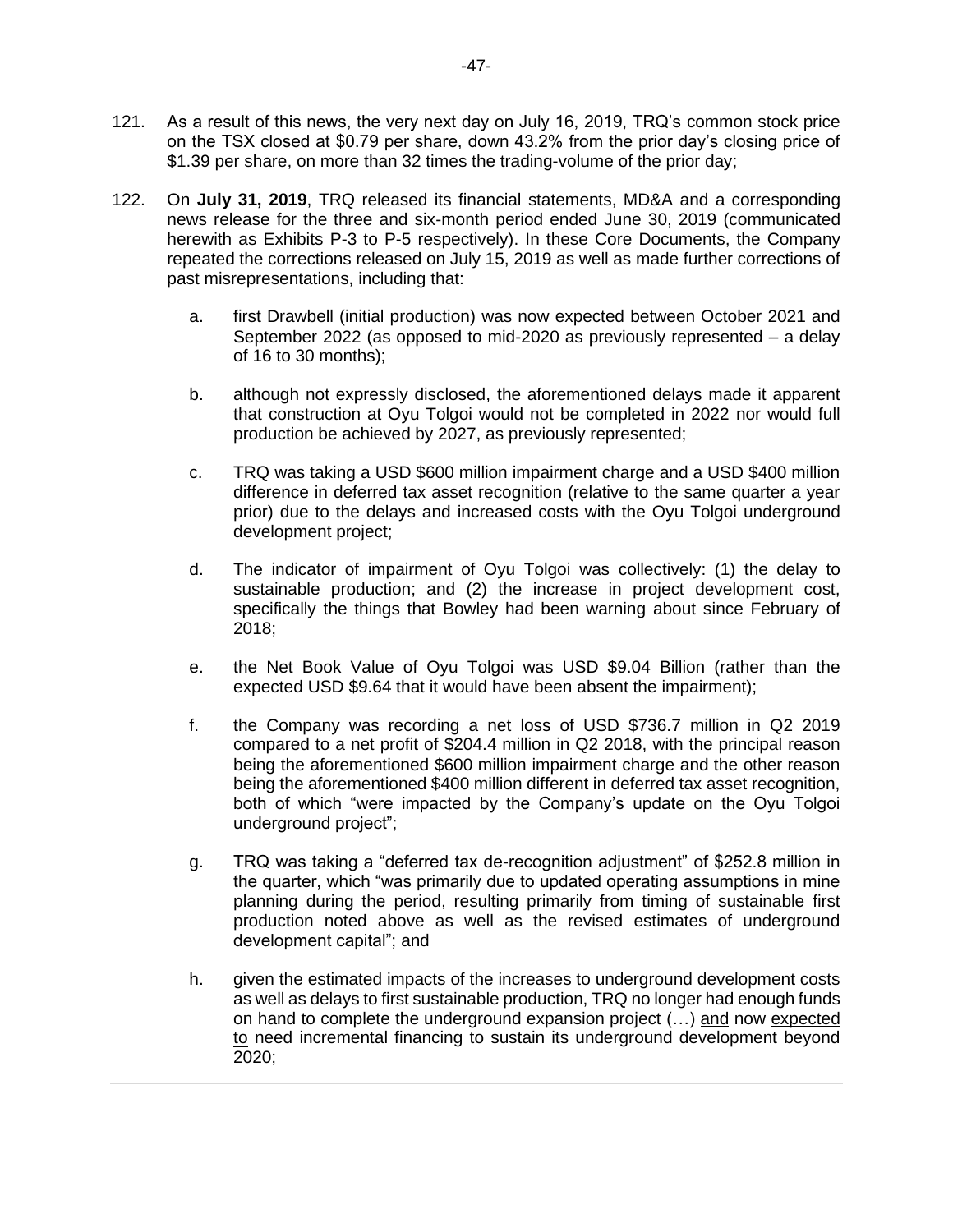- 123. The Corrective Disclosures also revealed that despite TRQ's consistent and repeated representations to the contrary about the net book value of Oyu Tolgoi at various times during the proposed Class Period, in truth:
	- a. the net book value of Oyu Tolgoi was not determined using management's best estimates of the net present value of expected future pre-tax cash flows, because management was aware for over a year that the expected future revenues and costs of Oyu Tolgoi were to be negatively impacted by delays and cost overruns; and
	- b. the net book value was not reviewed for impairment when events or changes in circumstances indicated that the full carrying amount may not be recoverable, or else it would have been impaired prior to the release of the first Impugned Document (...) on July 31, as Mr. Bowley had (...) begun definitely warning Rio Tinto about the delays and cost overruns at Oyu Tolgoi as of at least February 2018;
- 124. As a result of this news, the very next day on July 16, 2019, TRQ's common stock price on the TSX closed at \$0.69 per share, down 8.0% from the prior day's closing price of \$0.75 per share. Overall between July 15 to August 1, 2019, the stock price of TRQ dropped by over 50% due to the correction of the previously released misrepresentations, eliminating roughly \$1.41 billion of market capitalization for TRQ's shareholders in just 13 trading days;
- 124.1 Following the end of the Class Period, multiple individuals with first-hand knowledge of the Oyu Tolgoi expansion have affirmed that the cost overruns and schedule delays were not due to geotechnical issues, but rather that Rio Tinto and TRQ had falsely blamed geological problems because this type of problem is outside their control, whereas the concealed engineering and procurement problems were within their control;
- 124.2 Specifically, in addition to Mr. Bowley, a senior Red Path Mining manager at Oyu Tolgoi from 2013 to 2019 whose company was responsible for sinking Shaft 2 and Shaft 5 and who had seen all the progress reports, stated that he "would have been intimately aware of any rock instability" and that it "was just not present". As reported in Exhibit P-64 and detailed in Exhibit P-65, he further stated that the notion that the geological issues cited by Respondents was the primary driver of the delays was "one hundred percent pure horseshit. … It was a management issue and an engineering issue. … The project was being delayed because of engineering and execution. There may have been some pockets of bad ground, but that's expected in any mine."
- 124.3 This was also the same conclusion reached by analysts at Scotiabank who visited Oyu Tolgoi and also concluded that in light of the evidence, "it is now clear to us that the  $\sim$ 15 month delay in completing shaft 2 . . . appears to be the primary driver behind the recently disclosed Phase II development delay and capex overrun" as opposed to any geotechnical issues, which appear to be "manageable.";
- 124.4 In fact, TRQ's own description of events undermines the notion that the delays and cost overruns can be blamed on geotechnical issues. After the Class Period, TRQ's own Chief Operating Officer, Joanne Dudley, explained to investors visiting the mine that the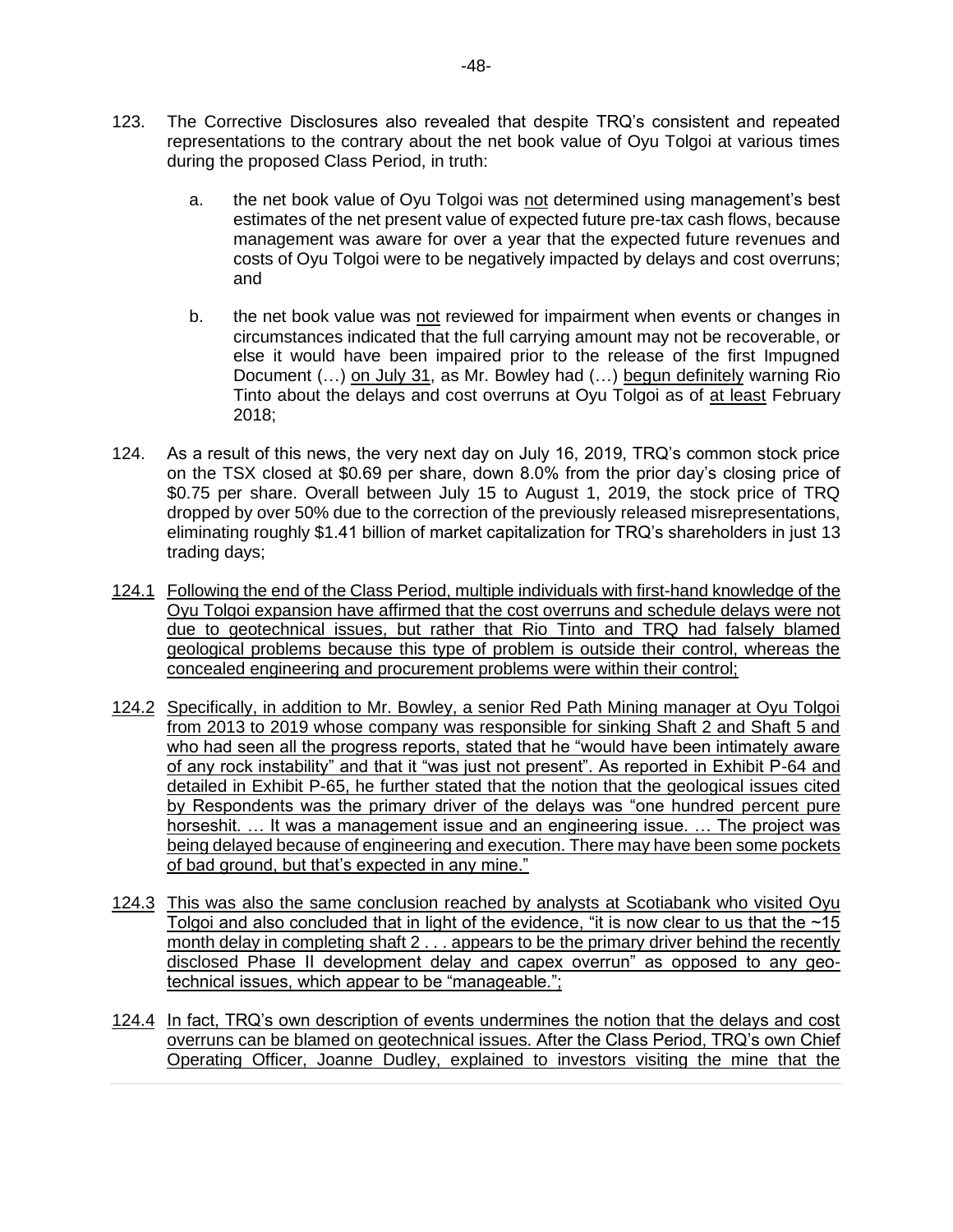geotechnical problem is only in the ore body and does not cause delay because after the first team puts in the originally planned steel bolts and mesh, a separate team can put in extra steel bolts and stronger steel mesh to keep the ceiling and walls of the tunnels from collapsing for \$5,000 per meter, or a total of USD \$100 million. Thus, any geotechnical problems around the orebody account for only a small part of the \$1.2-\$1.9 billion cost overruns and do not account for the delays. Rather, the delays were caused by the problems with Shaft 2;

124.5 In addition, to the extent that geotechnical problems did cause any of the delays and cost overruns associated with Shaft 2 or the lateral tunnels, as explained above the Respondents were aware of these problems before the Class Period and actively suppressed them during the Class Period;

# **8) Events Post Corrective Disclosures**

- 125. As reported in the *Australian Financial Review* and the *Financial Times* at Exhibits P-39 and P-40, on **November 26, 2019**, Dr. Maurice Duffy of GFI Blackswan wrote (…) a letter to *inter alia* the board of Rio Tinto, its outside legal counsel Baker McKenzie, and some of (…) Rio Tinto's largest shareholders, revealing that:
	- a. before his company had terminated its consultancy contract in 2017, he had reported "multiple, unprofessional [and] unethical behaviours" by Rio's most senior executives to the then-chairman and members of the board, "who took no action"; and
	- b. the supposedly independent investigation commenced in January 2019 by Baker McKenzie into the problems raised by Mr. Bowley, "excluded information known by [GFI Blackswan] about Mongolia since 2017";
- 125.1 On **March 16, 2020**, in connection with his employment dispute before the U.K. Tribunal, Mr. Bowley provided a 62-page sworn Witness Statement detailing the Respondents' misrepresentations, which he signed under penalty of contempt of court (as reported by the *Global Investigations Review*, communicated herewith as Exhibit P-66). The portion of Mr. Bowley's Witness Statement which provides a summary of his action is reproduced in Exhibit P-65, and reads as follows:

My case, in a nutshell, is as follows:

- 4.1 In 2017, Craig Kinnell said that he had concerns about the OT [Oyu Tolgoi] project.
- 4.2 He recruited me to address his concerns and to suggest solutions.
- 4.3 I reported my concerns and suggested solutions to Craig and Rosemary Fagen in London.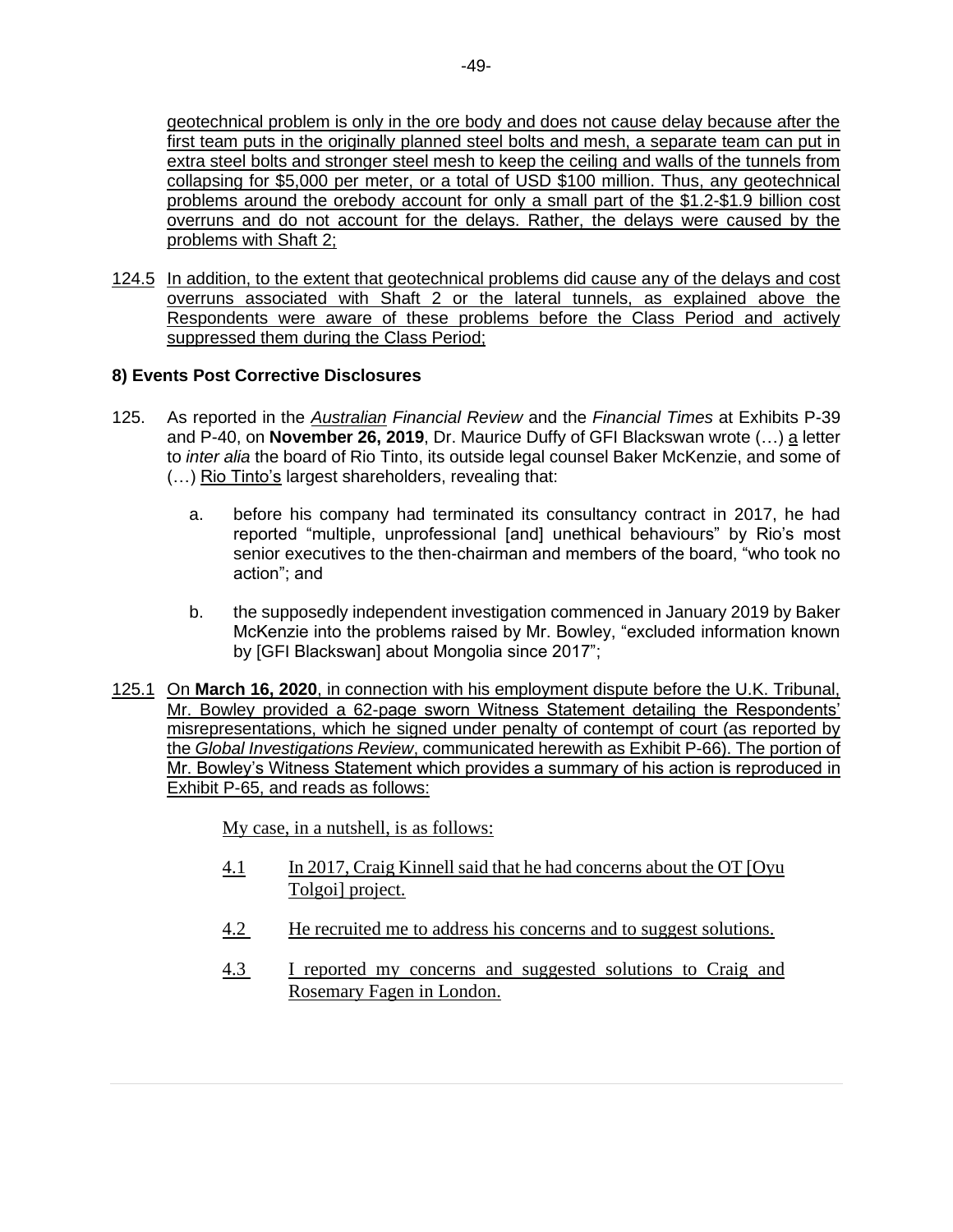- 4.4 Despite repeating those concerns about schedule delay and cost overrun and proposing solutions, Rio Tinto made no disclosure of the true facts to their partners and investors or the market.
- 4.5 I was then sidelined but was not released from my contract and the confidentiality obligations that went with it.
- 4.6 Not only did RT not disclose the true facts but Arnaud Soirat, Craig Kinnell's boss, told the market that the project was on schedule and on budget, misleading the Government of Mongolia and others.
- 4.7 I continued to report my findings and fears over a) non-disclosure and b) misleading the market until my contract was brought to an early end, having continued to be sidelined and left completely unoccupied until then, marooned in Mongolia.
- 4.8 Being sidelined and then dismissed was the direct result of my whistleblowing reports to the Company.
- 5. Having reported the true facts to Rio Tinto, and having seen the misreporting of the facts to the market, I conclude that Rio Tinto is seeking to suppress my reports and, by delay, to enable it to shape the narrative for its later disclosures to stakeholders and the market generally regarding the state of the OT project. It has had every opportunity to take corrective action based upon my reports but has declined to do so. Not only has it suppressed my reports but it has made misleading statements to the market regarding the OT project which I was instructed to investigate and report on in London. There were no major geographical [sic] reasons for the delay in the project although this is what Rio Tinto claimed in order to conceal the true causes.
- 125.2 On **March 20, 2020**, TRQ released its MD&A for the 2019 fiscal year (communicated herewith as **Exhibit P-67**), wherein it disclosed that it would require at least an additional USD \$4.5 billion in financing to complete the Oyu Tolgoi underground expansion, and said that this financing was required in addition to the USD \$2.2 billion that TRQ had in available liquidity.
- 126. On **July 2, 2020**, TRQ released a news release announcing that the revised feasibility study for Oyu Tolgoi had been completed, communicated herewith as **Exhibit P-52**. The study made recommendations which had the effect of reducing the estimated mineral reserves for the mine. TRQ further revealed in this news release that it estimated that the increase in capital costs would cost an additional USD \$1.5 billion (with a range of USD \$1.3 billion to \$1.8 billion);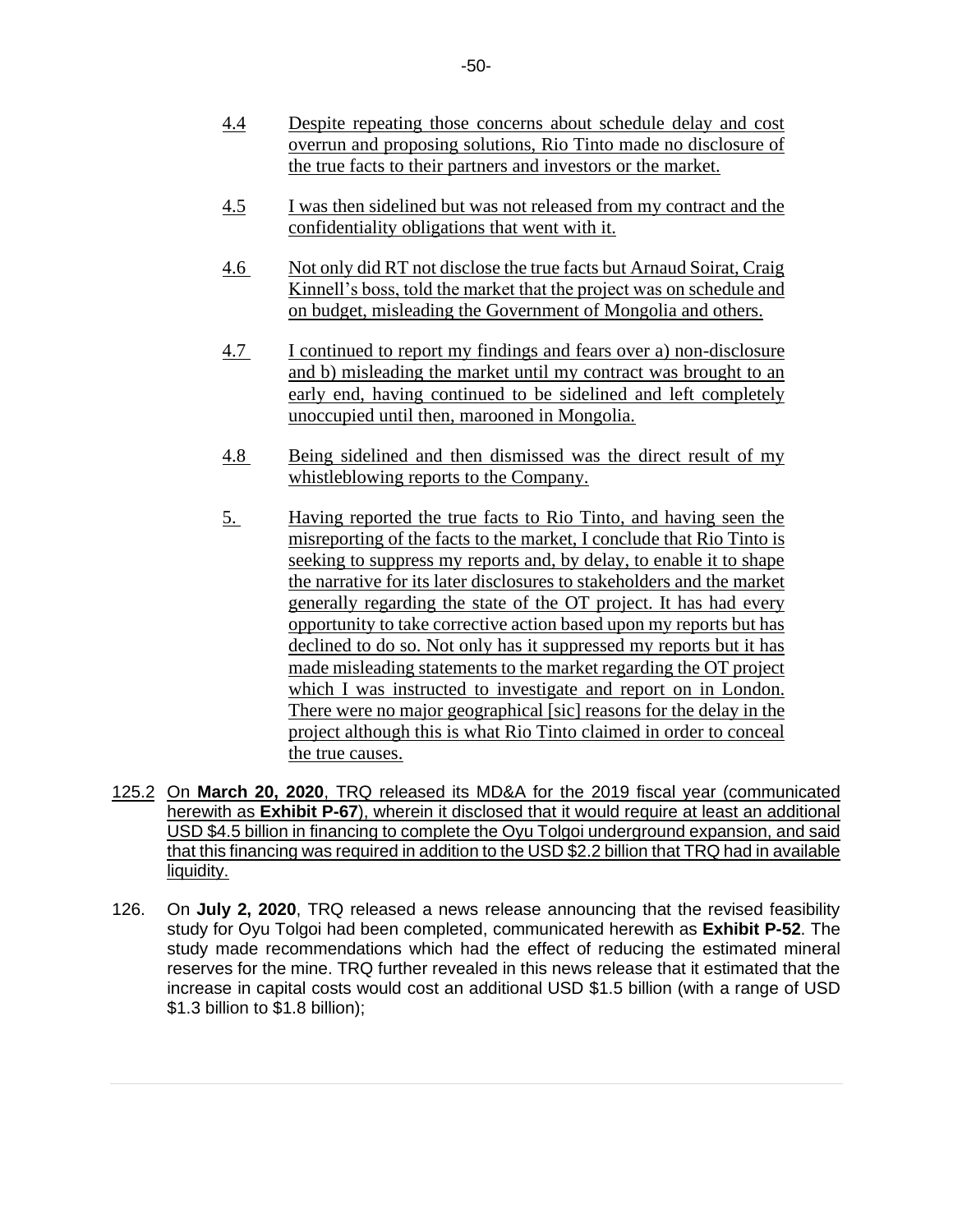- 127. On **August 28, 2020**, TRQ released an updated technical report for the Oyu Tolgoi Mine, communicate herewith as **Exhibit P-53**. This document further revealed the extent of the Respondents' misrepresentations during the Class Period, revealing:
	- a. first Drawbell would be blasted (i.e. initial production) in May 2022;
	- b. sustainable production would be achieved in February 2023;
	- c. the conveyor to surface would be commissioned in the third quarter of 2023;
	- d. full production would be achieved in the first half of 2029; and
	- e. the payback period would be a further 6 years from January 1, 2021 (i.e. would be until 2027);
- 128. On **September 10, 2020**, TRQ released a news release announcing that it had signed a non-binding memorandum of understanding with Rio Tino concerning the funding of Oyu Tolgoi that reflected the parties' intentions to pursue a re-profiling of existing project debt, communicated herewith as **Exhibit P-54**. Under the reprofiling, while the time for repayment is extended, the value of the debt is not marked down. TRQ further announced that Rio Tinto would not allow TRQ to take on more than \$500 million of additional debt to address the funding shortfall for the underground development project, and that the remaining funding gap for the underground mine would be met through a TRQ equity offering, which would reach "at least US 1.7 billion" if no other debt or hybrid financing option was successfully completed. Such an equity offering would severely dilute TRQ's shareholders (apart from Rio Tinto itself who has anti-dilution rights that permit it to acquire additional securities of TRQ so as to maintain its controlling proportionate equity interest in TRQ). TRQ further explicitly stated that "Turquoise Hill has been informed by Rio Tinto that it does not currently support, or expect to consent to, additional debt or other nonequity sources of funding at Turquoise Hill or Oyu Tolgoi…" [emphasis added];
- 129. On **October 15, 2020**, TRQ released a news release, communicated herewith as **Exhibit P-55**, announcing that the Company had received an independent consultant's report with respect to the delay and cost overruns at Oyu Tolgoi, and that the management and independent directors of the Company were currently reviewing the report with their advisors;
- 130. On **November 4, 2020**, TRQ released a news release, communicate herewith as **Exhibit P-56**, announcing that following the discussions with Rio Tinto relating to the re-profiling of the Oyu Tolgoi project debt announced on September 10, 2020, it was commencing arbitration proceedings against Rio Tinto seeking a declaration to clarify Rio Tinto's role and obligations to support TRQ in seeking additional financing for the Oyu Tolgoi underground development project. TRQ expressly disclosed in this release that a special committee of its Board had commenced the arbitration because it had:

concluded that Rio Tinto's approach to the financing of the Oyu Tolgoi project is incompatible with the Company's announced strategy to maximize debt and / or hybrid financing for the Oyu Tolgoi project so as to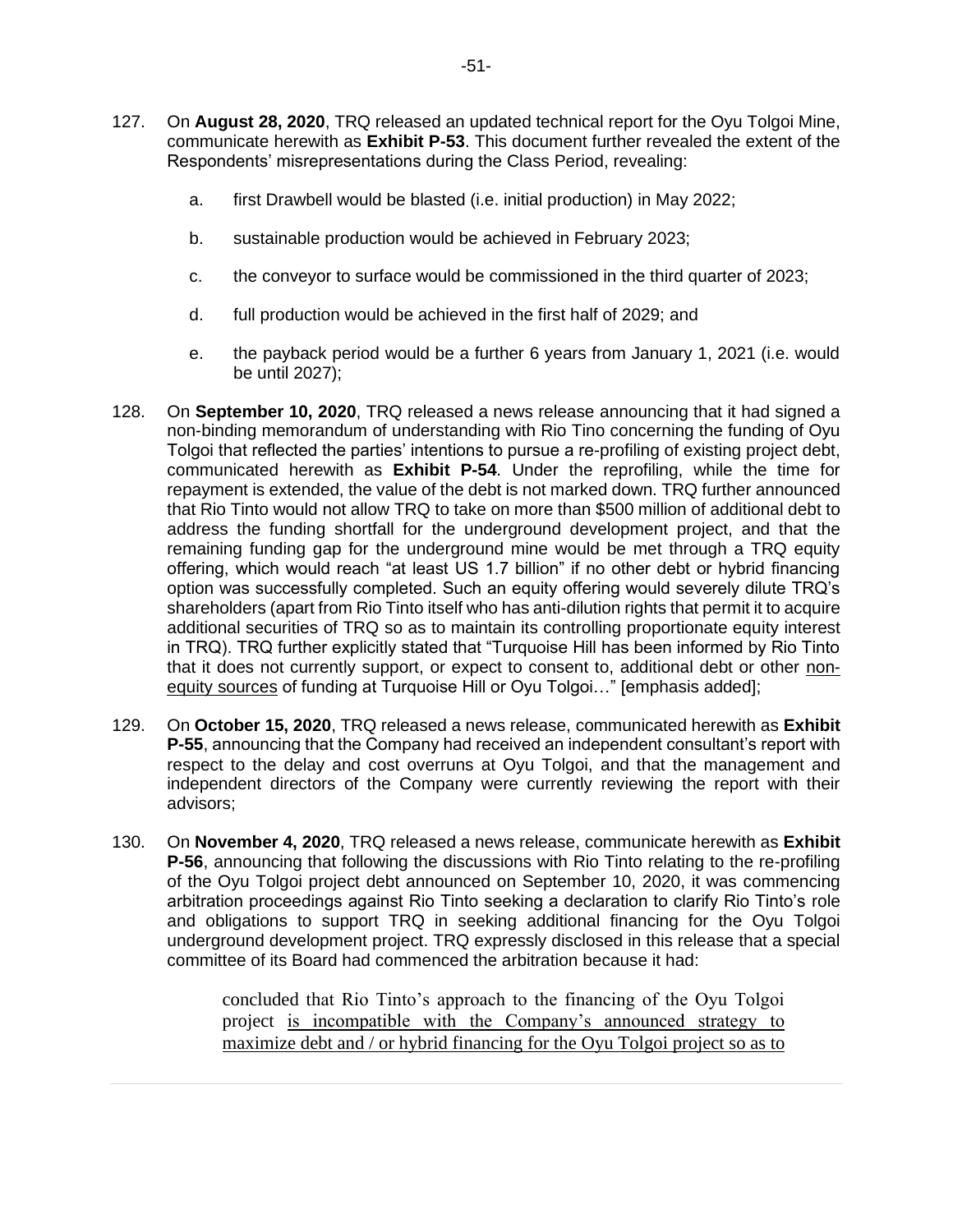minimize the size, and defer the timing, of an equity rights offering (if any) [emphasis added].

131. On **November 25, 2020**, Rio Tinto shareholder Odey Asset Management LLP ("Odey") – a self-identified short-seller of TRQ's shares who stands to gain from the decline in TRQ's stock price – wrote a public letter to Rio Tinto, communicated herewith as **Exhibit P-57**. This public letter demanded among other things that Rio Tinto force TRQ to conduct an equity rights issue, as was Rio Tinto's right under the Financing Support Agreement in the event of delay, cost overruns and impairment of Oyu Tolgoi. Odey stated that Rio Tinto not triggering the rights issue was "causing material damage to Rio Tinto's shareholders, Turquoise Hill's prospective shareholders, and the Government of Mongolia [by] allowing the creation of … a false market to form in the trading of Turquoise Hill's shares…" Odey noted that although TRQ initiating arbitration proceedings against Rio Tinto "has subtly indicated to the market that Rio Tinto may intend to take a course of action in line with Odey's view", nonetheless it demanded that Rio Tinto immediately formalize that intention. The thrust of Odey's letter in relevant part was that Rio Tinto and TRQ were understating the true amount of equity financing that TRQ would have to raise, and were thus still artificially inflating the true value of the Company's equity securities:

# **In Odey's opinion, the outcome of this conservative scenario is that, if Rio Tinto acts in the interests of its stakeholders, Turquoise Hill would be required to seek a minimum rights issue of \$8.9 billion.** …

In the absence of this transparency on the part of Rio Tinto, Odey believes that Turquoise Hill's stock is trading with materially misrepresented views of the risk profile compared to reality. Odey notes the great increase in the number of retail investors who have acquired Turquoise Hill's stock recently, who Odey feel do not understand the detail behind the Turquoise Hill investment case. Odey believes has the potential effect of great value destruction to Rio Tinto shareholders given the entry price of such a large rights issue will be substantially higher than would otherwise be the case should Rio Tinto puruse [sic] this approach. [emphasis in original, internal citation removed]

- 132. On **November 30, 2020**, one of TRQ's largest minority shareholders, Pentwater Capital Management ("Pentwater"), which owns nearly 10% of TRQ, released an open letter, communicated herewith as **Exhibit P-58**, stating that it was prepared to file an oppression action unless Rio Tinto allowed TRQ to take on more debt to fund the development project at Oyu Tolgoi, rather than forcing the Company to issue billions of dollars of equity and greatly dilute TRQ's other shareholders. In this letter Pentwater expressly made reference to the fact that Bowley had "confirmed that Rio was fully aware of the budget overruns and schedule delay a year in advance of the disclosure to the market and intentionally hid those facts from the market and the government of Mongolia";
- 133. On **December 1, 2020**, TRQ released a news release, communicated herewith as **Exhibit P-59**, which announced *inter alia* that the board of directors of Oyu Tolgoi LLC had approved a resolution establishing a special board committee (…) to conduct an independent (...) investigation into the causes of the cost overruns and delays to the Oyu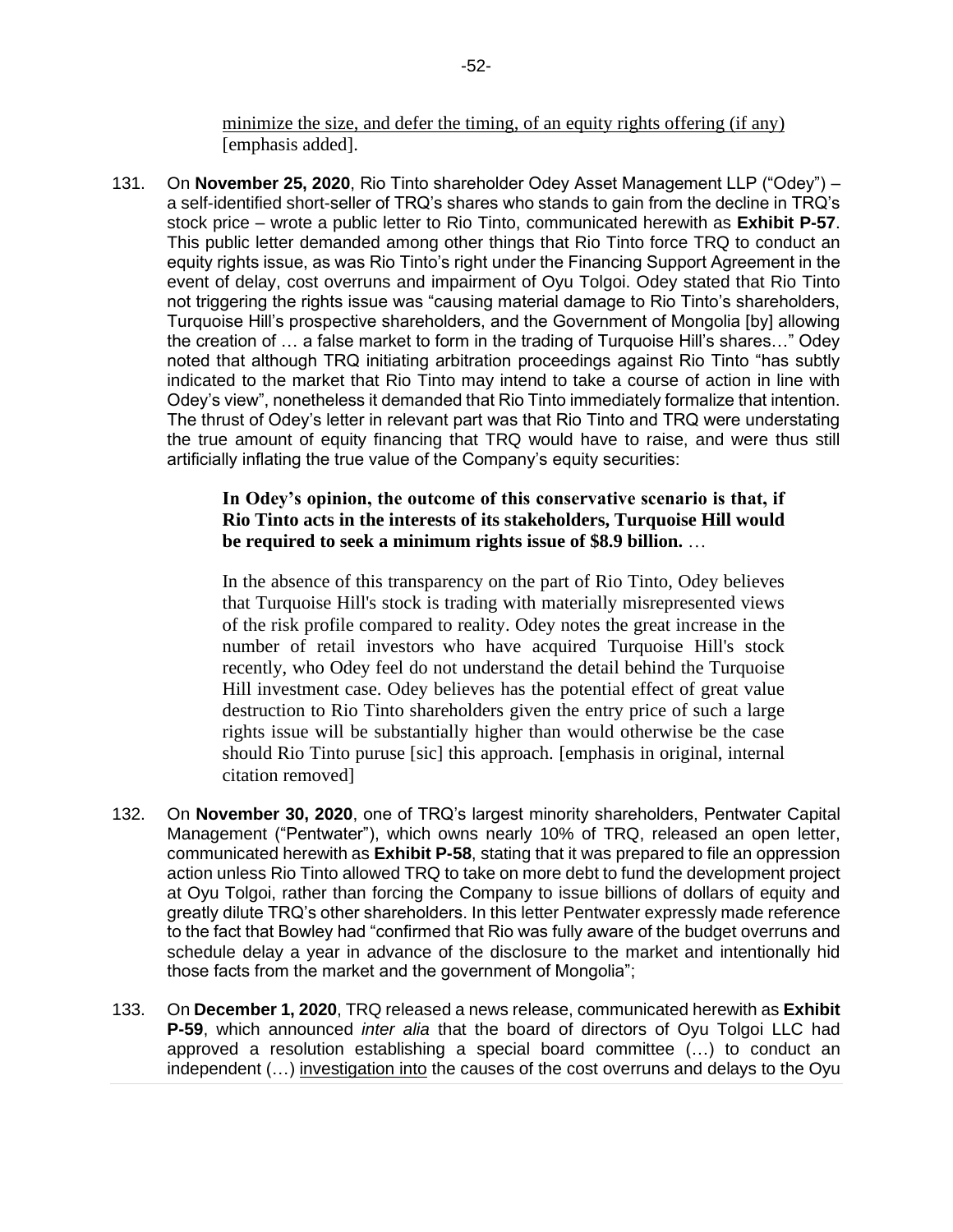Tolgoi underground (…) expansion. Reports indicated that while Rio blamed an **uncontrollable factor** – namely weaker than expected geology in the underground section of Oyu Tolgoi – as the source of delays and cost overruns, "Rio has been less forthcoming about the degree to which **controllable factors** played a role in the blowouts; something the Mongolian government is particularly keen to investigate" [emphasis added]. Rio Tinto was unsurprisingly, opposed to the creation of the special board committee and the independent investigation;

- 133.1 On **December 18, 2020**, TRQ released a news release, communicated herewith as **Exhibit P-68**, wherein it announced that Rio Tinto had completed and delivered a "Definitive Estimate" which refined the forecast contained in the updated Technical Report filed on August 28 2020. The results of the Definitive Estimate included:
	- a. A revised based case project development capital cost estimate of USD \$6.75 billion (a 27.4% increase over the original \$5.3 billion estimate); and
	- b. Sustainable first production forecast to occur in October 2022 (as opposed to the first quarter of 2021 as originally represented).
- 133.2 On **January 11, 2021** before the TSX had commenced trading for the day, TRQ released a news release, communicated herewith as **Exhibit P-69**, which announced *inter alia* that the Government of Mongolia had advised Rio Tinto that it was "dissatisfied with the results of the Definitive Estimate" and that it was "concerned that the significant increase in the development costs of the Oyu Tolgoi project has eroded the economic benefits it anticipated to receive therefrom." This press release further stated that [i]n particular, the Government of Mongolia had expressed its intention to initiate discussions with respect to the termination and replacement of the" Oyu Tolgoi deal with Rio Tinto, explaining that the "Government of Mongolia has indicated that if the Oyu Tolgoi project is not economically beneficial to the country, it would be necessary to review and evaluate whether it can proceed". TRQ' share price on the TSX fell precipitously on January 11, 2021 after release of this news, to close the day 18.7% lower than the prior day's closing price.
- 133.3 On **March 3, 2021**, Respondent Ulf Quellmann was forced by Rio Tinto to resign as CEO of TRQ and as a director on TRQ's Board, after the took actions seen to be in support of TRQ's minority shareholders that were contrary to Rio Tinto's interests. As reported in Exhibit P-61, in downgrading TRQ's stock from a "Hold" to a "Sell" the next morning, Canaccord Genuity remarked:

Goodbye good governance – we hardly knew ye! Mr. Quellmann was the first CEO in our long history with TRQ that we believed actually pushed back on Rio and stood up for decisions that were in the best interests of all of all shareholders.

133.4 On **March 4, 2021**, BMO Capital analyst Jackie Przybylowski also downgraded TRQ's stock (as reported in Exhibit P-61) and in doing so remarked:

> In our view, Mr. Quellmann had prioritized the defence of minority shareholder interest; with his departure, it's increasingly likely that project funding will be dilutive to Turquoise Hill Minority equity holders.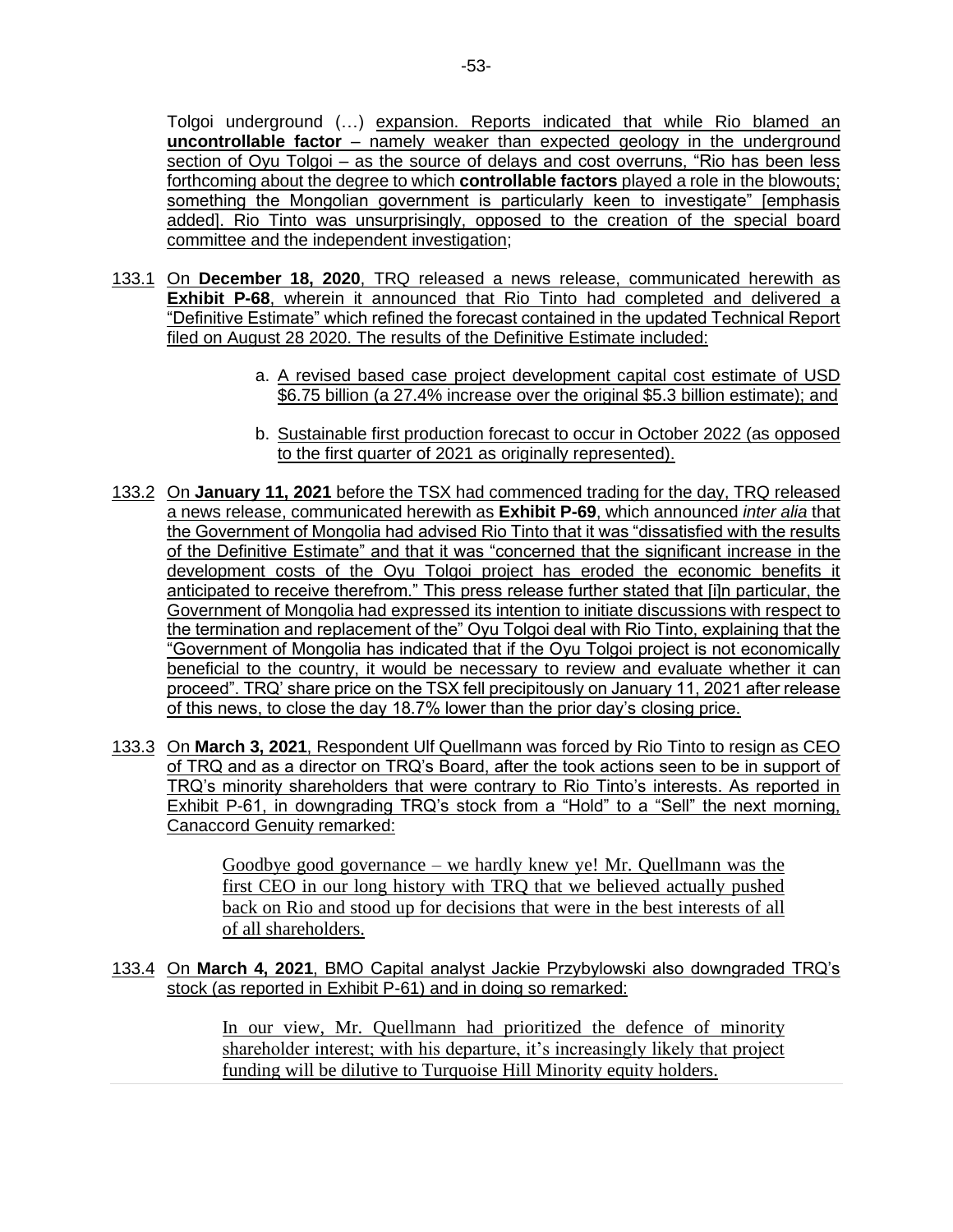# **IV. THE RIGHTS OF ACTION**

- 134. The Applicant, on his own behalf and on behalf of the other Class Members, advances the following causes of action against the Respondents:
	- a. a claim under art. 225.8 of the *QSA,* and if necessary, the concordant provisions of the Equivalent Securities Acts in relation to the dissemination of the Impugned Documents containing misrepresentations within the meaning of the *QSA*;
	- b. a claim under art. 225.9 of the *QSA,* and if necessary, the concordant provisions of the Equivalent Securities Acts in relation to the dissemination of the Impugned Statements containing misrepresentations within the meaning of the *QSA*;
	- c. a claim under art. 225.11 of the *QSA,* and if necessary, the concordant provisions of the Equivalent Securities Acts in relation to TRQ's failure to make timely disclosure of a material change; and
	- d. a civil law claim under art. 1457 of the *CCQ* for breach of the (…) Respondent's general duty of diligence owed to all Class Members and for omissions and misstatements of material facts;

# **1) Statutory Right of Action for Misrepresentation in Impugned Documents and in Impugned Statements and for Failure to Make Timely Disclosure Pursuant to the** *QSA*

- 135. On behalf of himself and the other Class Members, the Applicant asserts as against Respondents TRQ, (…) Quellmann and Colton, the rights of action found in articles 225.8 and 225.11 of the *QSA,* and if necessary, the concordant provisions of the Equivalent Securities Acts;
- 136. The claim under art. 225.8 is being asserted in respect of the Impugned Documents, which contained misrepresentations within the meaning of the *QSA*, as particularized herein;
- 137. At all relevant times, TRQ was a reporting issuer in Québec under art. 68 of the *QSA*;
- 138. At all relevant times, TRQ's head office, domicile and principal establishment was located in Québec, and the Company significantly connected to Québec for the purposes of Title VIII, Chapter II, Division II of the QSA;
- 139. Respondents Quellmann and Colton were directors of TRQ at the time of the release of all Impugned Documents. Colton was an officer of TRQ at all of those times and signed all certifications released during those times. Quellmann was an officer at all of those times after July (…) 31, 2018 and signed all CEO certifications after that date;
- 140. In respect of the Impugned Documents that are non-Core Documents, Respondents TRQ, Quellmann and Colton: (a) knew, at the time that each of such documents was released, that the document contained a misrepresentation or deliberately avoided acquiring such knowledge at or before that time; or (b) were guilty of a gross fault in connection with the release of each of such documents;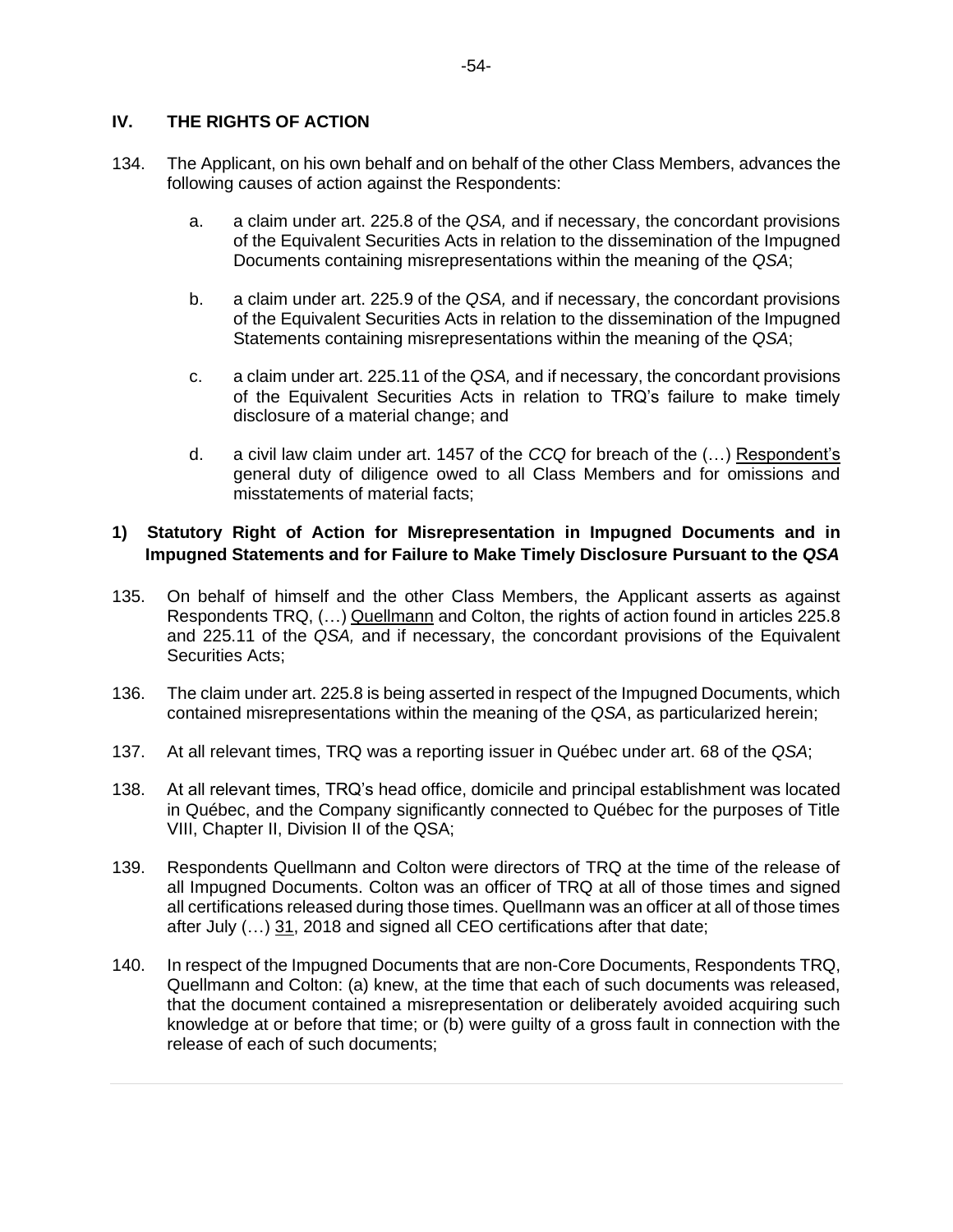- 141. The corrections about *inter alia* the cost overruns and delays of the underground expansion of Oyu Tolgoi were material changes in the affairs of the Company and TRQ, Quellmann and Colton are liable under art. 225.11 of the *QSA* for not making timely disclosure of these material changes;
- 142. On behalf of himself and the other Class Members, the (...) Applicant asserts as against all of the Respondents the right of action found in section 225.9 of the *QSA,* and if necessary, the concordant provisions of the Equivalent Securities Acts;
- 143. The claim under art. 225.9 of the *QSA* is being asserted in respect of the Impugned Statements, which contained misrepresentations within the meaning of the *QSA*, as particularized herein;
- 144. All of the Individual Respondents were mandataries or other representatives of TRQ who made public oral statements in the Impugned Statements relating to TRQ's business or affairs that contained misrepresentations;
- 145. The (...) Respondents knew or should have known at the time the Impugned Statements were made that the Impugned Statements contained a misrepresentation or deliberately avoided acquiring such knowledge at or before that time; or (b) were guilty of a gross fault in connection with the making of each of such statements;
- 146. In light of the (…) Respondents' failure to disclose material adverse facts, their portrayal of TRQ's business, affairs and operations was inaccurate and incomplete;
- 147. Had these material facts been disclosed, the Applicant and Class Members would not have purchased TRQ's securities or would not have purchased them at artificially-inflated prices;
- 148. The Respondents knew that the Impugned Statements and Impugned Documents would be disseminated to the public who relied on these statements and documents to make informed financial decisions;

# **2) Article 1457 of the Civil Code of Quebec**

- 149. On behalf of himself and all Class Members, the Applicant asserts a civil right of action under art. 1457 *CCQ*, (…) against all of the Respondents for breach of their general duty of diligence owed to all Class Members and for omissions and misstatements of material facts;
- 150. The (…) Respondents' violations of their duty of diligence are particularized herein;
- 151. The Respondents did not fulfill their legal obligations warranted by their special relationship with the Class Members;
- 152. By authorizing, permitting and acquiescing to the publication and dissemination of false and misleading information by way of news releases and public statements, the Respondents did not fulfill the legal obligations warranted by their relationship with the Class Members as required by law;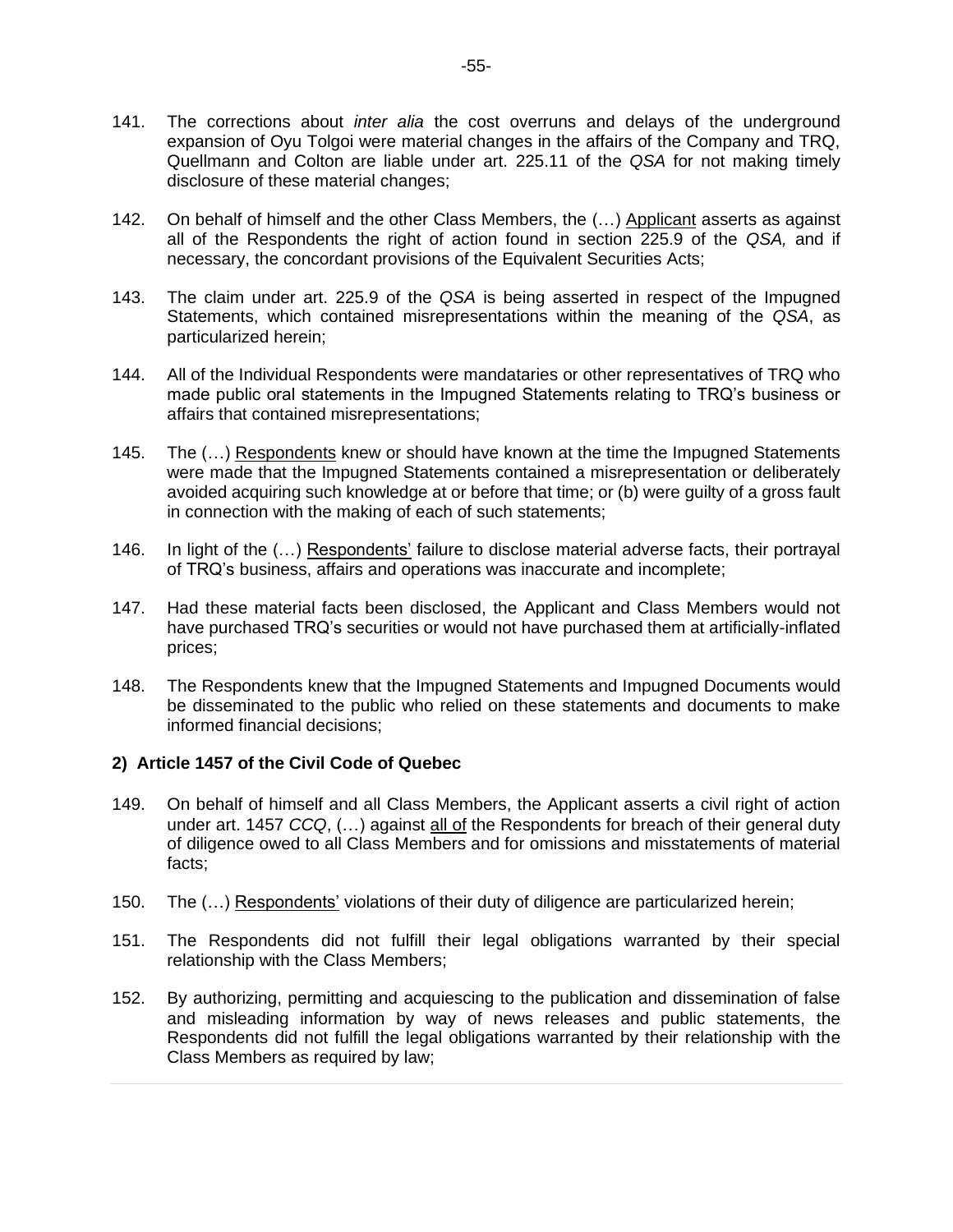- 153. The Respondents committed a fault which caused significant monetary damages to the Class Members. The Respondents are solidarily liable to the Class Members;
- 154. The Applicant and Class Members relied on the fact that the (…) Respondents' portrayal of TRQ's business, affairs and operations were truthful and accurate;
- 155. The information about the underground development project at Oyu Tolgoi underpinned the Applicant's and Class Members' transactions in TRQ's securities;
- 156. The Applicant and Class Members would not have purchased TRQ's securities had they been aware of the  $(...)$  Respondents' misrepresentations and omissions of fact as the  $(...)$ Respondents' misrepresentations and omissions of fact were material;
- 157. The negligence, gross negligence, faults, wilful acts and breaches of the Respondents' duties and applicable laws and regulations were committed in Québec;
- 158. Additionally, pursuant to art. 1463 *CCQ*, TRQ is vicariously liable for the faults committed by the Individual Respondents or any other officer, director, agent or employee of TRQ;
- 159. As alleged herein, the Individual Respondents committed a fault by allowing the publication of documents and dissemination of public statements which they knew or ought to have known contained misrepresentations of material facts. In doing so, the Individual Respondents breached the duty of diligence owed to the Applicant and Class Members under art. 1457 *CCQ*;
- 160. In exchange for their work as the Company's management, the Individual Respondents received compensation by way of salaries and other consideration from TRQ;
- 161. While performing their duties, the Individual Respondents were legally under the direction and control of TRQ;
- 162. TRQ benefited directly from their misrepresentations and failure to make timely disclosure of material changes as it artificially inflated the price of TRQ's stock price;
- 163. In view of the foregoing, TRQ is solidarily liable towards the Class Members for the faults committed by the Individual Respondents in the performance of their duties;

#### **3) Forward-Looking Statements**

164. The statutory defence provided for by s. 225.22 and 225.23 of the *QSA* regarding forwardlooking information in a document does not apply to any misrepresentations alleged herein since these misrepresentations related to then-existing facts and conditions;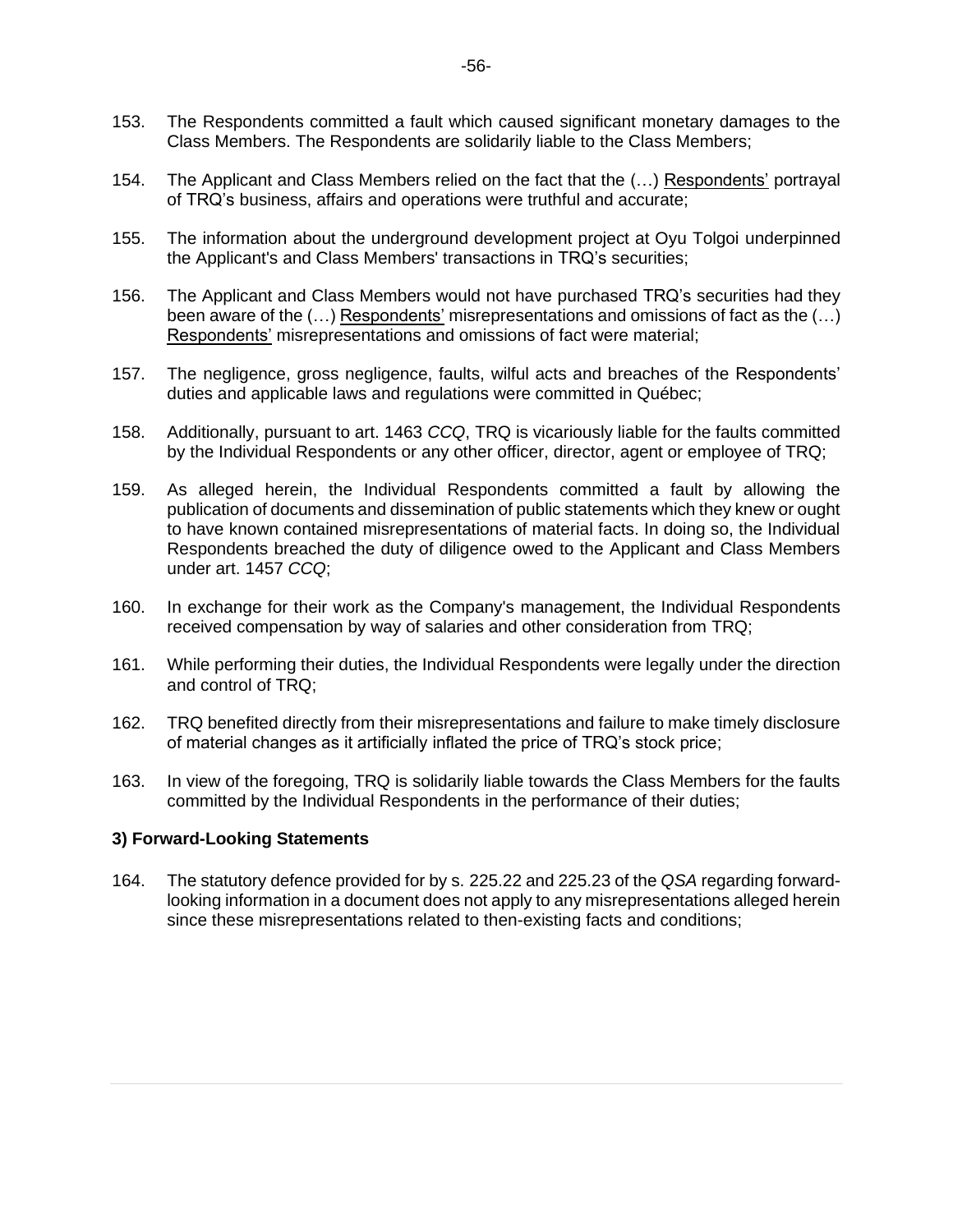# **V. THE CRITERIA OF ARTICLE 575 CCP**

#### **1) The Facts Alleged Appear to Justify the Conclusions Sought**

- 165. The Applicant Alleges that the Impugned Documents and Impugned Statements, contained misrepresentations of material fact and failed to make timely disclosure of material changes in light of the facts alleged above;
- 166. TRQ's Impugned Documents that were annual or interim disclosure statements were signed by Quellmann and/or Colton, who also provided certifications under Forms 52- 109F1 and 52-109F2 or under applicable U.S. securities laws, in each case confirming that these documents did not contain any untrue statement of a material fact or omit to state a material fact required to be stated or that is necessary to make a statement not misleading;
- 167. At all relevant times during the Class Period, the Respondents omitted to disclose and misrepresented material facts regarding TRQ's affairs and operations which artificially increased the value of TRQ's securities;
- 168. The Respondents knowingly authorized, permitted and acquiesced to the publication and dissemination of false and misleading information, thus violating the *QSA* and, if necessary, the concordant provisions of the Equivalent Securities Acts as well their general duty of diligence owed to all Class Members;
- 169. The Applicant and Class Members bought TRQ's securities at artificially-inflated prices and suffered damages following the publication of the Corrective Disclosures;
- 170. In light of the above, and as detailed herein, the faults committed by the Respondents support the Applicant's and Class Members' claims;

#### **2) The Claims of the Class Members raise Identical, Similar or Related Issues of Law or Fact**

- 171. At all relevant times, the Respondents had legal obligations pursuant to the *QSA* and the Equivalent Securities Acts to make periodic and timely disclosure of material facts and changes as well as provide accurate financial disclosure. They violated those legal obligations;
- 172. Additionally, the Defendants owed Class Members duties under article 1457 *CCQ*. These duties were informed by the *QSA* and Equivalent Securities Acts, subsidiary instruments including NI 43-101, NI 51-102, NI 52-109, U.S. securities laws, and TRQ's own stated policies including the Code of Business Conduct and Corporate Disclosure Policy;
- 173. During the Class Period, the Respondents committed a fault in respect of the Class by failing to comply with their duties and responsibilities and by making the misrepresentations pleaded herein;
- 174. The Individual Respondents oversaw the preparation and reporting of TRQ's public disclosures to the market and/or made public statements to the market, and knew or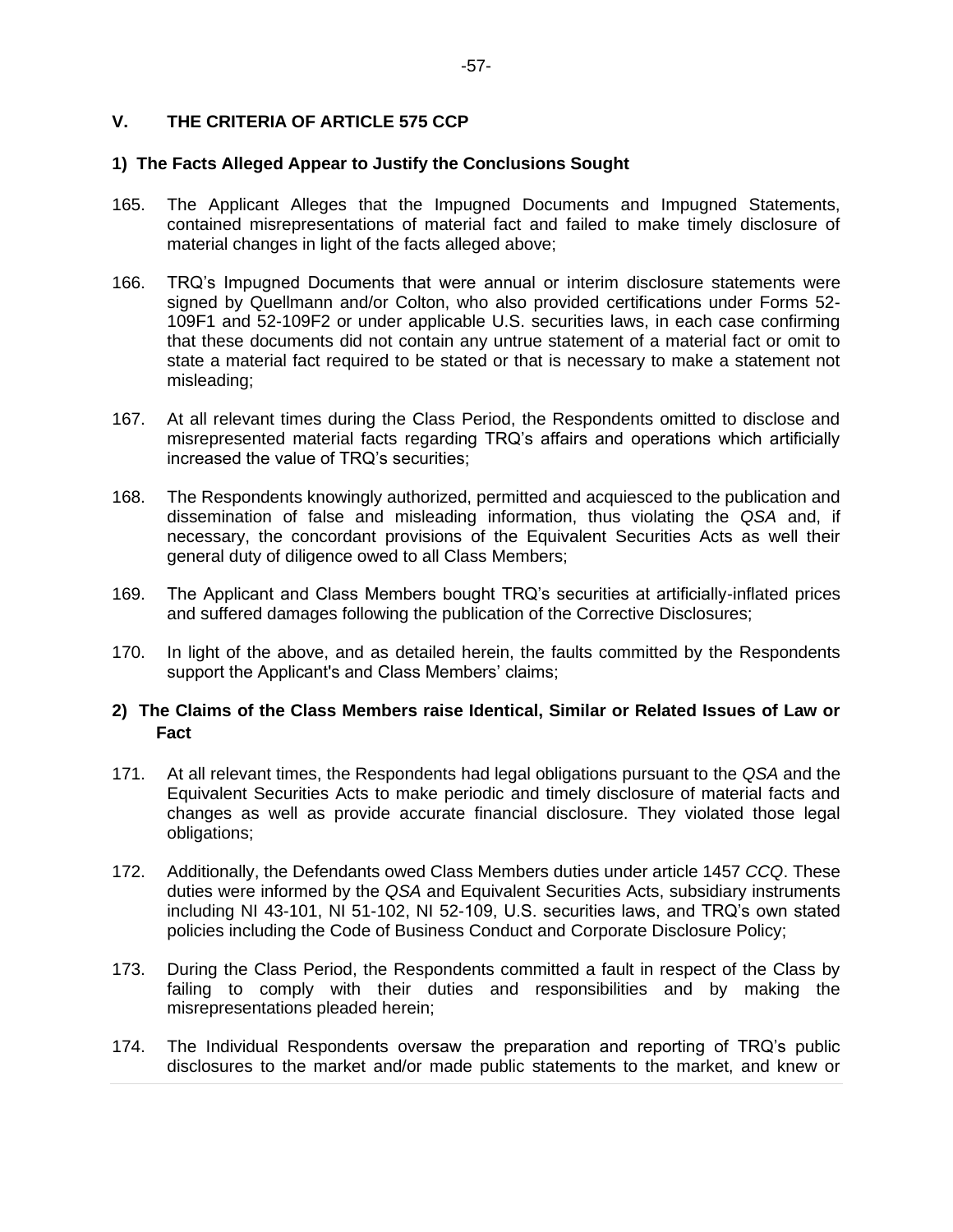should have known of the misleading statements and the omissions of material facts these Impugned Documents and Impugned Statements contained;

- 175. Respondents Quellmann and Colton authorized, permitted or acquiesced to the release of TRQ's public disclosure documents during the Class Period by TRQ which contained the omissions of material facts and the misrepresentations;
- 176. In addition to its direct liability, TRQ is liable for the faults committed by the Individual Respondents and its other officers, directors, partners and/or employees;
- 177. As a result of the Respondents' failure to make timely disclosure of material changes in TRQ's affairs and their misrepresentations in TRQ's disclosure documents, TRQ's securities traded at artificially inflated prices during the Class Period and the Class Members acquired those securities at prices that were inflated and that did not reflect their true value. When the truth began the emerge, the market price or value of TRQ's securities plummeted, causing significant losses and damages to the Applicant and the Class;
- 178. In light of the foregoing, the principle issues of fact and law to be dealt with collectively are the following:
	- a. did the Impugned Documents or Impugned Statements, or any of them, contain one or more misrepresentations within the meaning of the *QSA*, and if necessary, the Equivalent Securities Acts? If so, what Impugned Documents and/or what Impugned Statements contained what misrepresentations?
	- b. did TRQ fail to make timely disclosure of a material change pursuant to the *QSA*, and if necessary, the Equivalent Securities Acts?
	- c. are any of the Respondents liable to the Applicant and the Class Members, or any of them, under Title VIII, Chapter II, Division II of the *QSA* and, if necessary, the concordant provisions of the Equivalent Securities Acts? If so, what Respondent is liable and to whom?
	- d. did any of the Respondents owe a duty of diligence to the Applicant and the Class Members, or any of them, under the general private law of Quebec? If so, what Respondent owed a duty of diligence and to whom?
	- e. if some or all of the Respondents owed a duty of diligence to the Applicant and the Class Members, or any of them, did any of the Respondents violate such duty of diligence and commit a fault under article 1457 of the *CCQ*? If so, what Respondent committed a fault and with respect to whom?
	- f. what damages are sustained by the Applicant and the other Class Members?
	- g. are any of the Respondents liable to the Applicant and the Class Members, or any them for damages? If so, is that liability solidary and if not, which Respondent is liable and for what amount? and
	- h. is TRQ vicariously liable for the actions of the Individual Respondents?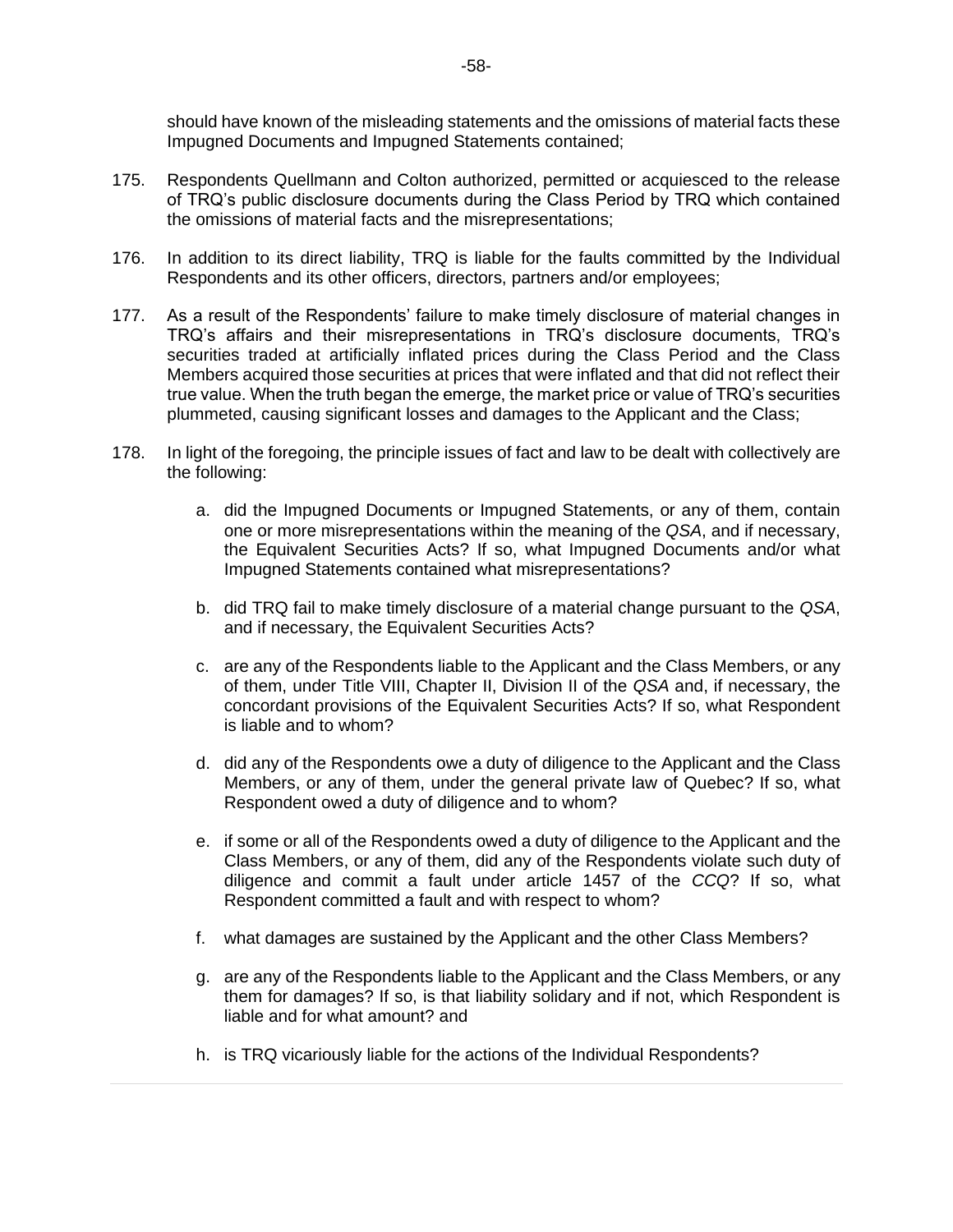- 179. The majority of the issues to be dealt with are issues common to every Class member;
- 180. The interests of justice favor that this Application be granted in accordance with its conclusions.
- 181. Consequently, the Applicant and the Class Members seek for this Honourable Court to authorize the following conclusions to the proposed proceedings:

**GRANT** this class action on behalf of the Applicant and the Class;

**GRANT** the Applicant (...) and the Class' claim for damages against the Respondents in respect of the rights of action asserted against the Respondents under Title VIII, Chapter II, Divisions II of the *QSA* (and if necessary, the concordant provisions of the Equivalent Securities Acts) and article 1457 of the *CCQ*;

**CONDEMN** the Respondents to solidarily pay to the Applicant and the Class compensatory damages for all monetary losses;

**ORDER** collective recovery in accordance with articles 595 to 598 of the *Code of Civil Procedure*;

**THE WHOLE** with interest and additional indemnity provided for in the *Civil Code of Québec* and with full costs and expenses, including expert fees, notice fees and fees relating to administering the plan of distribution of the recovery in this action;

# **3) The composition of the group makes it difficult or impracticable to apply the rules for mandates to take part in judicial proceedings on behalf of others or for consolidation of proceedings**

- 182. TRQ is a public company which at all times during the Class Period had issued and outstanding 2,012,314,469 common shares which are publicly traded on worldwide stock exchanges, alternative electronic stock exchanges, over-the-counter exchanges and dark pools;
- 183. There are thousands of investors that could be members of the putative Class and that are likely located throughout the world;
- 184. In this context, it would be impracticable for each member of the Class to bring a separate action;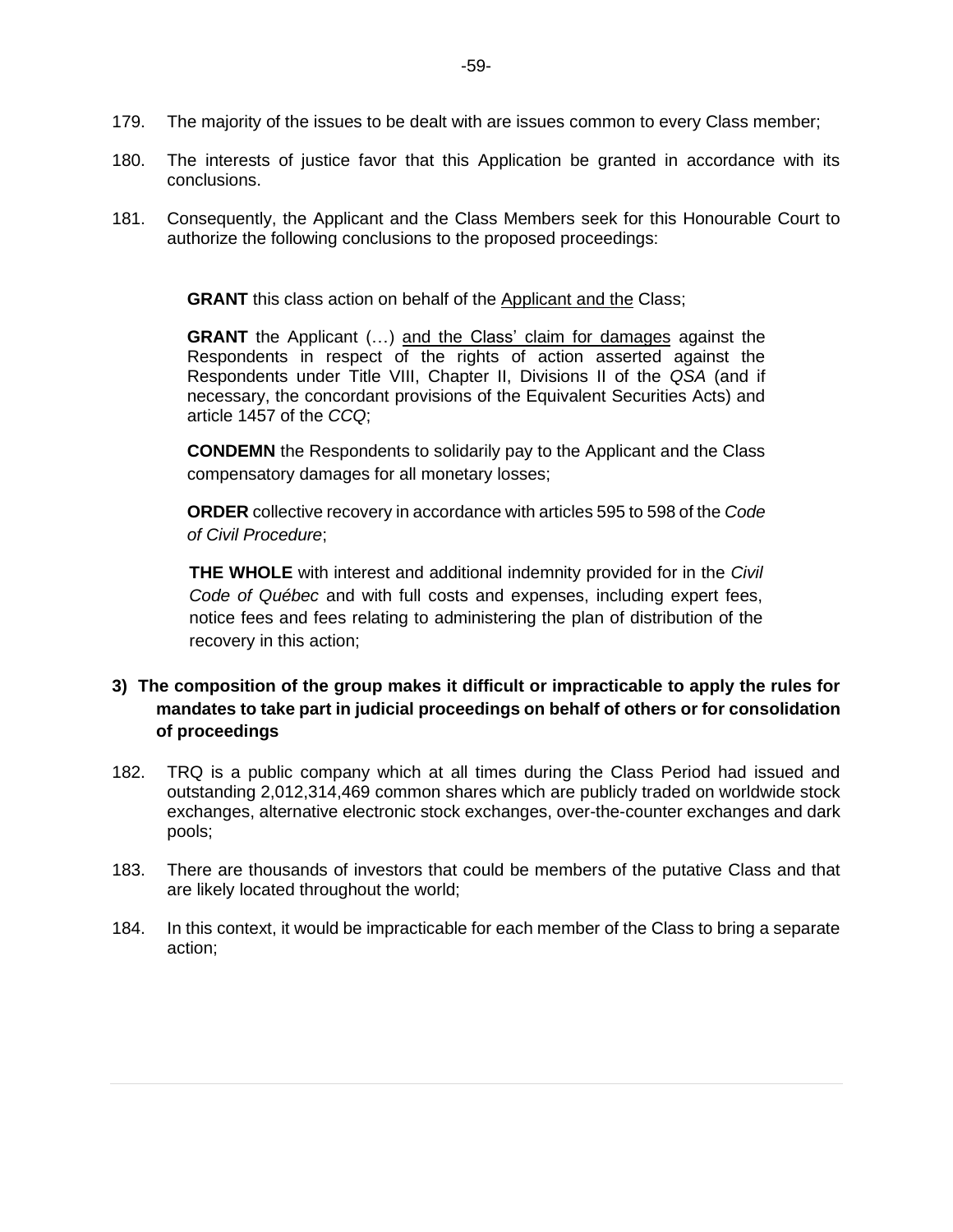# **4) The Applicant who is requesting to be appointed as Representative Plaintiff, is in a position to properly represent the Class Members**

- 185. The Applicant understands the requirements of time and dedication required of his role and is prepared to devote the required resources to carry forward this proposed class action on behalf of the Class;
- 186. The Applicant has the resources, knowledge, time and dedication required to act as the representative Applicant of the Class and to advance the case on behalf of the Class;
- 187. The Applicant purchased TRQ's securities during the Class Period, held them until after the Corrective Disclosures, and suffered a financial loss;
- 188. The Applicant has no conflict of interest with other Class Members and is represented by counsel that are experience at litigating shareholders' claims in class actions against multinational corporations that list their securities on multiple exchanges;
- 189. The Applicant has given the mandate to the undersigned attorneys to post the present matter on their firm website in order to keep the Class members informed of the progress of these proceedings and in order to more easily be contacted or consulted by said Class members;
- 190. The present Application is well founded in fact and in law;

#### **FOR THESE REASONS, MAY IT PLEASE THE COURT TO:**

**GRANT** the present Application;

**AUTHORIZE** the institution of a Class Action in the form of an originating application on behalf of the Class as described herein;

**APPOINT** the Plaintiff . P d L as the Class Representative Plaintiff representing the Class as described herein;

**IDENTIFY** the principal issues of law and fact to be treated collectively as the following:

- a. did the Impugned Documents or Impugned Statements, or any of them, contain one or more misrepresentations within the meaning of the *QSA*, and if necessary, the Equivalent Securities Acts? If so, what Impugned Documents and/or what Impugned Statements contained what misrepresentations?
- b. did TRQ fail to make timely disclosure of a material change pursuant to the *QSA*, and if necessary, the Equivalent Securities Acts?
- c. are any of the Respondents liable to the Applicant and the Class Members, or any of them, under Title VIII, Chapter II, Division II of the *QSA* and, if necessary, the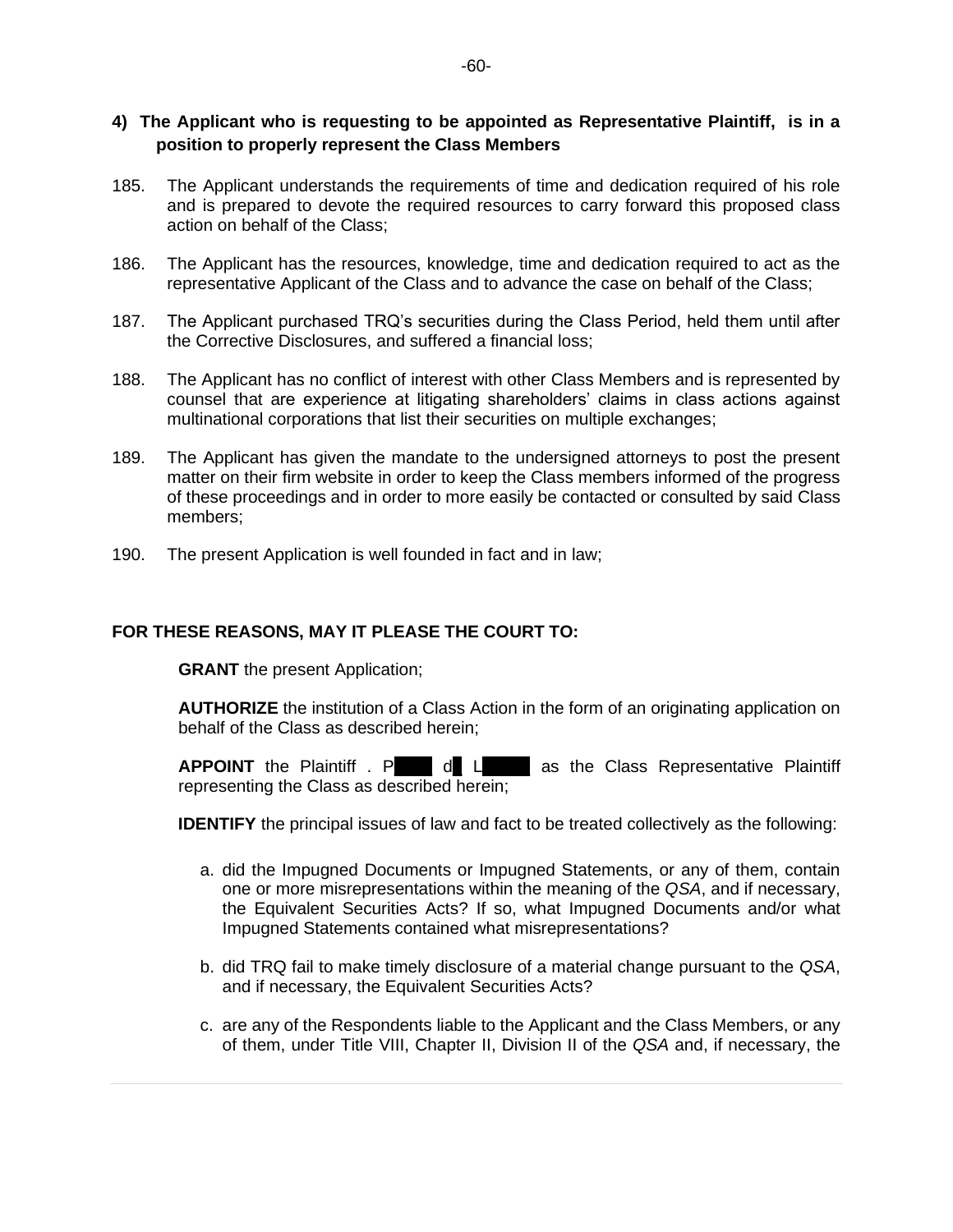concordant provisions of the Equivalent Securities Acts? If so, what Respondent is liable and to whom?

- d. did any of the Respondents owe a duty of diligence to the Applicant and the Class Members, or any of them, under the general private law of Quebec? If so, what Respondent owed a duty of diligence and to whom?
- e. if some or all of the Respondents owed a duty of diligence to the Applicant and the Class Members, or any of them, did any of the Respondents violate such duty of diligence and commit a fault under article 1457 of the *CCQ*? If so, what Respondent committed a fault and with respect to whom?
- f. what damages are sustained by the Applicant and the other Class Members?
- g. are any of the Respondents liable to the Applicant and the Class Members, or any them for damages? If so, is that liability solidary and if not, which Respondent is liable and for what amount? and
- h. is TRQ vicariously liable for the actions of the Individual Respondents?

**IDENTIFY** the conclusions sought by the action to be instituted as being the following:

**GRANT** this class action on behalf of the Applicant and the Class;

GRANT the Applicant (...) and the Class' claim for damages against the Respondents in respect of the rights of action asserted against the Respondents under Title VIII, Chapter II, Divisions II of the *QSA* (and if necessary, the concordant provisions of the Equivalent Securities Acts) and article 1457 of the *CCQ*;

**CONDEMN** the Respondents to solidarily pay to the Applicant and the Class compensatory damages for all monetary losses;

**ORDER** collective recovery in accordance with articles 595 to 598 of the *Code of Civil Procedure*;

**THE WHOLE** with interest and additional indemnity provided for in the *Civil Code of Québec* and with full costs and expenses, including expert fees, notice fees and fees relating to administering the plan of distribution of the recovery in this action;

**AUTHORIZE** these class action proceedings under section 225.4 of the *Québec Securities Act*;

**APPROVE** the notice to the members of the Class in the form to be submitted to the Court;